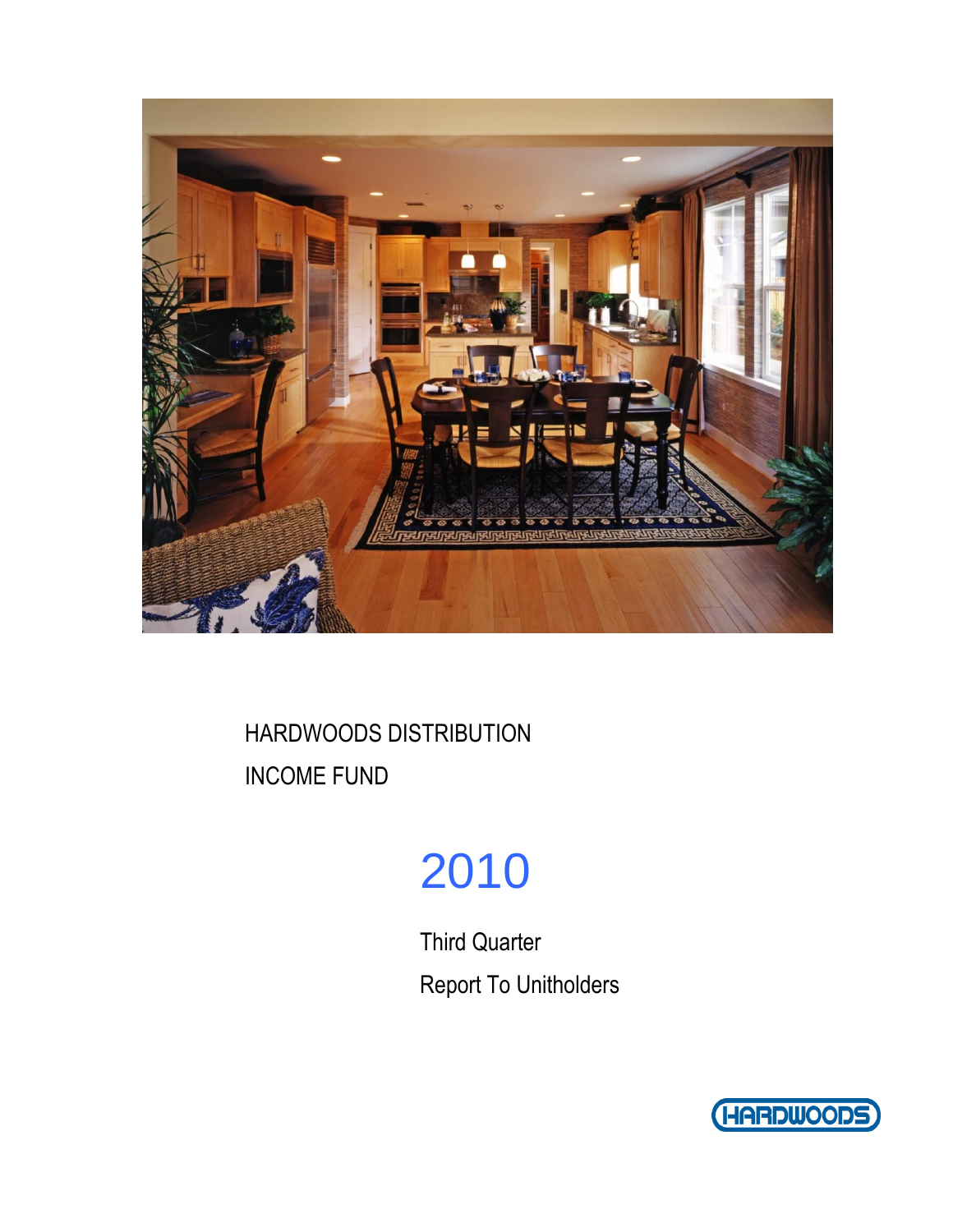## **About the Fund**

Hardwoods Distribution Income Fund (the "Fund") is an unincorporated open-ended limited purpose trust. The Fund was launched on March 23, 2004 with the completion of an initial public offering (IPO) of 14.4 million trust units ("Class A Units"). Net proceeds of the IPO were used to acquire an 80% interest in a hardwoods lumber and sheet goods distribution business ("Hardwoods" or the "Business") from the previous owners. The owners of the predecessor companies have retained a 20% interest in the Business in the form of Special Voting Units of the Fund and Class B Limited Partnership units of the Fund's operating subsidiaries ("Class B Units"), which together are exchangeable into Class A Units provided that the Fund achieves certain objectives. Hardwoods Distribution Income Fund units trade on the Toronto Stock Exchange under the symbol HWD.UN. The Fund's performance depends on the performance of the Business.



### **About the Business**

Hardwoods has been in business for over 50 years. We sell quality lumber, hardwood plywood and specialty products to cabinet makers, custom millworkers, furniture makers and other industrial customers that manufacture products made from hardwood. Demand for products made from hardwood comes from multiple sectors of the North American economy, including new home construction, renovation, non-residential construction and institutional markets. There is warmth to the look and touch of hardwoods that no other material can match, and people place a high value on products crafted from real wood. Hardwood products are a part of our daily lives in the homes we live in (cabinets, mouldings, custom finishing, and home furniture) and places we visit (furniture, cabinetry, and finishing millwork for office buildings, restaurant and bar interiors, hotel lobbies, retail point-of-purchase displays, schools, hospitals, custom motor coaches, yacht interiors and other specialty areas).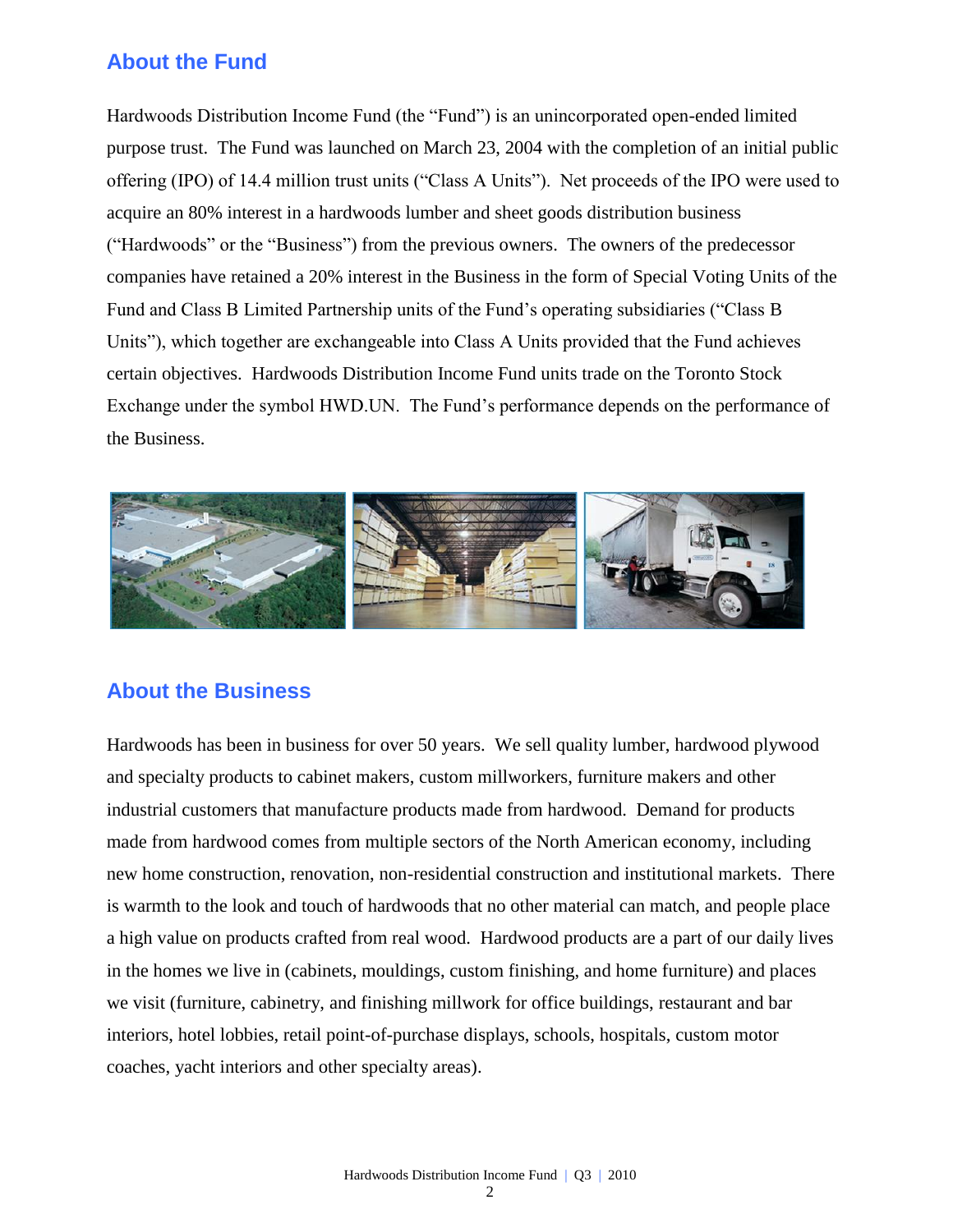Our role in the industry is to provide the critical link between mills that manufacture large volumes of hardwood lumber and sheet goods, and industrial customers that require smaller quantities of many different hardwood products for their own manufacturing processes. We provide a means for hundreds of hardwood mills to get their product to thousands of small to mid-sized industrial manufacturers. We add value to our suppliers by buying their product in volume and paying them promptly, effectively acting as their third party sales force. We add value for our customers by providing them with the materials they need on a just-in-time basis, in smaller quantities and offering a wider range of product selection than the customer would be able to purchase directly from an individual mill. We are also important to our customers by allowing them to buy material from us on approved credit, which is an important source of financing for customers in our industry.

We are one of the largest distributors of hardwood lumber and sheet goods in North America. We are larger than most of our suppliers, customers, and direct competitors. The hardwood distribution industry is highly fragmented. While there are a number of hardwood distributors that operate from multiple locations, most are small, privately held companies serving discrete local markets.



As shown in the map above, we operate 27 distribution centres organized into nine regions, providing geographic coverage in 14 states and 5 provinces across the US and Canada. To maximize inventory management, we operate utilizing a hub-and-spoke distribution system. Our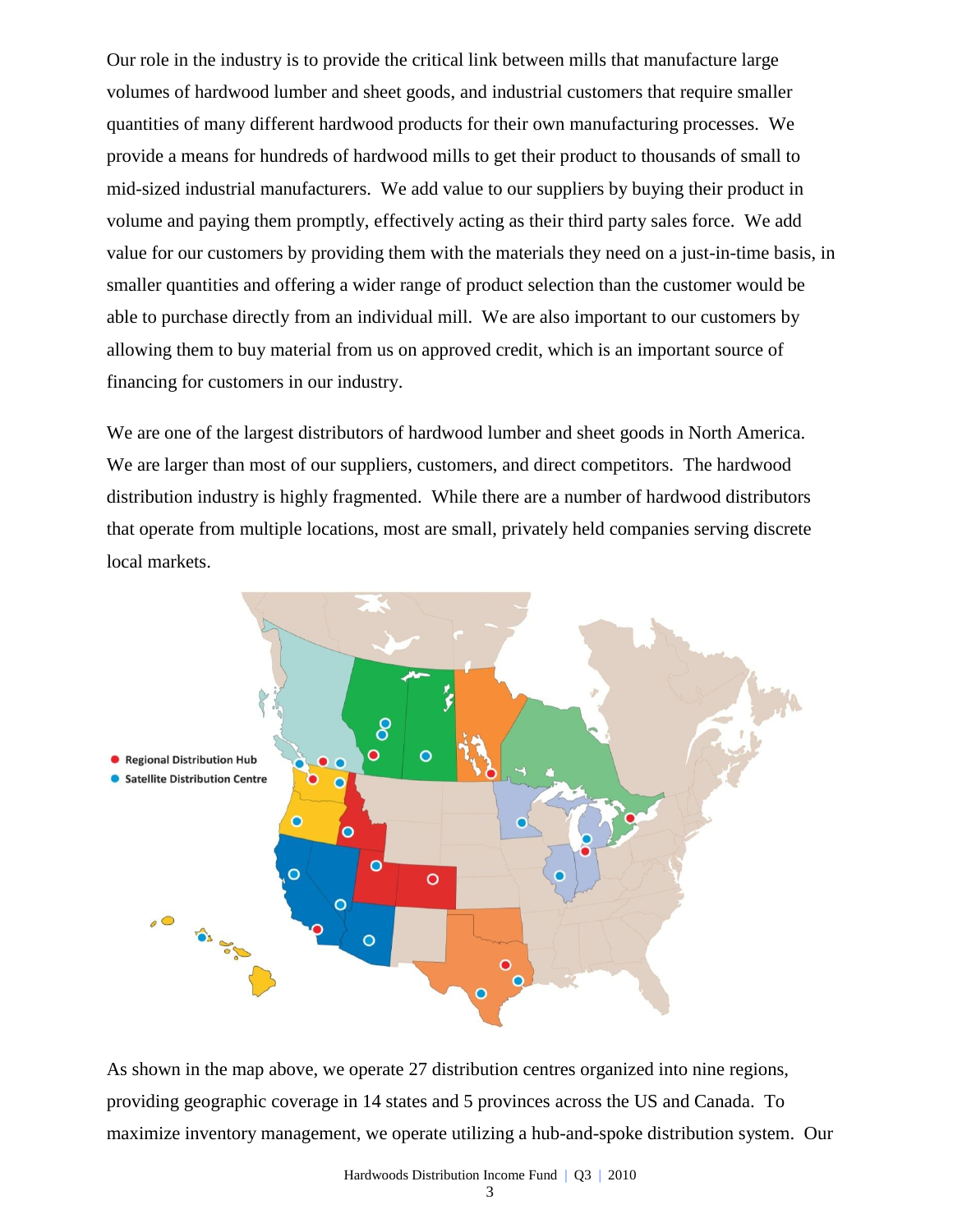major hub distribution centres hold the bulk of our inventory, and make regular truck transfers to replenish stock in satellite distribution centres that are located in smaller markets. We operate using a low capital expenditure model. We lease all of our facilities, utilize third party freight providers for all our product shipping needs, and focus strictly on wholesale distribution.

The North American economy is currently experiencing a sluggish recovery after a significant downturn in housing and construction, which are key markets for the hardwoods products that we distribute. However current levels of housing and construction activity in North America are low relative to expected longer term population and housing trends, and we believe that when a sustained economic recovery is realized prospects for our industry are attractive.

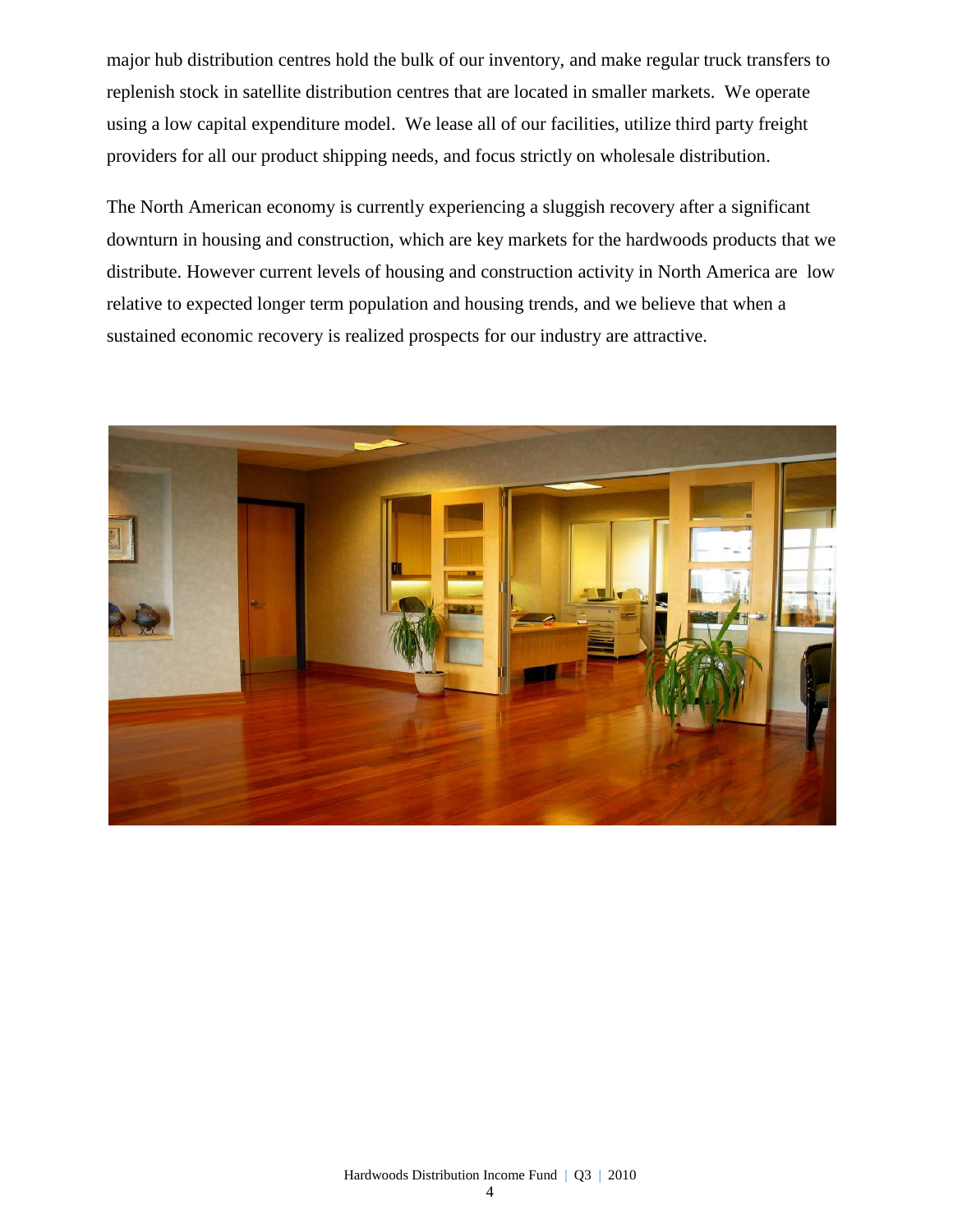## **To Our Unitholders**

We generated positive Distributable Cash again this quarter, while continuing to strengthen yearover-year financial results.

Our total sales for the three months ended September 30, 2010 grew by 8.9% compared to last year, even after taking the negative impact of a stronger Canadian dollar into account. Sales in the US climbed by 15.1%, while Canadian sales increased by 8.4%. These gains are significant in light of the relatively modest gain in market demand and ongoing competitive pressures experienced during the quarter. Our improved sales primarily reflect stronger prices for hardwood lumber and our successful efforts to maintain and build our customer base.

Hardwoods' strategy through the current phase of the business cycle has been to vigorously defend our market share, while also selectively increasing our sales capability in certain markets. In line with this, we hired an additional five experienced and industry-proven sales representatives during the quarter in order to grow our sales in targeted markets. We also continued to develop our successful line of import products, including sourcing new products that provide customers with innovative solutions in this highly competitive market environment.

While these initiatives are beginning to generate results, intense competitive pressure had a negative impact on third quarter gross profit margins. At 17.2%, gross profit margin was below our targeted range of 18% to 19% and is expected to continue trending below normal levels for the coming quarters. We are almost five years into a prolonged market downturn which began in 2006, and price competition for the products we sell has intensified as some competitors struggle to stay in business.

Despite this margin pressure, our third quarter and nine month EBITDA, Distributable Cash and net earnings were all up significantly compared to the same periods last year, primarily due to reduced operating costs. We successfully lowered selling and administrative expenses by \$0.7 million during the third quarter and by \$3.9 million in the first nine months of 2010 as compared to the same periods in the preceding year. This, together with growing sales and a slight increase in gross profit dollars, resulted in our improved bottom-line results.

We have now generated \$4.3 million of Distributable Cash in the first nine months of 2010, a significant turnaround from the \$0.4 million of Distributable Cash earned in the same period in 2009. Decisions about reinstating cash distributions will be evaluated, but given the continued market weakness, we do not anticipate a change in direction until we see signs of a more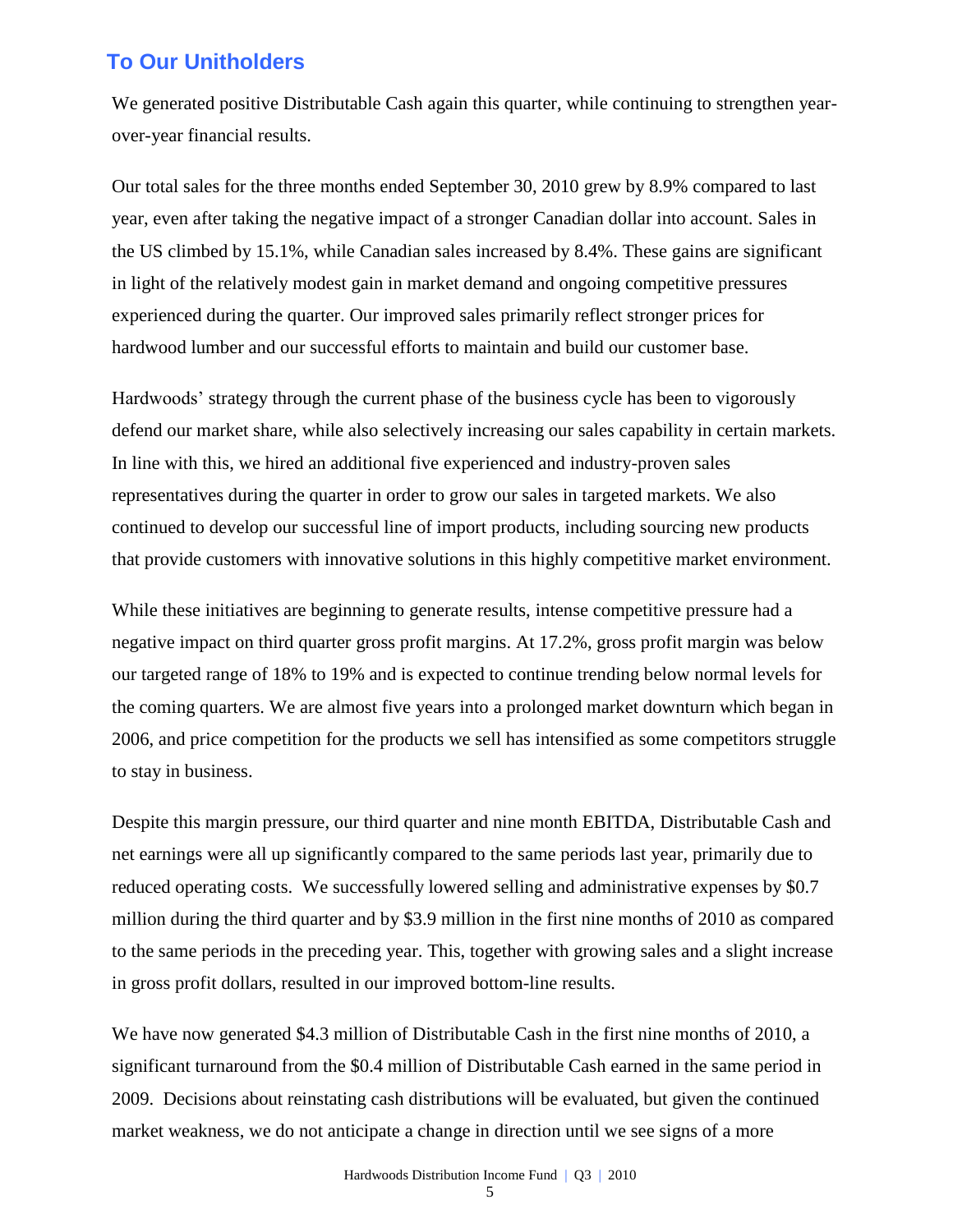sustainable market recovery, a more predicable level of cash generation performance, and any cash needs to invest in additional working capital necessary to support sales growth have been satisfied.

At the close of the third quarter, I am pleased to note that the Fund continues to maintain a strong financial position. As at September 30, 2010, we had just \$11.6 million of bank indebtedness (net of cash) financing \$58.8 million of net working capital assets, and \$21.0 million of unused credit facility available to us.

Overall, we are encouraged by our strengthening results and by our solid financial position, however, we remain cautious in our outlook. Coming into the seasonally slower fourth quarter, housing starts in the US remain near historical lows and the momentum in hardwood lumber prices has cooled. We continue to anticipate a slow economic recovery with significant competitive pressures.

Accordingly, we will remain focused on disciplined management of our business, with tight control of expenses and cash, a close eye on accounts receivables collection, and continued efforts to protect and build market share. We will also continue to evaluate our branch network to determine if we can adjust capacity, either upwards or downwards, to better align our business with market opportunities. We have been successful in keeping the business strong and stable through this prolonged downturn and this will remain a priority going forward.

Longer term, we recognize that current levels of housing and construction activity in North America are low relative to expected longer-term population and housing trends. Recent studies from Harvard's Joint Center for Housing Studies suggest favourable conditions for US household growth and new home demand for the 2010 to 2020 time period. This supports our belief that when a sustained economic recovery is realized, prospects for our industry are attractive.

Lance R. Blanco President and Chief Executive Officer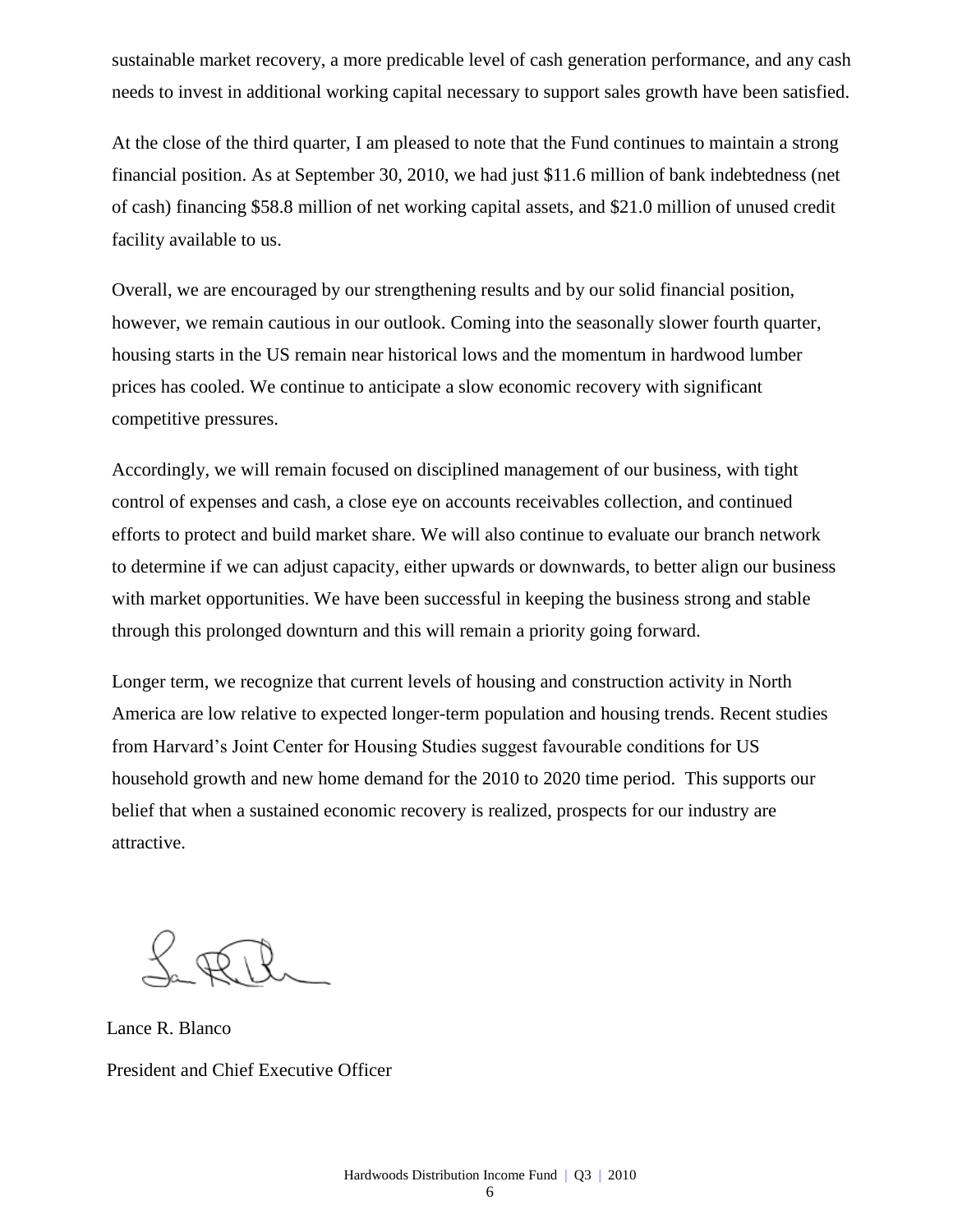## **Management's Discussion and Analysis** November 15, 2010

This management's discussion and analysis ("MD&A") covers our unaudited interim consolidated financial statements as at and for the three and nine month periods ended September 30, 2010 ("Interim Financial Statements"). As well, it provides an update to the MD&A section contained in our 2009 Annual Report. The information below should be read in conjunction with the Interim Financial Statements, and the audited consolidated financial statements and accompanying notes of Hardwoods Distribution Income Fund (the "Fund") for the years ended December 31, 2009 and 2008. Results are reported in Canadian dollars unless otherwise stated, and have been prepared in accordance with Canadian generally accepted accounting principles ("GAAP"). For additional information, readers should also refer to our Annual Information Form and other information filed on [www.sedar.com.](http://www.sedar.com/)

This MD&A includes the following sections:

- 1.0 Background
	- 1.1 About the Fund
	- 1.2 About Our Business and Industry
- 2.0 Overview and Outlook
- 3.0 Results of Operations
	- 3.1 Three Month Periods Ended September 30, 2010 and September 30, 2009
	- 3.2 Nine Month Periods Ended September 30, 2010 and September 30, 2009
- 4.0 Liquidity and Capital Resources
	- 4.1 Distributable Cash and Cash Distributions
	- 4.2 Standardized Distributable Cash and Cash Distributions
	- 4.3 Working Capital
	- 4.4 Capital Expenditures and Productive Capacity
	- 4.5 Utilization of Distributable Cash
	- 4.6 Revolving Credit Facilities and Debt Management Strategy
	- 4.7 Contractual Obligations
	- 4.8 Off-Balance Sheet Arrangements
- 5.0 Related Party Transactions
- 6.0 Critical Accounting Estimates and Adoption of Changes in Accounting Policies 6.1 Critical Accounting Estimates
	- 6.2 Adoption of New Accounting Standards
- 7.0 Risks and Uncertainties
- 8.0 Internal Control Over Financial Reporting
- 9.0 Quarterly Financial Information

Certain statements in this MD&A contain forward-looking information within the meaning of

applicable securities laws in Canada ("forward-looking information"). The words "anticipates",

"believes", "budgets", "could", "estimates", "expects", "forecasts", "intends", "may", "might",

"plans", "projects", "schedule", "should", "will", "would" and similar expressions are often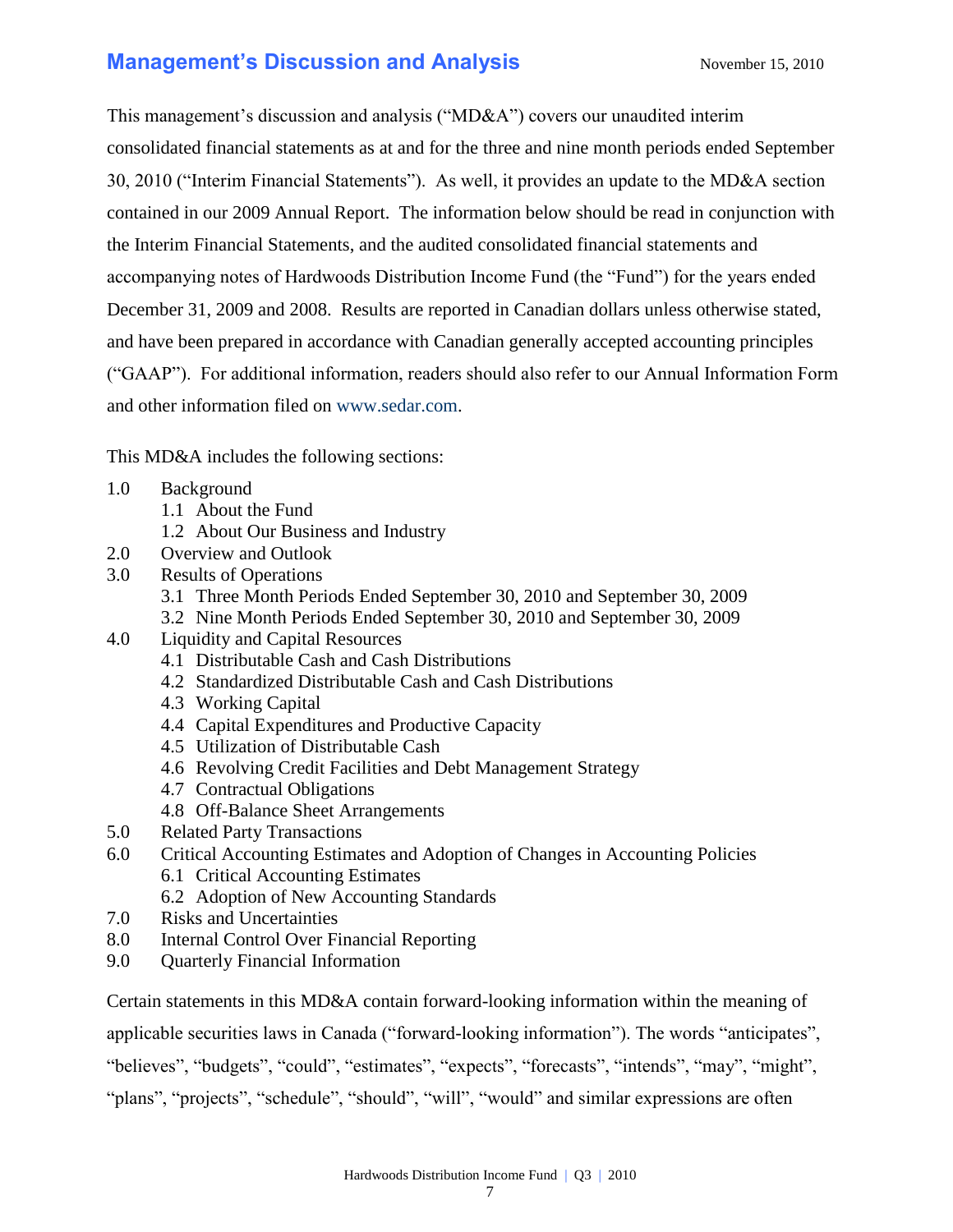intended to identify forward-looking information, although not all forward-looking information contains these identifying words.

The forward-looking information in this MD&A includes, but is not limited to: our belief that when a sustained economic recovery is realized prospects for our industry are attractive; our belief that given the intense competition currently affecting our industry, that our outlook going forward remains cautious, given the large inventory of foreclosed or about-to-be foreclosed homes in the US housing market which continues to create oversupply, while high unemployment and lack of jobs growth is suppressing demand for new homes, while in Canada the introduction of the Harmonized Sales Tax (HST) in Ontario and British Columbia has made home buying more expensive in those provinces and could have a negative impact on Canadian construction activity; our expectation that gross profit margins will continue trending below normally targeted levels as we respond to competitive pressures; our expectation of continuation of very challenging market conditions through the balance of the year; expectation that our focus will remain on tight control of costs, inventories and working capital., and that continuing to minimize customer credit risk will also remain a priority going forward; our intent to remain proactive in defending our market share and working to attract new customers is specific segments; our intent to continue to invest in our specialty import and Greenbelt lines of products, which provide our customers with innovative solutions in this highly competitive market environment; our goal through the balance of 2010 will be to protect our business, balance sheet and strong market position; that our Trustees will look for indications of a sustainable and predictable return of the Fund's cash generation capability, and will consider any needs to invest in working capital to support sales growth, before any decision is taken to reinstate distributions to unitholders; that annual maintenance capital requirements have averaged \$0.7 million over the past five years (2005 to 2009), but may be higher or lower in a particular year, based on the needs of the business; our belief that we have made sufficient investment to sustain productive capacity of the business as it relates to our needs for property, plant and equipment; our belief that the productive capacity of our business in terms of our human capital relative to available market demand, as measured by sales, has been largely sustained; our expectation that the adoption of IFRS will not have a material impact on the Fund's reported cash flows; our belief that bad debt risk remains elevated; and, our planned debt management strategy.

The forecasts and projections that make up the forward-looking information are based on assumptions which include, but are not limited to: there are no material exchange rate fluctuations between the Canadian and US dollar that affect our performance; the general state of the economy does not worsen; we do not lose any key personnel; there are no decreases in the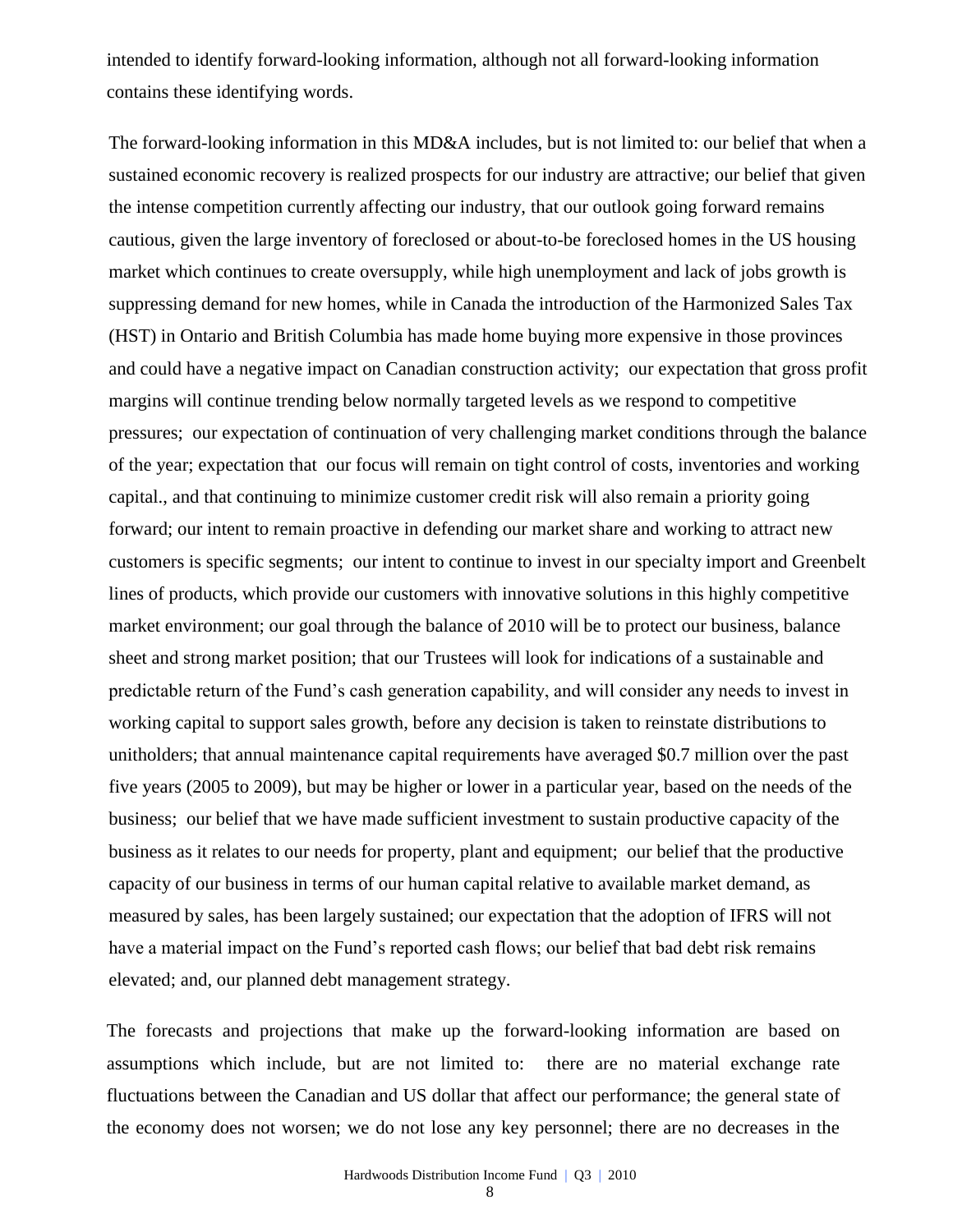supply of, demand for, or market values of hardwood lumber or sheet goods that harm our business; we do not incur material losses related to credit provided to our customers; our products are not subjected to negative trade outcomes; we are able to sustain our level of sales and EBITDA margins; we are able to grow our business long term and to manage our growth; there is no new competition in our markets that leads to reduced revenues and profitability; we do not become subject to more stringent regulations; importation of products manufactured with hardwood lumber or sheet goods does not increase and replace products manufactured in North America; our management information systems upon which we are dependent are not impaired; our insurance is sufficient to cover losses that may occur as a result of our operations; and, the financial condition and results of operations of our business upon which we are dependent is not impaired.

The forward-looking information is subject to risks, uncertainties and other factors that could cause actual results to differ materially from historical results or results anticipated by the forward-looking information. The factors which could cause results to differ from current expectations include, but are not limited to: exchange rate fluctuations between the Canadian and US dollar could affect our performance; our results are dependent upon the general state of the economy; we depend on key personnel, the loss of which could harm our business; decreases in the supply of, demand for, or market values of hardwood lumber or sheet goods could harm our business; we may incur losses related to credit provided to our customers; our products may be subject to negative trade outcomes; we may not be able to sustain our level of sales or EBITDA margins; we may be unable to grow our business long term to manage any growth; competition in our markets may lead to reduced revenues and profitability; we may become subject to more stringent regulations; importation of products manufactured with hardwood lumber or sheet goods may increase, and replace products manufactured in North America; we are dependent upon our management information systems; our insurance may be insufficient to cover losses that may occur as a result of our operations; we are dependent upon the financial condition and results of operations of our business; our credit facilities affect our liquidity, contain restrictions on our ability to borrow funds, and impose restrictions on distributions that can be made by our operating limited partnerships; our future growth may be restricted by the payout of substantially all of our operating cash flow; and, other risks described in our Annual Information Form and this MD&A.

All forward-looking information in this MD&A is qualified in its entirety by this cautionary statement and, except as may be required by law, we undertake no obligation to revise or update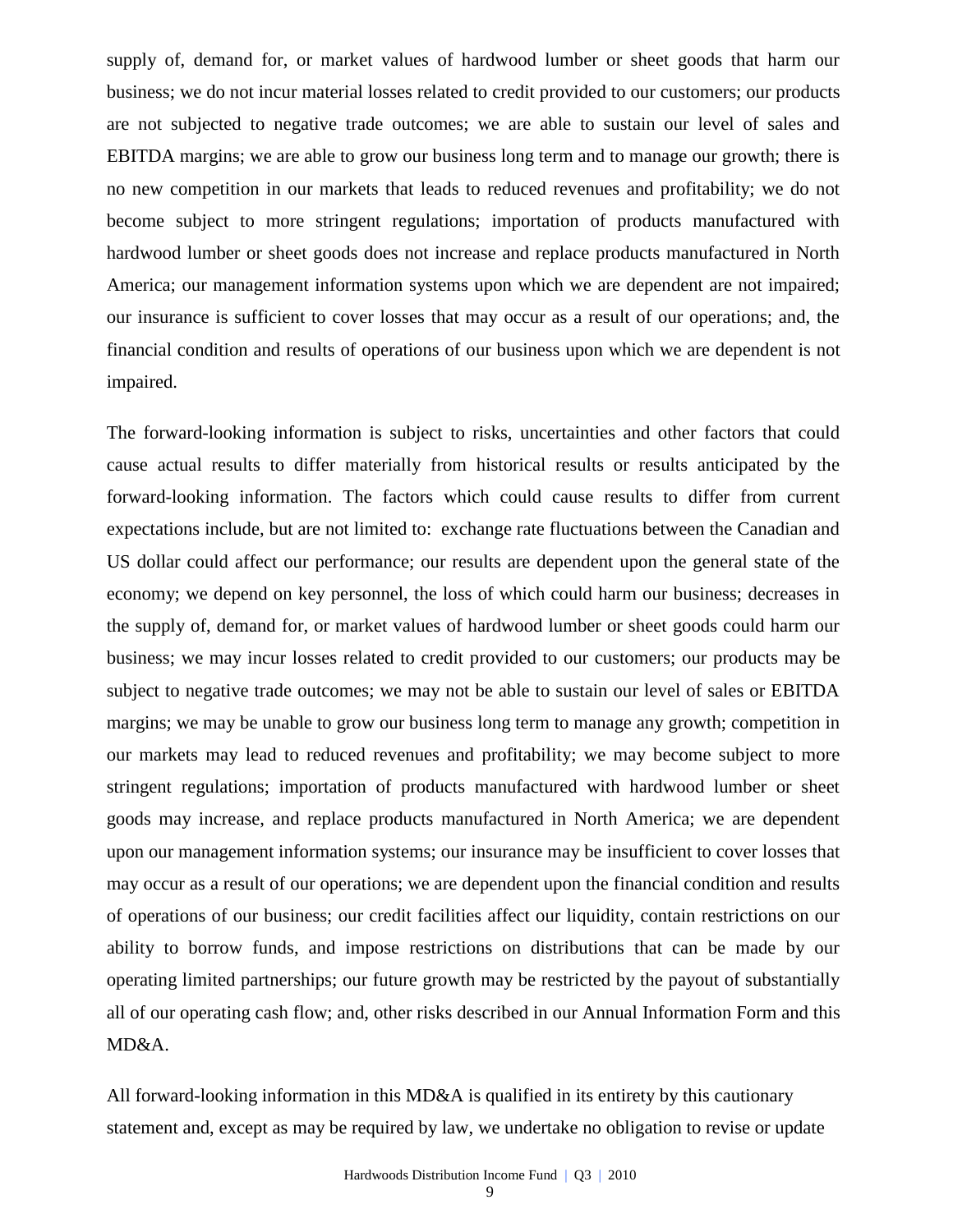any forward-looking information as a result of new information, future events or otherwise after the date hereof.

In this MD&A, references to "EBITDA" are to earnings before interest, income taxes, depreciation and amortization, unrealized foreign currency gains and losses, impairment of goodwill and other intangible assets, and the non-controlling interest in earnings. In addition to net income or loss, EBITDA is a useful supplemental measure of performance and cash available for distribution prior to debt service, changes in working capital, capital expenditures and income taxes.

References to "Distributable Cash" are to net cash provided by operating activities, before changes in non-cash operating working capital, less capital expenditures and contributions to any reserves that the Boards of Directors of our operating entities determine to be reasonable and necessary for the operation of the businesses owned by these entities.

We believe that, in addition to net income or loss, our EBITDA and our Distributable Cash are each a useful supplemental measure of operating performance that may assist investors in assessing their investment in Class A Units. Neither EBITDA nor Distributable Cash are earnings measures recognized by GAAP and they do not have a standardized meaning prescribed by GAAP. Investors are cautioned that EBITDA should not replace net income or loss (as determined in accordance with GAAP) as an indicator of our performance, nor should Distributable Cash replace cash flows from operating, investing and financing activities or as a measure of our liquidity and cash flows. Our method of calculating EBITDA and Distributable Cash may differ from the methods used by other issuers. Therefore, our EBITDA and Distributable Cash may not be comparable to similar measures presented by other issuers. For a reconciliation between EBITDA and net income or loss as determined in accordance with GAAP, please refer to the discussion of Results of Operations described in section 3.0 of this report. For a reconciliation between Distributable Cash and net cash provided by operating activities as determined in accordance with GAAP, please refer to the discussion of Distributable Cash and Cash Distributions described in section 4.1 of this report.

We believe that this MD&A has been prepared in all material respects in accordance with recommendations issued by the Canadian Institute of Chartered Accountants (the "CICA") with respect to "Standardized Distributable Cash in Income Trusts and Other Flow Through Entities" and National Policy 41-201 of the Canadian Securities Administrators "Income Trusts and Other Indirect Offerings" (collectively, the "Interpretive Guidance"). The Interpretive Guidance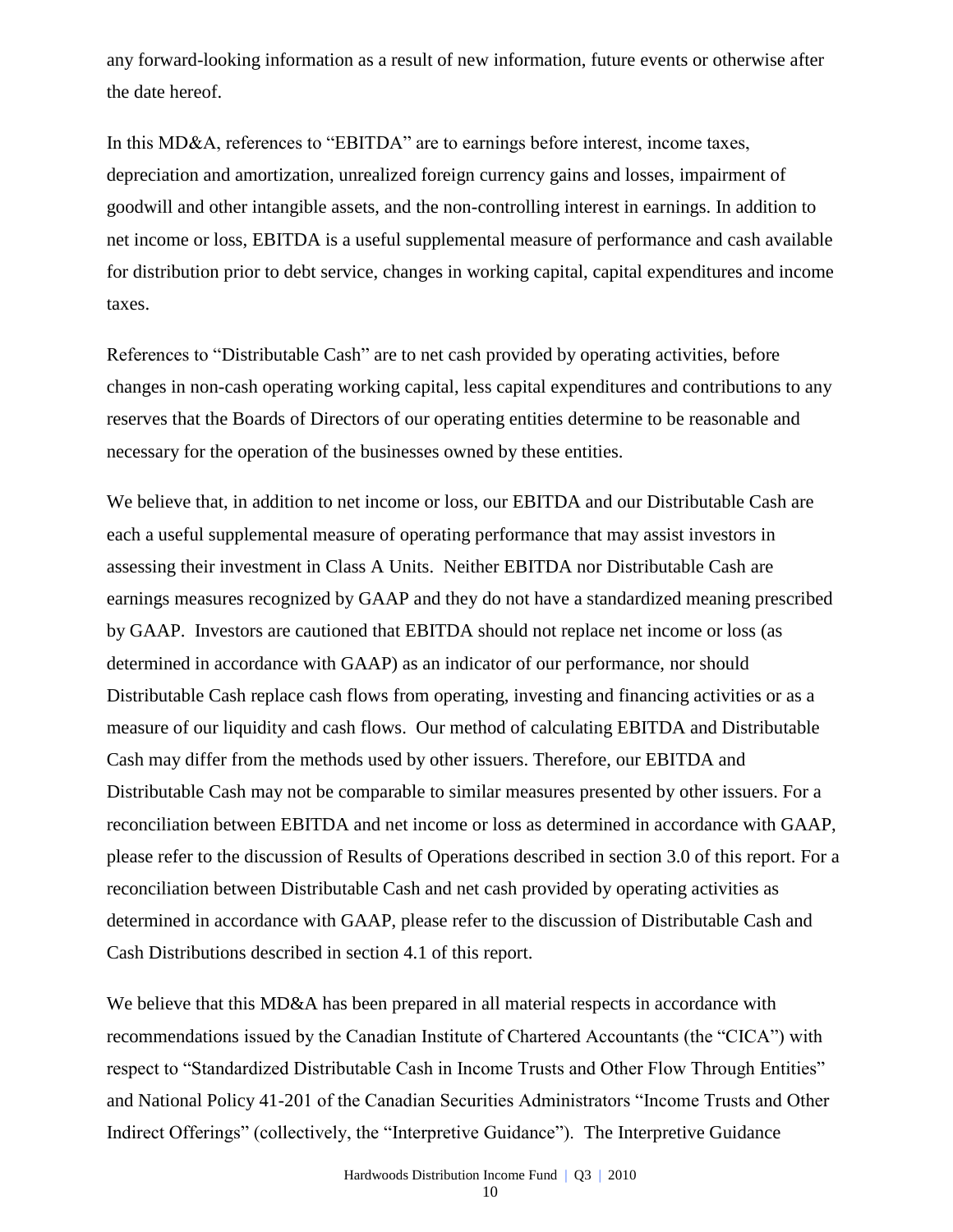provides guidance on standardized preparation and disclosure of distributable cash for income trusts ("Standardized Distributable Cash"). The CICA calculation of Standardized Distributable Cash, which is also a non-GAAP measure, is defined, for the purposes of the Fund, as the periodic cash provided by operating activities as reported in the GAAP financial statements, including the effects of changes in non-cash working capital, less total capital expenditures. For a summary of our Standardized Distributable Cash, please refer to section 4.2 of this report. For a reconciliation between Standardized Distributable Cash and our Distributable Cash, please see section 4.2.

### **1.0 Background**

### 1.1 About the Fund

The Fund is an unincorporated open-ended limited purpose trust formed under the laws of the Province of British Columbia by a declaration of trust dated January 30, 2004. The Fund was launched on March 23, 2004 with the completion of an initial public offering ("IPO") of 14,410,000 trust Voting Units ("Class A Units"). Net IPO proceeds were used to acquire an 80% interest in the hardwood lumber and sheet goods distribution business ("Hardwoods" or the "Business") from the previous owners.

The owners of the predecessor companies have retained a 20% interest in the Business in the form of Special Voting Units of the Fund and Class B Limited Partnership units of the Fund's operating subsidiaries ("Class B Units"), which together are exchangeable into Class A Units provided that the Fund achieves certain objectives. Distributions by the Fund's operating subsidiaries to the previous owners are subject to subordination arrangements until certain financial tests established at the time of the IPO and described in the Audited Financial Statements are met. As at September 30, 2010, the following units of the Fund were issued and outstanding:

| Units                       | 14,410,000 |
|-----------------------------|------------|
| <b>Special Voting Units</b> | 3,602,500  |

Hardwoods Distribution Income Fund units trade on the Toronto Stock Exchange under the symbol HWD.UN. The Fund's performance depends on the performance of the Business.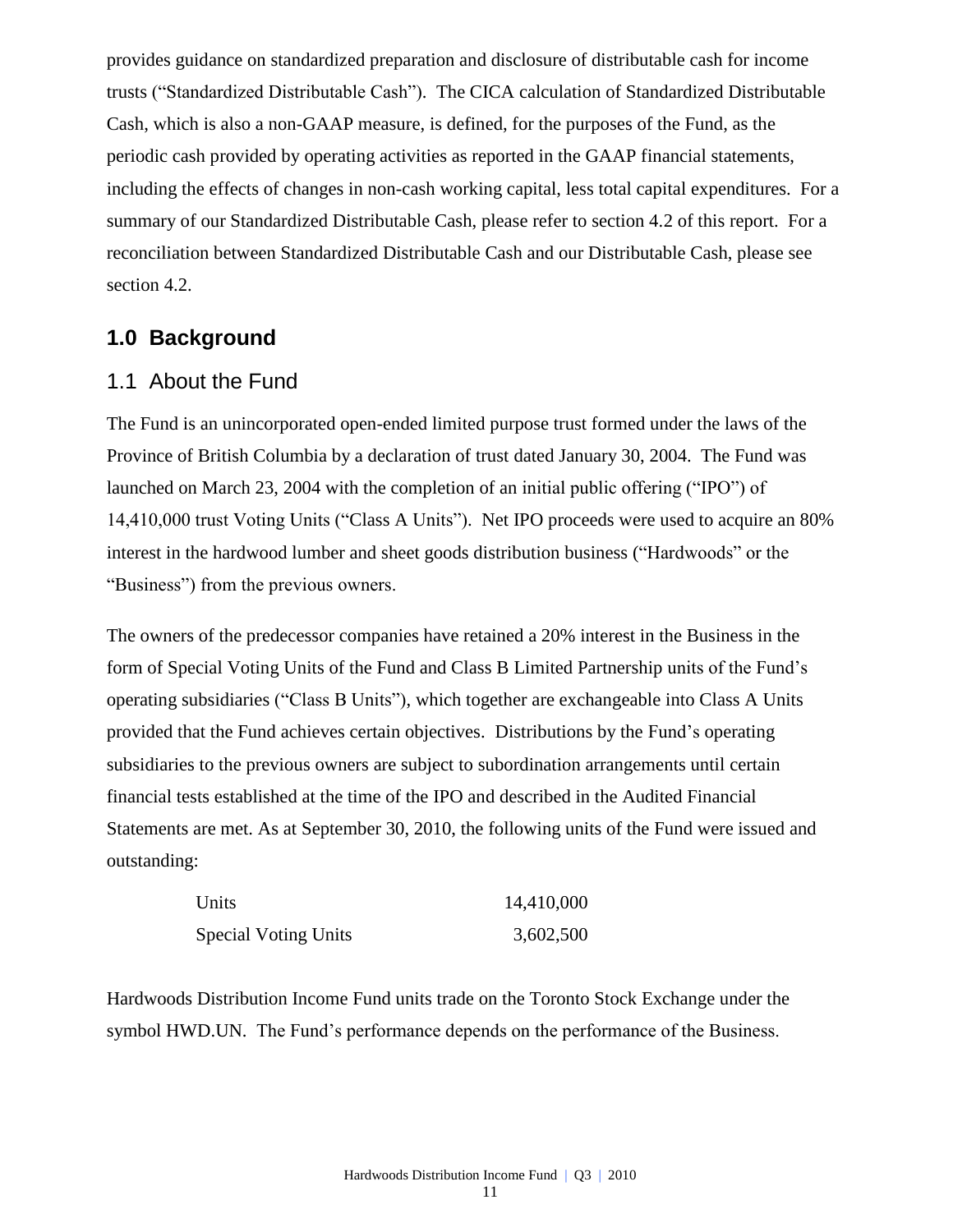### 1.2 About our Business and Industry

Serving customers for almost 50 years, Hardwoods is one of North America's largest distributors of high-grade hardwood lumber and specialty sheet goods to the cabinet, moulding, millwork, furniture and specialty wood products industries. At September 30, 2010 we operated 27 distribution facilities organized into nine geographic regions covering 14 states and 5 provinces throughout North America. To maximize inventory management, we utilize a hub and spoke distribution system, with major hub distribution centres holding the bulk of our inventory and making regular truck transfers to replenish stock in satellite distribution centres that are located in smaller markets. Our business model requires minimal capital expenditure. We lease all of our facilities, utilize third-party freight providers for all our product shipping needs, and focus strictly on wholesale distribution.

Approximately 40% of our product mix is made up of high-grade hardwood lumber. The balance is made up of sheet goods and specialty products, consisting primarily of hardwood plywood, and including non-structural sheet goods such as medium-density fiberboard, particleboard and melamine-coated stock. Our sheet goods are a key complementary product line as they are used by many purchasers of hardwood lumber in the manufacture of their end products.

Our role in the industry is to provide the critical link between mills that manufacture large volumes of hardwood lumber and sheet goods and industrial customers that require smaller quantities of many different hardwood products for their own manufacturing processes. We provide a means for hundreds of hardwood mills to get their product to thousands of small to mid-sized industrial manufacturers. We add value to our suppliers by buying their product in volume and paying them promptly, effectively acting as their third party sales force. We add value for our customers by providing them with the materials they need on a just-in-time basis, in smaller quantities, and offering a wider range of product selection than the customer would be able to purchase directly from an individual mill. We are also important to our customers because we allow them to buy material from us on approved credit, which is an important source of financing for customers in our industry.

Our customer base manufactures a range of end-use products such as cabinetry, furniture and custom millwork. These products, in turn, are sold into multiple sectors of the economy, including new home construction, renovation, non-residential construction and institutional markets. As a result of this diversity, it is difficult to determine with certainty what proportion of our products ends up in each sector of the economy. We estimate at least 50% of our products are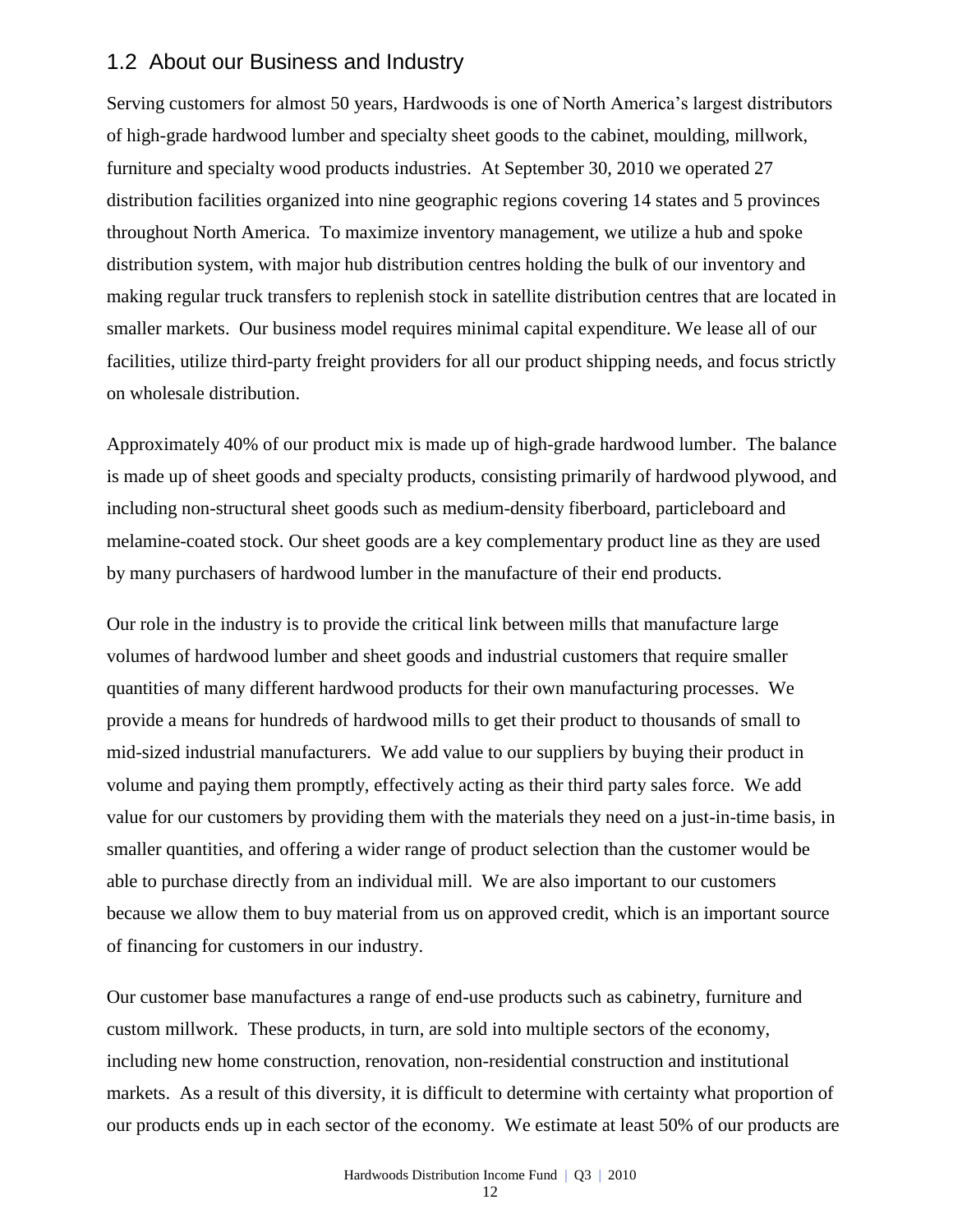used in new residential construction, in the form of cabinets, mouldings, custom finishing, and home furniture. We believe the balance of our products end up in other sectors of the economy not associated with new residential construction, such as home renovations, finishing millwork for office buildings, restaurant and bar interiors, hotel lobbies, retail point-of-purchase displays, schools, hospitals, custom motor coaches, yacht interiors and other specialty areas.

Approximately 95% of the hardwood lumber distributed in North America is harvested from North American hardwood forests, located principally in the Eastern United States, and is milled by hundreds of small mills. Imported hardwood lumber is largely limited to specialty species that generally do not compete with domestic hardwood lumber. Sheet goods are generally produced in North America by large manufacturers using domestic hardwoods and other materials, although imported hardwood plywood volumes have been increasing. Both domestic and imported hardwood lumber and plywood are distributed principally by third parties such as us. Historically, balanced supply and demand conditions have resulted in a stable pricing environment for hardwood lumber and hardwood plywood. More recently, the global economic crisis has resulted in supply/demand imbalances and greater variability in product pricing.

The North American economy is currently experiencing a sluggish recovery after a significant economic downturn in housing and construction, which are key markets for the hardwood products that we distribute. However current levels of housing and construction activity in North America are low relative to expected longer-term population and housing trends, and we believe that when a sustained economic recovery is realized, prospects for our industry are attractive.

### **2.0 Overview and Outlook**

Our financial results continued to strengthen in the third quarter and first nine months of 2010. Sales, EBITDA and net income were all up significantly compared to the same periods last year, and we achieved our third consecutive quarter of positive Distributable Cash.

Higher prices for hardwood lumber, which accounted for approximately 40% of our third quarter sales, played a key role in these improvements. According to the Hardwood Review, average prices for hardwood lumber were 21% higher at the end of the third quarter than at the same time last year, primarily due to reduced supply caused by mill closures and curtailments.

Demand for hardwood products also improved modestly. In the US, the seasonally adjusted annual rate of housing starts increased by 4.1% compared to same time last year, and demand for hardwood from the recreational vehicle manufacturing sector continued to increase. In Canada,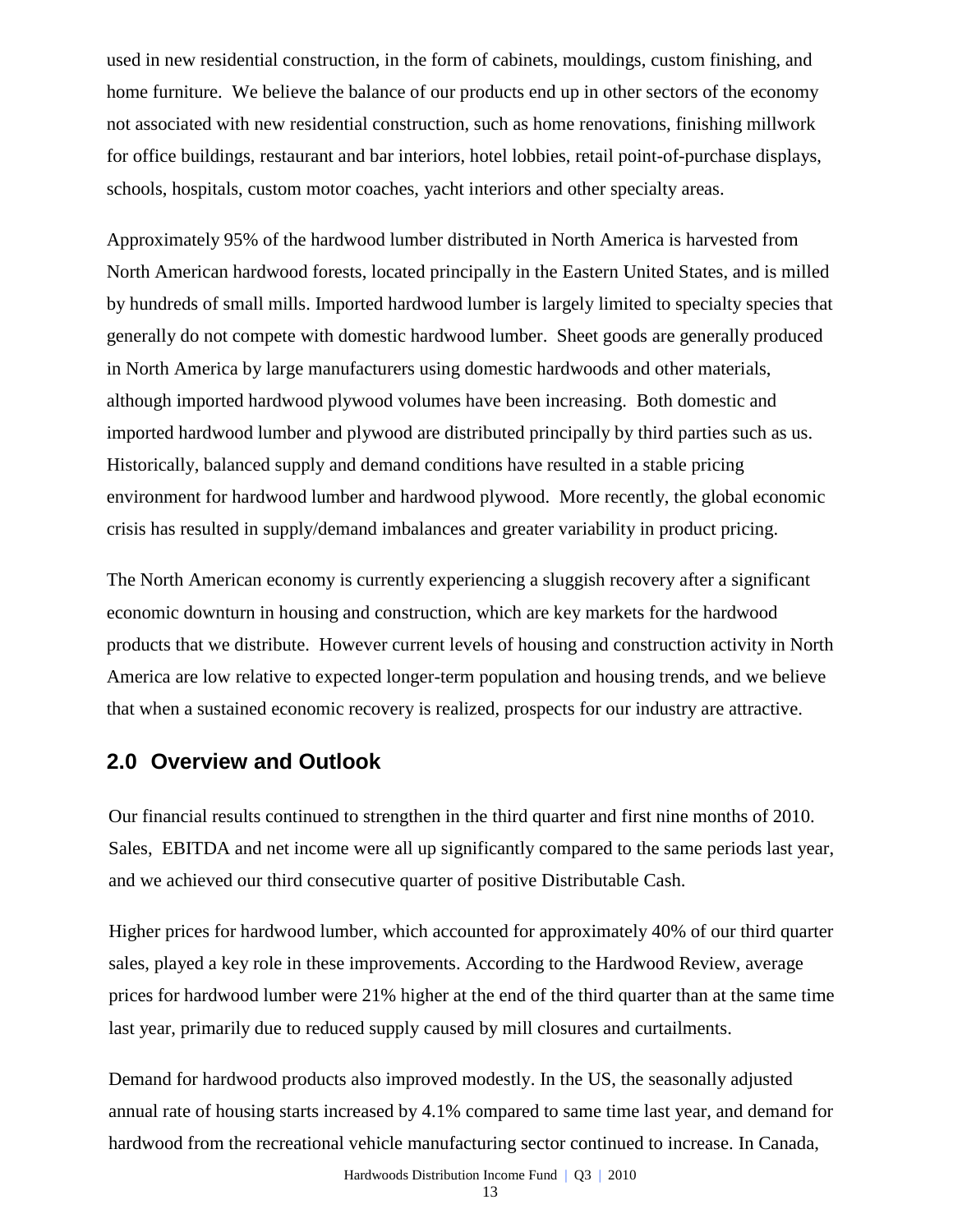the residential construction market strengthened with the seasonally adjusted annual rate of housing starts climbing 11.2% to 185,000 in September, compared to 166,300 a year earlier.

The combination of improved demand and higher average prices helped to support an 8.9% increase in consolidated third quarter sales. Underlying sales growth was even stronger at 12.6%, but was partially offset by the negative impact of a stronger Canadian dollar on the translation of US dollar sales. Our sales gains included a 15.1% increase in US sales and an 8.4% increase in Canadian sales, compared to the same periods last year.

Despite the significant growth in sales, third quarter gross profits increased by just 1.5%, reflecting the negative impact of a lower gross profit as a percentage of sales. As anticipated, gross profit margins continued to be hampered by intense market competition. While some competitors have begun to retreat from certain markets and others have experienced business failure, many remaining competitors continue to defend market share with aggressive pricing strategies.

A more significant contributor to our improved bottom-line results was continued reduction of selling and administrative ("S&A") expense as compared to the same period in the preceding year. We reduced S&A expenses by \$0.7 million and \$3.9 million in the third quarter and first nine months of 2010 respectively. Together with the slightly higher gross profit, this resulted in a 156% and a 289% improvement in third quarter and nine-month EBITDA results, and a significant increase in net earnings. Importantly, we have now generated \$4.3 million of Distributable Cash in the first nine months of 2010, a significant turnaround from the \$0.4 million of Distributable Cash earned in the same period in 2009.

We also ended the third quarter in a strong financial position. As at September 30, 2010, we had just \$11.6 million of bank indebtedness (net of cash) financing \$58.8 million of net working capital assets, and \$21.0 million of unused credit facility available to us.

Hardwoods Distribution Income Fund | Q3 | 2010 While we are encouraged by our improved results, our outlook going forward remains cautious. The large inventory of foreclosed or about-to-be foreclosed homes in the US housing market continues to create oversupply, while high unemployment and lack of job growth is suppressing demand for new homes. While the Canadian housing market is faring better, the introduction of the Harmonized Sales Tax (HST) in Ontario and British Columbia has made home buying more expensive in those provinces and could have a negative impact on Canadian construction activity. Hardwood lumber prices, which increased in the first nine months of 2010, have also shown signs of softening as we move into the fourth quarter. In addition, gross profit margins are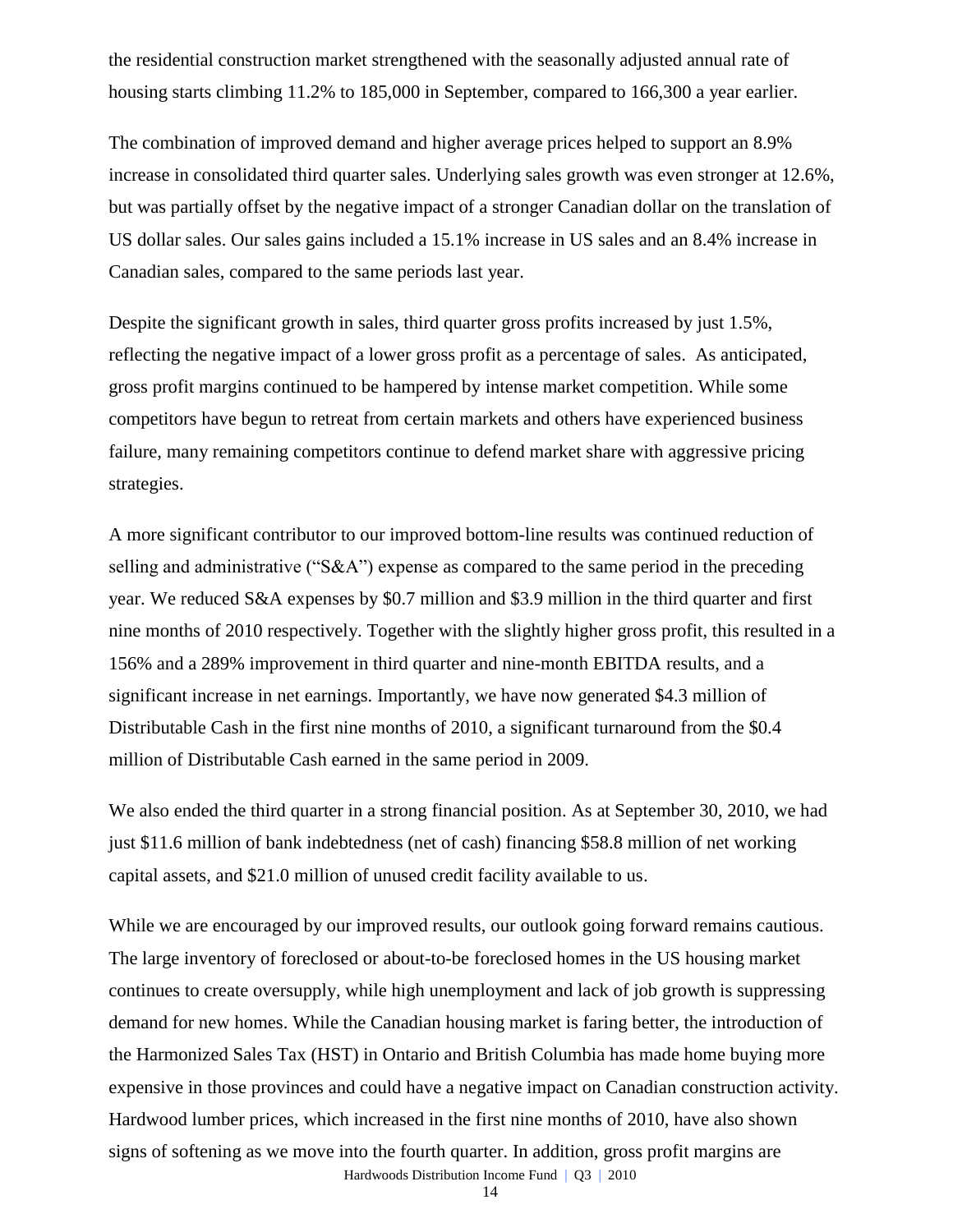expected to continue trending below normally targeted levels as we respond to competitive pressures. Overall, we anticipate a continuation of very challenging market conditions through the balance of the year.

With this expectation, our focus will remain on tight control of costs, inventories and working capital. Continuing to minimize customer credit risk will also remain a priority going forward.

On the marketing front, we will remain proactive in defending our market share and working to attract new customers in specific segments. Five experienced, industry-proven new sales professionals were recently added to help expand our sales capability in selected markets. We will also continue to invest in our specialty import and Greenbelt lines of products, which provide our customers with innovative solutions in this highly competitive market environment.

Our goal through the balance of 2010 will be to protect our business, balance sheet and strong market position. Decisions about reinstating cash distributions will be evaluated, but given continued market weakness, we do not anticipate a change in direction until Trustees see signs of a more sustainable market recovery and a more predictable level of cash generation performance, and any cash needs to invest in additional working capital growth necessary to support sales growth have been satisfied.

## **3.0 Results of Operations**

### 3.1 Three Months Ended September 30, 2010 and September 30, 2009

**Selected Unaudited Consolidated Financial Information (in thousands of Canadian dollars)**

|                                                                                            | For the three months       |          | For the three months |                     |
|--------------------------------------------------------------------------------------------|----------------------------|----------|----------------------|---------------------|
|                                                                                            | <b>Ended September 30,</b> |          |                      | Ended September 30, |
|                                                                                            |                            | 2010     |                      | 2009                |
| Total sales                                                                                | \$                         | 50,559   | \$                   | 46,435              |
| Sales in the US (US\$)                                                                     |                            | 29,246   |                      | 25,419              |
| Sales in Canada                                                                            |                            | 20,164   |                      | 18,596              |
| Gross profit                                                                               |                            | 8,716    |                      | 8,587               |
| Gross profit %                                                                             |                            | 17.2%    |                      | 18.5%               |
| Selling and administrative expenses                                                        |                            | (7, 325) |                      | (8,044)             |
| Earnings before interest, taxes, depreciation and                                          |                            |          |                      |                     |
| amortization and non-controlling interest ("EBITDA")                                       | \$                         | 1,391    | \$                   | 543                 |
| Add (deduct):                                                                              |                            |          |                      |                     |
| Amortization                                                                               |                            | (99)     |                      | (206)               |
| Interest                                                                                   |                            | (211)    |                      | (165)               |
| Non-cash foreign currency losses                                                           |                            | (88)     |                      | (1,049)             |
| Non-controlling interest                                                                   |                            | (198)    |                      | 391                 |
| Income tax expense                                                                         |                            | (532)    |                      | (10, 586)           |
| Net earnings (loss) for the period                                                         | \$                         | 263      | \$                   | (11,072)            |
| Basic and fully diluted earnings (loss) per Class A Unit                                   | \$                         | 0.02     | \$                   | (0.77)              |
| Average Canadian dollar exchange rate for one US dollar                                    |                            | 1.0395   |                      | 1.098               |
| $\mathbf{H} = \mathbf{I} - \mathbf{I} + \mathbf{I} + \mathbf{I} + \mathbf{I} + \mathbf{I}$ |                            |          |                      |                     |

Hardwoods Distribution Income Fund | Q3 | 2010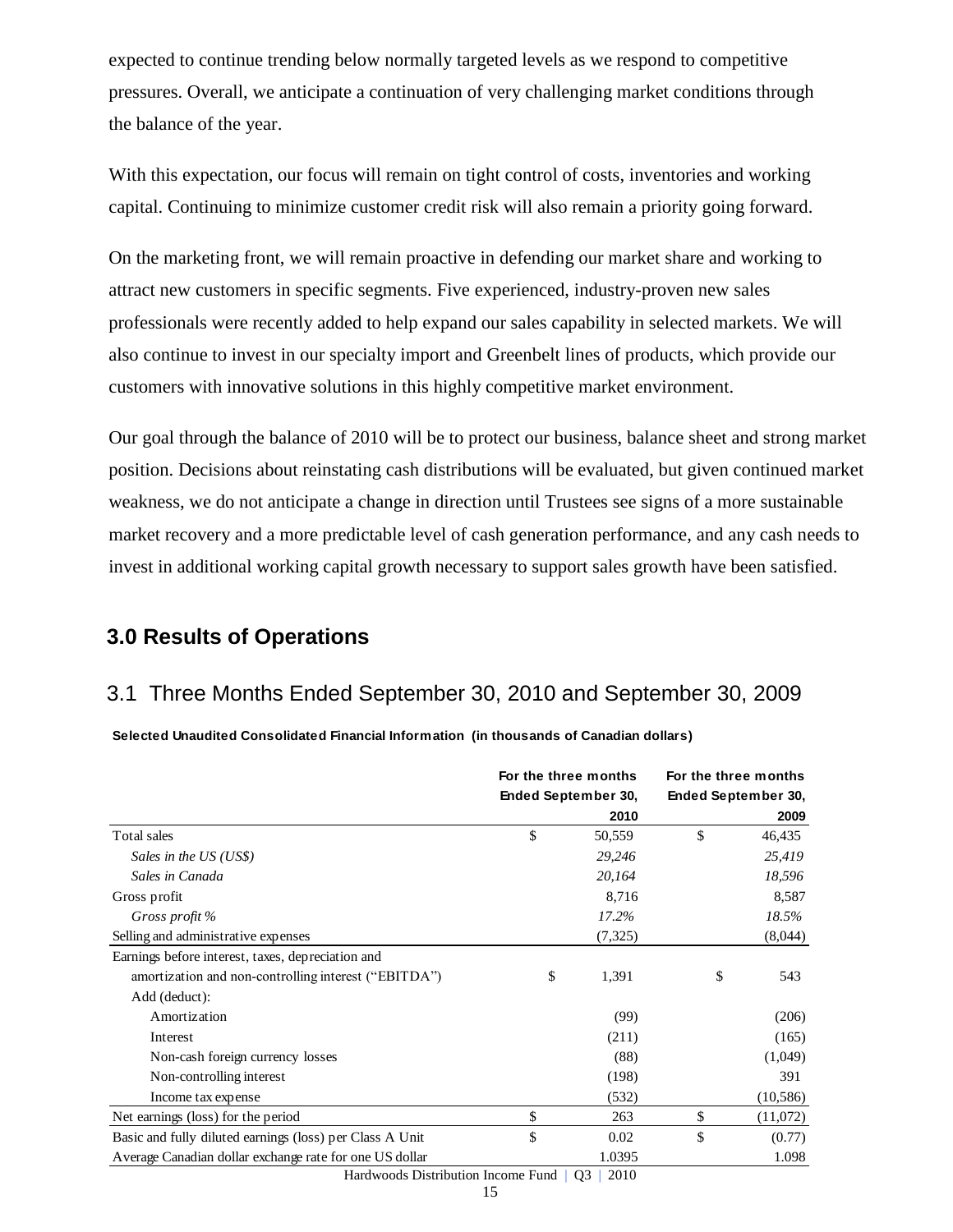### **Sales**

For the three months ended September 30, 2010, total sales were \$50.6 million, up 8.9% from \$46.4 million during the same period in 2009. The increase in total sales reflects a 12.6% increase in underlying sales activity, partially offset by a 3.7% decrease in sales resulting from the negative impact of a stronger Canadian dollar.

Third quarter sales at our US operations (as measured in US dollars) were up by 15.1%, while sales in Canada increased by 8.4% as compared to the preceding year. Local demand conditions continued to vary significantly by region in the third quarter with seven of our operating regions posting year-over-year sales growth and two regions experiencing sales declines. Economic conditions influencing our sales are discussed further in section 2.0 of this MD&A.

### **Gross Profit**

Gross profit for the three months ended September 30, 2010 was \$8.7 million, an increase of \$0.1 million from the \$8.6 million reported in the same period in 2009. The increase in gross profit reflects higher sales, partially offset by a lower gross profit margin. As a percentage of sales, third quarter gross profit was 17.2%, compared to 18.5% in the same period in 2009. Our target range for gross profit percentage is traditionally 18% to 19%, with some quarter-to-quarter variation. In the current market environment, competition for business is significant and has resulted in margins trending below our target range through the current phase of the business cycle.

### **Selling and Administrative (S&A) Expenses**

S&A expenses decreased 8.9% to \$7.3 million in the third quarter of 2010, from \$8.0 million during the same period in 2009. The \$0.7 million reduction in S&A expense primarily reflects a \$0.4 million decrease in bad debt expense (bad debts were 1.2% of sales in the third quarter of 2010, compared to 2.2% of sales in the same period last year), a \$0.3 million reduction in other expenses (interest income was earned on expense recoveries from a legal settlement, and restructuring costs incurred in the prior year were not repeated in the current period), a \$0.2 million reduction in premises expense (reduced rental rates and a reduction in square footage on facility lease renewals), and a \$0.2 million positive foreign exchange impact of a stronger Canadian dollar on the conversion of S&A expenses at our US operations. These S&A expense savings were partially offset by a \$0.4 million increase in our people and sales and warehouse expense. As a percentage of sales, third quarter 2010 S&A expenses were 14.5% of sales, compared to 17.3% in 2009.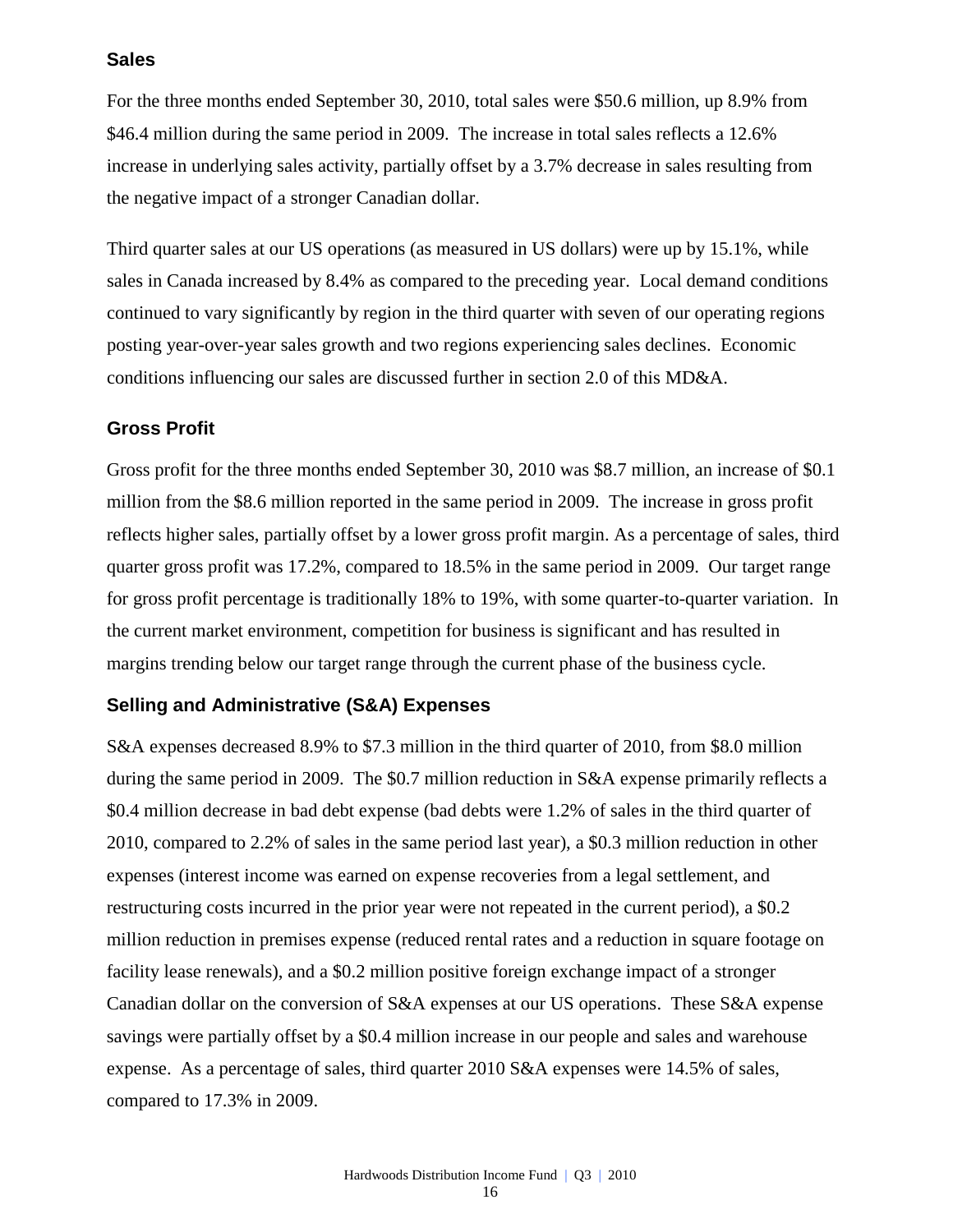### **EBITDA**

For the three months ended September 30, 2010, EBITDA increased to \$1.4 million, from \$0.5 million during the same period in 2009. The \$0.9 million increase in EBITDA reflects the \$0.7 million reduction in S&A expenses and the \$0.1 million increase in gross profit.

### **Non-Cash Foreign Currency Losses**

For the three months ended September 30, 2010, non-cash foreign currency losses totaled \$0.1 million. This loss was related to the foreign currency translation of US dollar-denominated balances held by the Fund and its Canadian subsidiaries. In the comparative three-month period ended September 30, 2009, a non-cash loss of \$1.0 million was recorded, primarily related to the translation of US dollar-denominated intercompany debt advanced by the Fund to a whollyowned US subsidiary at that time.

### **Non-controlling Interest**

The non-controlling interest's ("NCI") share of pre-tax earnings was \$0.2 million in the third quarter of 2010. In contrast, the value of the NCI was reduced by \$0.4 million in the comparable period in 2009, reflecting the Class B Unit's interest in the Fund's pre-tax loss for the period, less an adjustment to NCI to reflect the value of subordinated distributions that could no longer be recovered by the Class B Unitholder under the terms of the Fund's subordination feature. The Fund's subordination feature is further described in section 4.0 of this report and in the Interim Financial Statements.

### **Income Tax**

An income tax expense of \$0.5 million was recorded in the third quarter of 2010, compared to \$10.6 million in the same period in 2009. The \$10.6 million income tax expense incurred in the prior year primarily reflected a reduction to net future income tax assets due to the continued downturn in the financial results of our US operations.

### **Net Earnings (Loss)**

Net earnings for the three months ended September 30, 2010 was \$0.3 million, compared to a net loss of \$11.1 million in 2009. The \$11.4 million increase to net earnings primarily reflects the \$0.9 million increase in EBITDA, the \$0.9 million decrease in non-cash foreign currency losses and the \$10.1 million reduction in income tax expense. These increases to net earnings were partially offset by the \$0.6 million decrease in recovery from the NCI.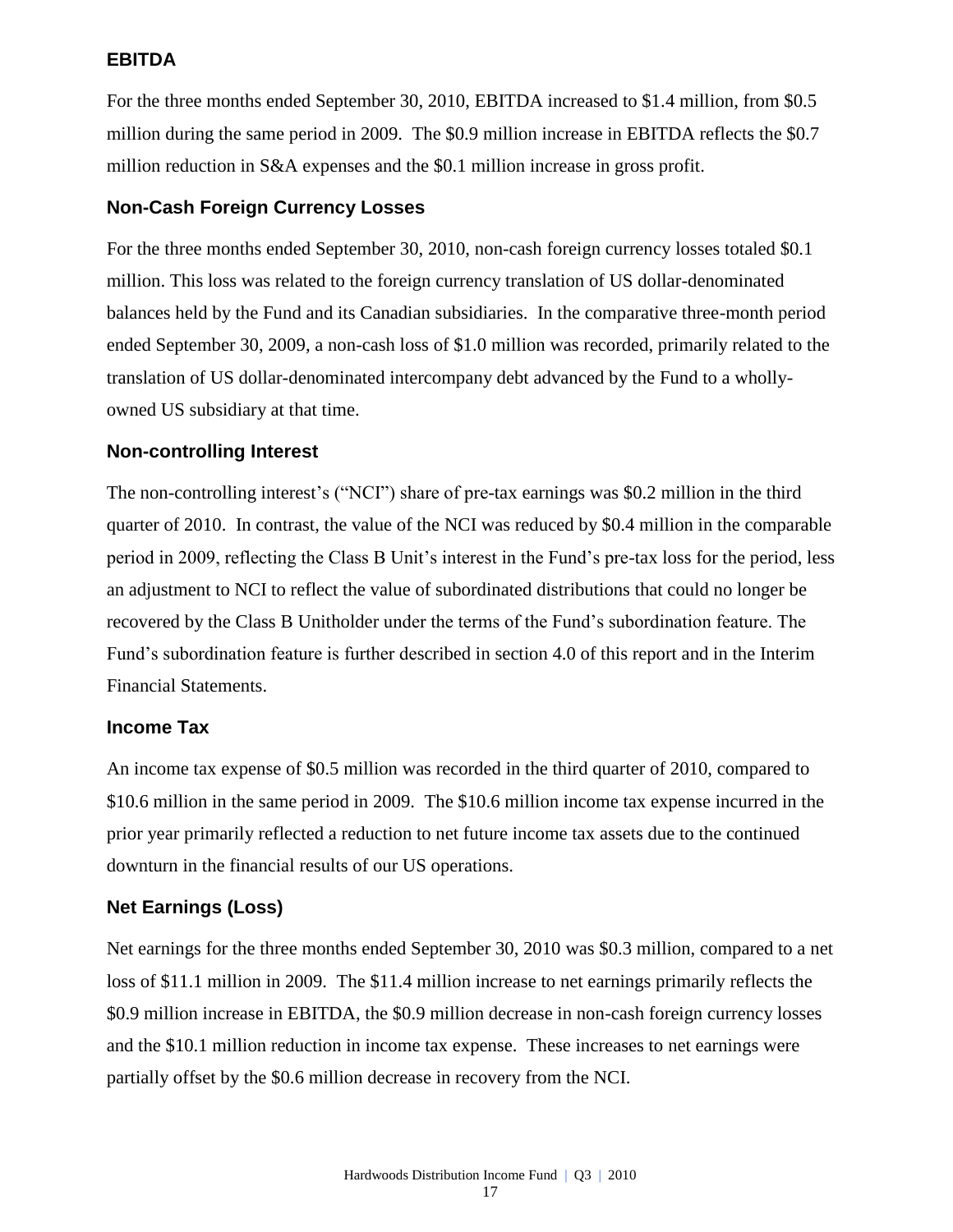## 3.2 Nine Months Ended September 30, 2010 and September 30, 2009

|                                                          | For the nine months        |           | For the nine months |                     |  |
|----------------------------------------------------------|----------------------------|-----------|---------------------|---------------------|--|
|                                                          | <b>Ended September 30,</b> |           |                     | Ended September 30, |  |
|                                                          |                            | 2010      |                     | 2009                |  |
| Total sales                                              | \$                         | 151,263   | \$                  | 149,346             |  |
| Sales in the US (US\$)                                   |                            | 87,302    |                     | 78,225              |  |
| Sales in Canada                                          |                            | 60,827    |                     | 57,839              |  |
| Gross profit                                             |                            | 26,668    |                     | 26,846              |  |
| Gross profit %                                           |                            | 17.6%     |                     | 18.0%               |  |
| Selling and administrative expenses                      |                            | (21, 734) |                     | (25, 579)           |  |
| Earnings before interest, taxes, depreciation and        |                            |           |                     |                     |  |
| amortization and non-controlling interest ("EBITDA")     | \$                         | 4,934     | \$                  | 1,267               |  |
| Add (deduct):                                            |                            |           |                     |                     |  |
| Amortization                                             |                            | (442)     |                     | (672)               |  |
| Interest                                                 |                            | (542)     |                     | (434)               |  |
| Non-cash foreign currency losses                         |                            | (44)      |                     | (1,382)             |  |
| Non-controlling interest                                 |                            | (781)     |                     | 1,757               |  |
| Income tax expense                                       |                            | (1,626)   |                     | (10, 232)           |  |
| Net earnings (loss) for the period                       | \$                         | 1,499     | \$                  | (9,696)             |  |
| Basic and fully diluted earnings (loss) per Class A Unit | \$                         | 0.10      | \$                  | (0.67)              |  |
| Average Canadian dollar exchange rate for one US dollar  |                            | 1.036     |                     | 1.170               |  |

**Selected Unaudited Consolidated Financial Information (in thousands of Canadian dollars)**

### **Sales**

For the nine months ended September 30, 2010, total sales were \$151.3 million, up from \$149.3 million in the same period in 2009. The 1.3% increase in total sales reflects a 9.1% increase in underlying sales activity, partially offset by a 7.8% decrease in sales due to the negative impact of a stronger Canadian dollar. Had exchange rates remained consistent with 2009 levels, total sales for the first nine months of 2010 would have been \$11.7 million higher, or \$163.0 million. The improvement in underlying sales reflects some modest recovery in hardwood products demand and pricing as discussed in section 2.0 of this report. Year-to-date sales activity at our US operations, as measured in US dollars, increased 11.6% year-over-year, and sales in Canada were up by 5.2%.

### **Gross Profit**

Gross profit for the nine months ended September 30, 2010 was \$26.7 million, down \$0.1 million from \$26.8 million during the same period in 2009. The reduction in gross profit reflects a lower gross profit margin. As a percentage of sales, year-to-date gross profit was 17.6%, compared to 18.0% during the same period in 2009. The decrease in gross profit margin reflects highly competitive market conditions.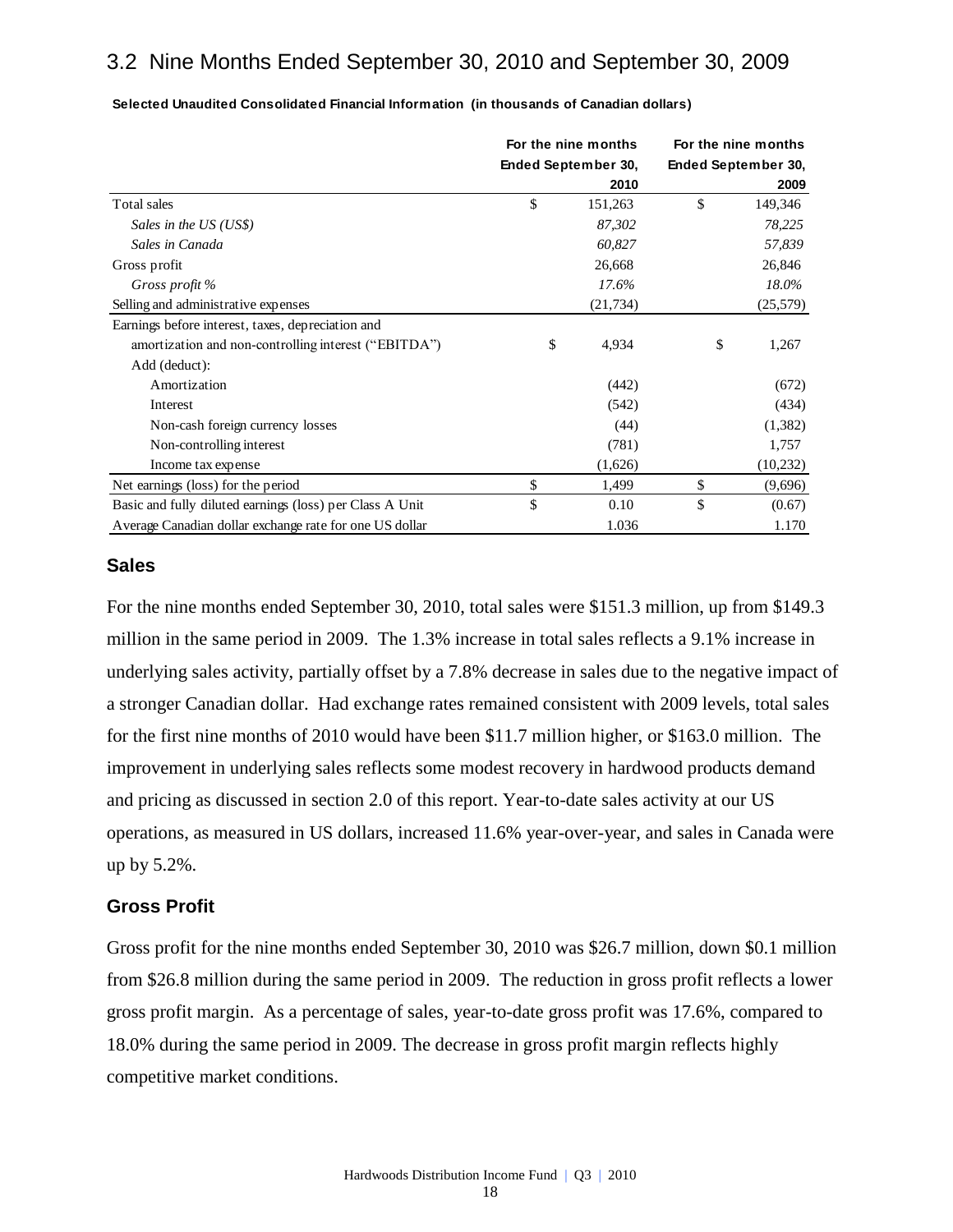### **Selling and Administrative Expenses**

S&A expenses decreased \$3.9 million to \$21.7 million in the first nine months of 2010, from \$25.6 million during the same period in 2009. The positive impact of the stronger Canadian dollar on the conversion of S&A expenses at our US operations accounted for \$1.6 million of the S&A reduction. Other cost savings includes lower bad debt expense (\$1.4 million), lower premises expense (\$0.6 million), and lower other expenses, including \$0.4 million in one-time expense recoveries related to proceeds from legal settlements. As a percentage of sales, S&A expenses were 14.4% of sales in the first nine months of 2010, compared to 17.1% in the same period in 2009.

### **EBITDA**

EBITDA for the first nine months increased to \$4.9 million, up from \$1.3 million during the same period in 2009. The \$3.6 million EBITDA increase reflects the \$3.9 million decrease in S&A expenses, partially offset by the \$0.1 million reduction in gross profit.

### **Non-Cash Foreign Currency Gains and Losses**

For the nine months ended September 30, 2010, non-cash foreign currency gains were \$44,000. This arose primarily due to the foreign currency translation of US dollar-denominated balances held by the Fund and its Canadian subsidiaries. In the comparative nine-month period ended September 30, 2009, a non-cash loss of \$1.4 million arose due to the translation of US dollardenominated intercompany debt advanced by the Fund to a wholly-owned US subsidiary at that time.

### **Non-controlling Interest (NCI)**

NCI's interest in pre-tax earnings in the first nine months of 2010 was \$0.8 million. In the comparable period in 2009, NCI was reduced by \$1.8 million, representing the Class B Unit's interest in the Fund's pre-tax loss for the period less an adjustment to NCI to reflect the value of subordinated distributions that were not made to the Class B Units and that can no longer be recovered by the Class B Unitholders under the terms of the Fund's subordination feature. This subordination feature is further described in section 4.0 of this report and in the Interim Financial Statements.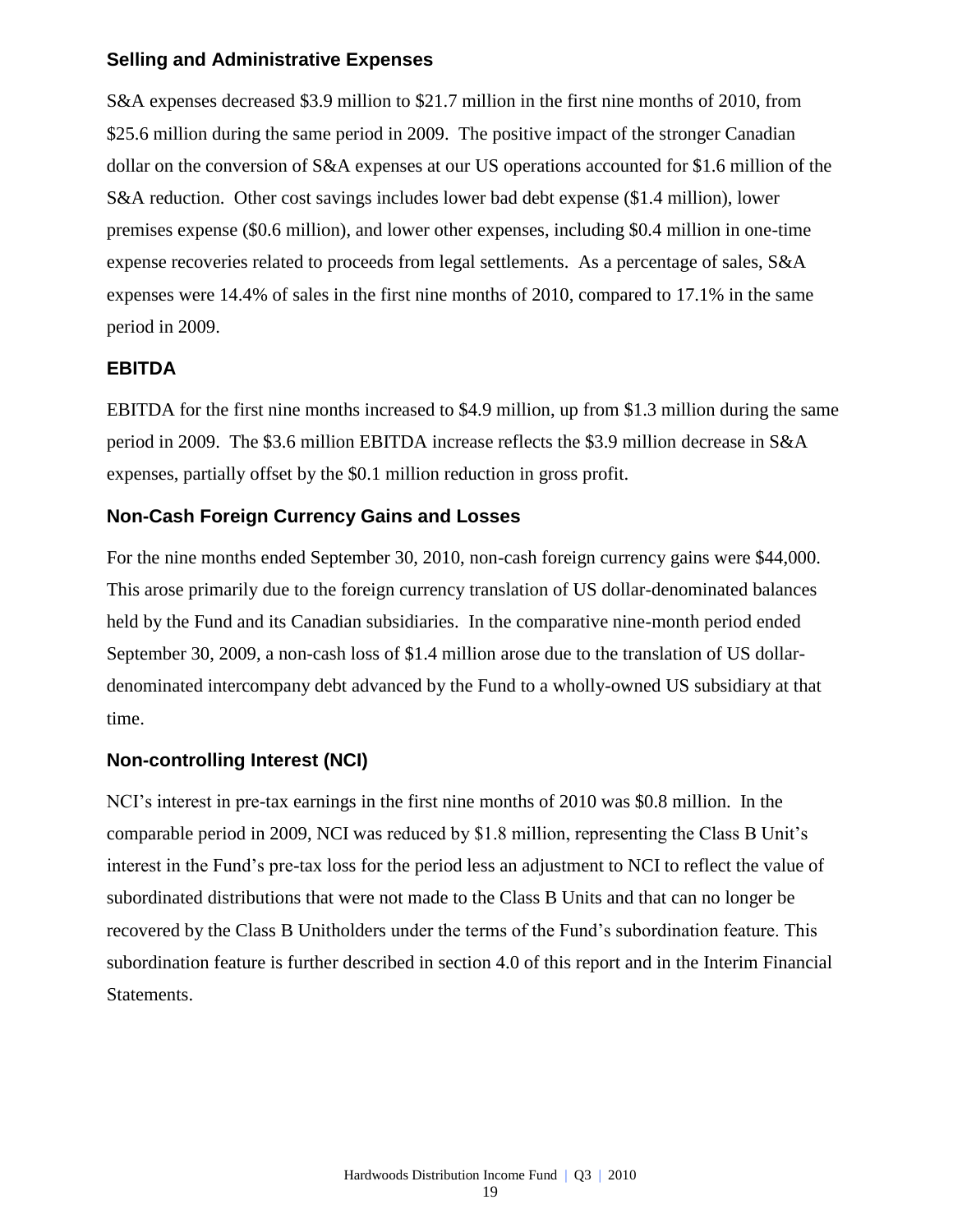### **Income taxes**

Income tax expense for the nine months ended September 30, 2010 was \$1.6 million, compared to \$10.2 million in the same period in 2009. The prior-year income tax expense reflected a reduction to net future income tax assets due to the continued downturn in financial results of our US operations.

### **Net Earnings (Loss)**

Net earnings for the nine months ended September 30, 2010 increased to \$1.5 million, from a net loss of \$9.7 million in the comparable period in 2009. The \$11.2 million improvement primarily reflects the \$3.6 million increase in EBITDA, the \$1.4 million decrease in non-cash foreign currency losses, the \$8.6 million decrease in income tax expense, and a \$0.2 million reduction in amortization expense. These increases to net earnings were partially offset by the \$2.5 million decrease related to change in NCI and a \$0.1 million increase in interest expense.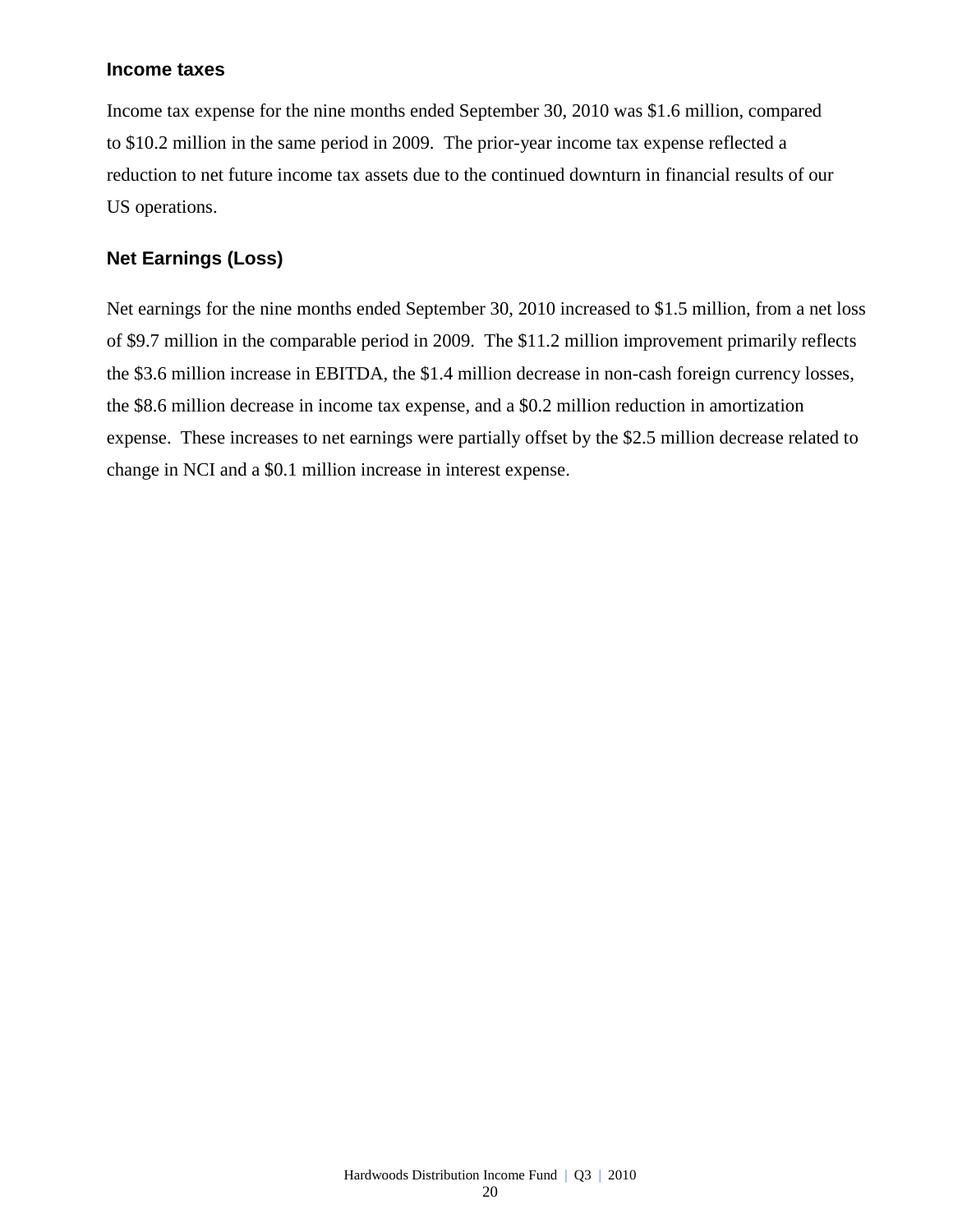## **4.0 Liquidity and Capital Resources**

## 4.1 Distributable Cash and Cash Distributions

#### **Selected Unaudited Consolidated Financial Information**

**(in thousands of dollars except per unit amounts)**

|                                                                                                                                     |              | 3 months ended<br>September 30,<br>2010 |              | 3 months ended<br>September 30,<br>2009 |             | 9 months ended<br>September 30,<br>2010 |              | 9 months ended<br>September 30,<br>2009 |
|-------------------------------------------------------------------------------------------------------------------------------------|--------------|-----------------------------------------|--------------|-----------------------------------------|-------------|-----------------------------------------|--------------|-----------------------------------------|
| Net cash provided by (used in) operating activities                                                                                 | \$           | (626)                                   | \$           | 1,955                                   | \$          | (7, 854)                                | \$           | 8,867                                   |
| Increase (decrease) in non-cash operating working capital                                                                           |              | 1,893                                   |              | (1,680)                                 |             | 12,167                                  |              | (8, 406)                                |
| Cash flow from operations before changes in non-cash                                                                                |              |                                         |              |                                         |             |                                         |              |                                         |
| operating working capital                                                                                                           |              | 1,267                                   |              | 275                                     |             | 4,313                                   |              | 461                                     |
| Capital expenditures                                                                                                                |              | (8)                                     |              | (45)                                    |             | (37)                                    |              | (95)                                    |
| Distributable Cash                                                                                                                  | $\mathbb{S}$ | 1,259                                   | $\mathbb{S}$ | 230                                     | \$          | 4,276                                   | $\mathbb{S}$ | 366                                     |
| Distributions relating to the period:                                                                                               |              |                                         |              |                                         |             |                                         |              |                                         |
| Class A Units                                                                                                                       | \$           |                                         | \$           |                                         | \$          |                                         | \$           |                                         |
| (1)<br>Class B Units                                                                                                                |              |                                         |              |                                         |             |                                         |              |                                         |
| <b>Total Units</b>                                                                                                                  | \$           |                                         | \$           |                                         | \$          |                                         | \$           |                                         |
| Outstanding units and per unit amounts:<br>Class A Units outstanding<br>Class B Units outstanding<br><b>Total Units outstanding</b> |              | 14,410,000<br>3,602,500<br>18,012,500   |              | 14,410,000<br>3,602,500<br>18,012,500   |             | 14,410,000<br>3,602,500<br>18,012,500   |              | 14,410,000<br>3,602,500<br>18,012,500   |
| Distributable Cash per Total Units                                                                                                  | \$           | 0.070                                   | \$           | 0.013                                   | \$          | 0.237                                   | \$           | 0.020                                   |
| Distributions relating to the period:                                                                                               |              |                                         |              |                                         |             |                                         |              |                                         |
| Class A Units                                                                                                                       | \$           |                                         | \$           |                                         | \$          |                                         | \$           |                                         |
| (1)<br>Class B Units                                                                                                                | \$           |                                         | \$           |                                         | \$          |                                         | \$           |                                         |
| <b>Total Units</b>                                                                                                                  | \$           |                                         | $\mathbf S$  |                                         | $\mathbf S$ |                                         | \$           |                                         |
| (2)<br>Payout ratio                                                                                                                 |              | 0.0%                                    |              | 0.0%                                    |             | 0.0%                                    |              | 0.0%                                    |
|                                                                                                                                     |              | March 23, 2004                          |              |                                         |             |                                         |              |                                         |
|                                                                                                                                     |              | to September 30,                        |              |                                         |             |                                         |              |                                         |
|                                                                                                                                     |              | 2010                                    |              |                                         |             |                                         |              |                                         |
| Cumulative since inception:                                                                                                         |              |                                         |              |                                         |             |                                         |              |                                         |
| Distributable Cash                                                                                                                  |              | 79,754                                  |              |                                         |             |                                         |              |                                         |
| Distributions relating to the period                                                                                                |              | 66,754                                  |              |                                         |             |                                         |              |                                         |
| (2)<br>Payout ratio                                                                                                                 |              | 83.7%                                   |              |                                         |             |                                         |              |                                         |

**<sup>1</sup>** On January 10, 2006, Hardwoods Specialty Products LP and Hardwoods Specialty Products US LP, limited partnerships in each of which the Fund owns an 80% interest, announced that quarterly distributions were suspended on the Class B LP and Class B US LP units. The Class B LP units and Class B US LP units represent a 20% interest in Hardwoods Specialty Products LP and Hardwoods Specialty Products US LP, respectively. No distributions are to be paid on the Class B LP units and Class B US LP units unless distributions in stipulated minimum amounts are paid on the units in the limited partnerships held by the Fund, and in certain other circumstances. Accordingly, no distributions have been declared since the third quarter of 2005 to the non-controlling interests. No liability for distributions payable to the non-controlling interests is reflected in the September 30, 2010 balance sheet.

<sup>2</sup> Payout ratio measures the ratio of distributions by the Fund relating to the period to Distributable Cash for the period.

When distributions are declared by the Trustees of the Fund, they are paid on Class A Units at the end of the month following the month in which the cash is earned. Distributions may also be made quarterly on Class B Units in an amount equivalent on an after-tax per-unit basis to distributions made on Class A Units, pursuant to the terms of a subordination agreement as outlined in the Fund's Annual Information Form. Except as outlined in the terms of the subordination agreement with the Class B Units, there are no limitations on distributions from the subsidiaries of the Fund arising from the existence of a minority interest in a subsidiary of the Fund. Further description of the subordination arrangement is included in the notes to the accompanying Interim Financial Statements.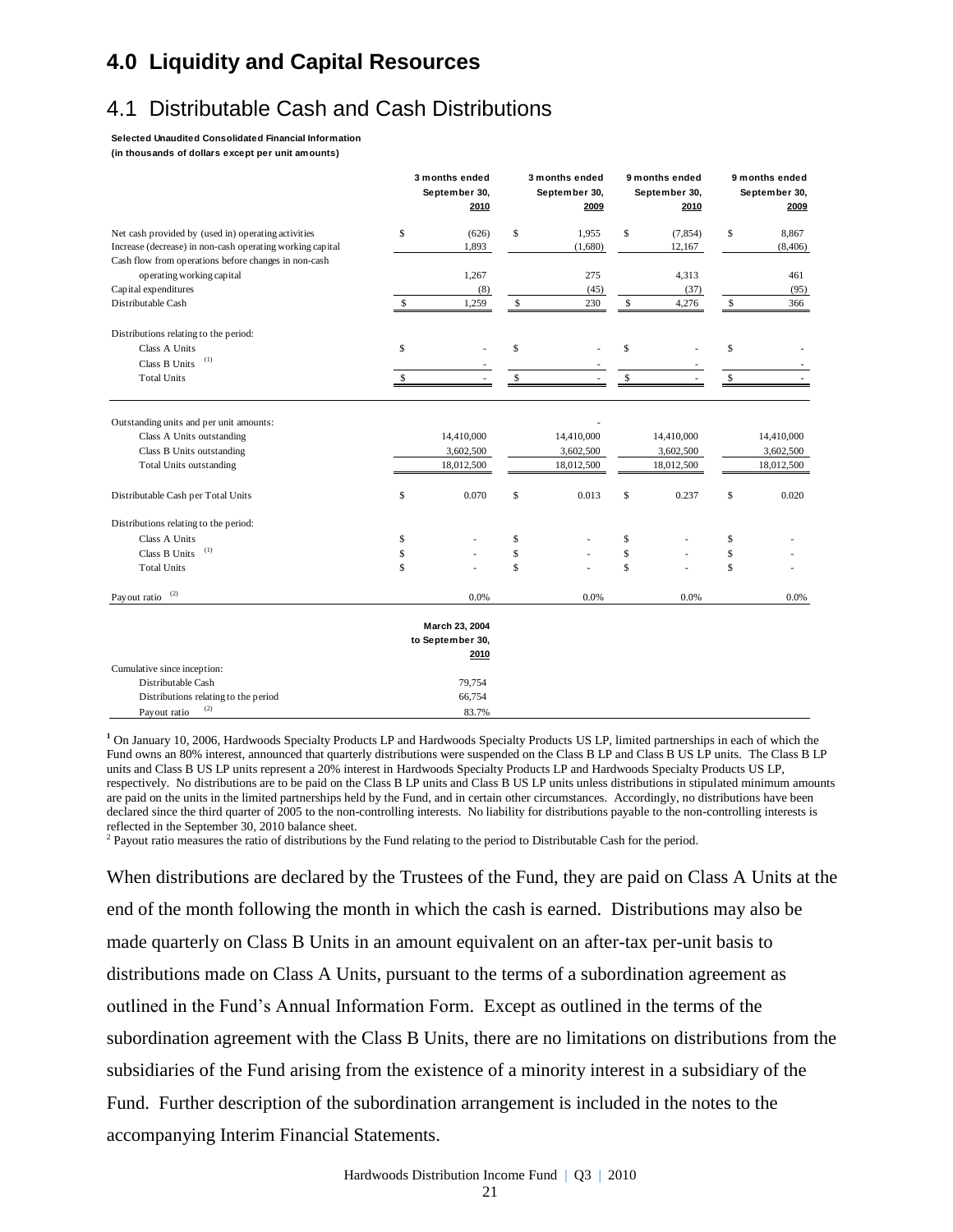The Fund's subordination feature is designed to stay in place until certain tests for EBITDA and Distributable Cash are met. The terms of these tests are described in the notes to the accompanying Interim Financial Statements.

In the three months ended September 30, 2010, the Fund and its subsidiaries generated total Distributable Cash available to Class A and Class B Unitholders of \$1.3 million, or \$0.070 per unit. For the nine months ended September 30, 2010, the Fund and its subsidiaries generated total Distributable Cash available to Class A and Class B Unitholders of \$4.3 million, or \$0.237 per unit. No distributions were made relating to the three or nine-month periods ended September 30, 2010.

On November 3, 2008, the Trustees of the Fund suspended monthly cash distributions until such time as market conditions strengthened and the Fund's financial performance stabilized. Although the Fund has generated \$4.3 million in Distributable Cash in the first nine months of 2010, cumulative Distributable Cash since distributions were suspended eight fiscal quarters ago has been much weaker at just \$2.4 million. Given the considerable uncertainty that continues to exist regarding the timing and sustainability of the recovery in the North American economy, the Trustees will look for indications of a sustainable and predictable return of the Fund's cash generation capability before any decision is taken to reinstate distributions to unitholders. The Trustees will also consider the need to invest in additional working capital in order to support sales growth. Since its initial public offering on March 23, 2004, the Fund has paid \$66.8 million in distributions, representing 83.7% of Distributable Cash generated since its inception.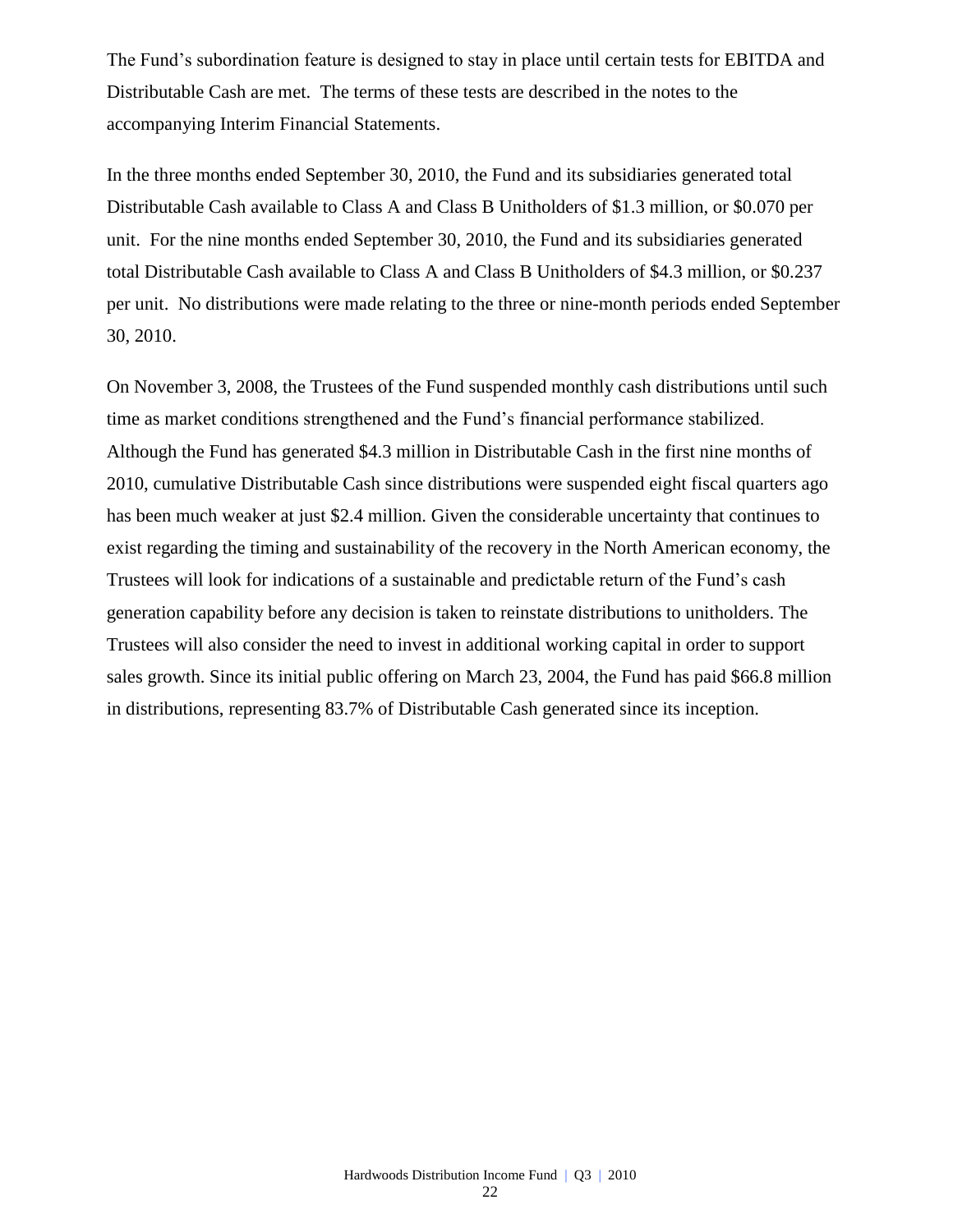## 4.2 Standardized Distributable Cash and Cash Distributions

#### **Selected Unaudited Consolidated Financial Information**

**(in thousands of dollars except per unit amounts)**

|                                                     |               | 3 months ended<br>September 30,<br>2010 | 3 months ended<br>September 30,<br>2009 | 9 months ended<br>September 30,<br>2010 |    | 9 months ended<br>September 30,<br>2009 |
|-----------------------------------------------------|---------------|-----------------------------------------|-----------------------------------------|-----------------------------------------|----|-----------------------------------------|
| Net cash provided by (used in) operating activities | \$            | (626)                                   | \$<br>1,955                             | \$<br>(7, 854)                          | \$ | 8,867                                   |
| Capital expenditures                                |               | (8)                                     | (45)                                    | (37)                                    |    | (95)                                    |
| Standardized Distributable Cash                     | \$.           | (634)                                   | \$<br>1,910                             | \$<br>(7, 891)                          | \$ | 8,772                                   |
| Distributions relating to the period:               |               |                                         |                                         |                                         |    |                                         |
| Class A Units                                       | \$            |                                         | \$                                      | \$                                      | \$ |                                         |
| Class B Units <sup>(1)</sup>                        |               |                                         |                                         |                                         |    |                                         |
| <b>Total Units</b>                                  | $\mathcal{S}$ |                                         | \$                                      | \$                                      | S  |                                         |
| Outstanding units and per unit amounts:             |               |                                         |                                         |                                         |    |                                         |
| Class A Units outstanding                           |               | 14,410,000                              | 14,410,000                              | 14,410,000                              |    | 14,410,000                              |
| Class B Units outstanding                           |               | 3,602,500                               | 3,602,500                               | 3,602,500                               |    | 3,602,500                               |
| <b>Total Units outstanding</b>                      |               | 18,012,500                              | 18,012,500                              | 18,012,500                              |    | 18,012,500                              |
| Standardized Distributable Cash per Total Units     | \$            | (0.035)                                 | \$<br>0.106                             | \$<br>(0.438)                           | \$ | 0.487                                   |
| Distributions per Total Units                       | \$            |                                         | \$                                      | \$                                      | \$ |                                         |
| (2)<br>Standardized payout ratio                    |               | 0.0%                                    | 0.0%                                    | 0.0%                                    |    | 0.0%                                    |
|                                                     |               |                                         |                                         |                                         |    |                                         |

|                                          | March 23, 2004          |  |
|------------------------------------------|-------------------------|--|
|                                          | to September 30,        |  |
|                                          | 2010                    |  |
| Cumulative since inception:              |                         |  |
| Standardized Distributable Cash          | $85.421$ <sup>(3)</sup> |  |
| Distributions relating to the period     | 66,754                  |  |
| Standardized Payout ratio <sup>(2)</sup> | 78.1%                   |  |

**<sup>1</sup>** On January 10, 2006, Hardwoods Specialty Products LP and Hardwoods Specialty Products US LP, limited partnerships in each of which the Fund owns an 80% interest, announced that quarterly distributions were suspended on the Class B LP and Class B US LP units. The Class B LP units and Class B US LP units represent a 20% interest in Hardwoods Specialty Products LP and Hardwoods Specialty Products US LP, respectively. No distributions are to be paid on the Class B LP units and Class B US LP units unless distributions in stipulated minimum amounts are paid on the units in the limited partnerships held by the Fund, and in certain other circumstances. Accordingly, no distributions have been declared since the third quarter of 2005 to the non-controlling interests. No liability for distributions payable to the non-controlling interests is reflected in the September 30, 2010 balance sheet.

<sup>2</sup> Payout ratio measures the ratio of distributions by the Fund relating to the period to Standardized Distributable Cash for the period.  $3$  Calculation of cumulative Standardized Distributable Cash since inception excludes a \$10.3 million increase in non-cash operating working capital, which relates to a final working capital adjustment payment made to the former owners to complete the initial purchase of the Business.

In addition to our Distributable Cash, the Interpretive Guidance also recommends disclosure of Standardized Distributable Cash. This is provided in the table above. We believe that the calculation of Standardized Distributable Cash distorts the Fund's quarter-to-quarter distributable cash and payout ratios, as our non-cash operating working capital fluctuates significantly as a result of the seasonality of our business and significant changes in market demand for our products. The boards of directors of our operating entities look beyond quarter-to-quarter fluctuations in working capital when making decisions regarding monthly distributions. As a result, we believe that our historical measure of Distributable Cash, which excludes the impact of changes in non-cash working capital, is a better measure for determining our operating performance.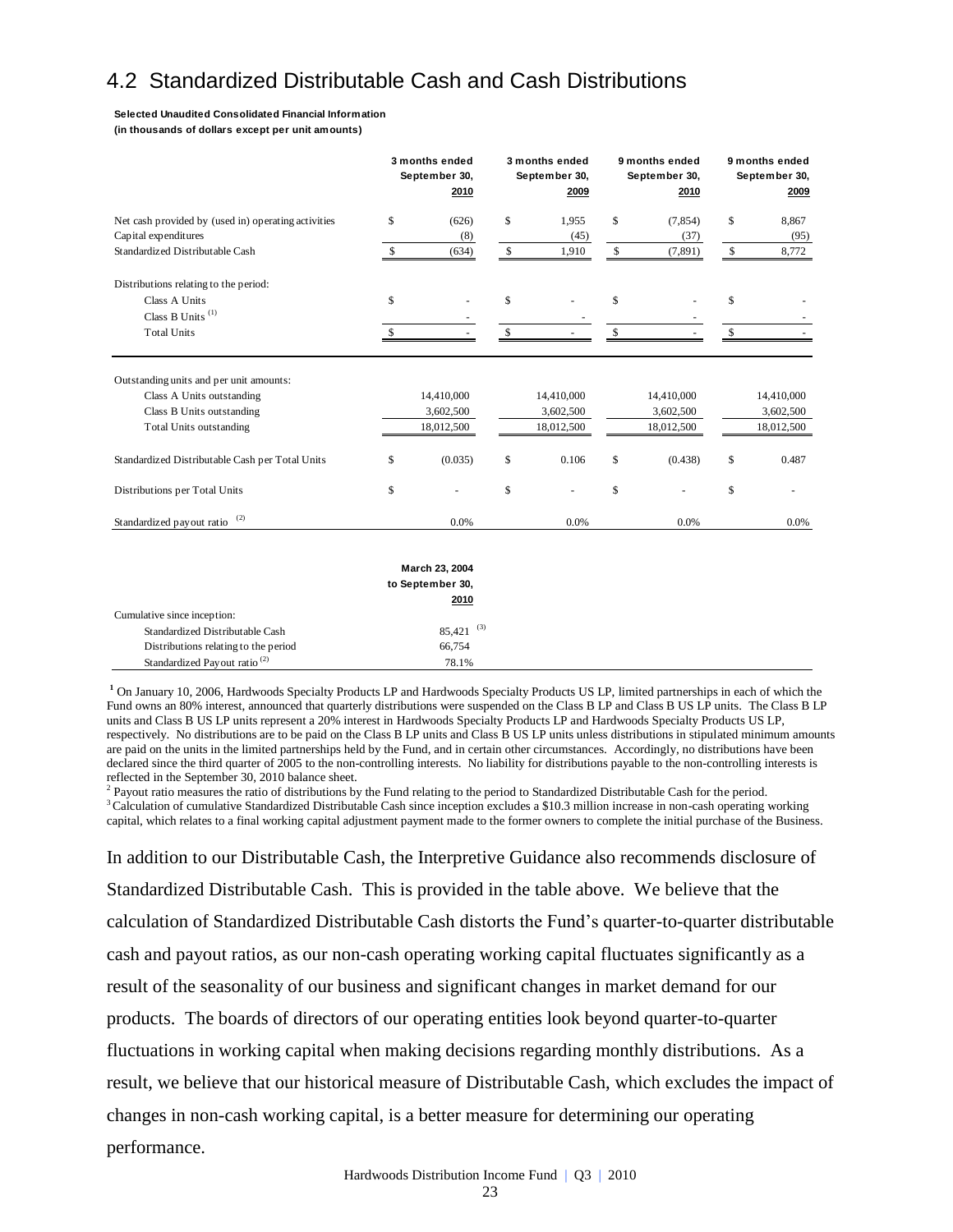### The table below reconciles Standardized Distributable Cash to our Distributable Cash.

**(in thousands of dollars)**

|                                                           | 3 months ended<br>September 30,<br>2010 | 3 months ended<br>September 30,<br>2009 | 9 months ended<br>September 30,<br>2010 | 9 months ended<br>September 30,<br>2009 |
|-----------------------------------------------------------|-----------------------------------------|-----------------------------------------|-----------------------------------------|-----------------------------------------|
| Standardized Distributable Cash                           | (634)                                   | .910                                    | (7, 891)                                | \$<br>8.772                             |
| Increase (decrease) in non-cash operating working capital | 1,893                                   | (1,680)                                 | 12.167                                  | (8,406)                                 |
| Distributable Cash                                        | 1.259                                   | 230                                     | 4.276                                   | 366                                     |

## 4.3 Working Capital

**(in thousands of Canadian dollars)**

Our business requires an ongoing investment in working capital, which is comprised of accounts receivable, income taxes recoverable, inventory, and prepaid expenses, partly offset by short-term credit provided by suppliers in the form of accounts payable and accrued liabilities. Our investment in working capital fluctuates from quarter-to-quarter based on factors such as seasonal or cyclical changes in sales demand, strategic purchasing decisions made by management, and the timing of collections from customers and payments made to our suppliers. Historically the first and fourth quarters are seasonally slower periods for construction activity and therefore demand for hardwood products decreases. As a result, sales and working capital requirements may be lower in these quarters. A summary of changes in our non-cash operating working capital during the three and nine months ended September 30, 2010 and 2009 is provided below. In the first nine months of 2010, our investment in accounts receivable grew by \$6.0 million and our investment in inventory increased by \$6.9 million. The higher working capital investments were made in support of the 11.6% year-over-year growth in sales in the US (as measured in US dollars) and the 5.2% increase in Canadian sales (as measured in Canadian dollars) for the ninemonth period. Steed Vandial Considered Features vections of our revolving credit facilities in the section of the section 4.6 of this report.<br>
Memorian of our revolving Capital and a section of the section  $\frac{1}{2}$  and  $\frac{1}{2}$  and

|                                                           | 3 months<br>ended  | 3 months<br>ended                                       | 9 months<br>ended |      | 9 months<br>ended |
|-----------------------------------------------------------|--------------------|---------------------------------------------------------|-------------------|------|-------------------|
|                                                           |                    | September 30, September 30, September 30, September 30, |                   |      |                   |
| Source (use) of funds                                     | 2010               | 2009                                                    | 2010              |      | 2009              |
|                                                           |                    |                                                         |                   |      |                   |
| Accounts receivable                                       | \$<br>193S         | $(21)$ \$                                               | $(6,034)$ \$      |      | (1,931)           |
| Income taxes recoverable                                  | \$                 | (13)                                                    | 377               |      | 1,902             |
| Inventory                                                 | \$<br>(1,620)      | 71                                                      | (6,906)           |      | 5,221             |
| Prepaid expenses                                          | \$<br>(30)         | 139                                                     | (41)              |      | (100)             |
| Accounts payable and accrued liabilities                  | \$<br>(443)        | 1.504                                                   | 437               |      | 3,314             |
| Decrease (increase) in non-cash operating working capital | \$<br>$(1,893)$ \$ | 1.680                                                   | (12,167)<br>\$.   | - \$ | 8,406             |

Continued compliance with financial covenants under our credit facilities is important to ensure that we maintain adequate availability of financing to meet our working capital requirements. The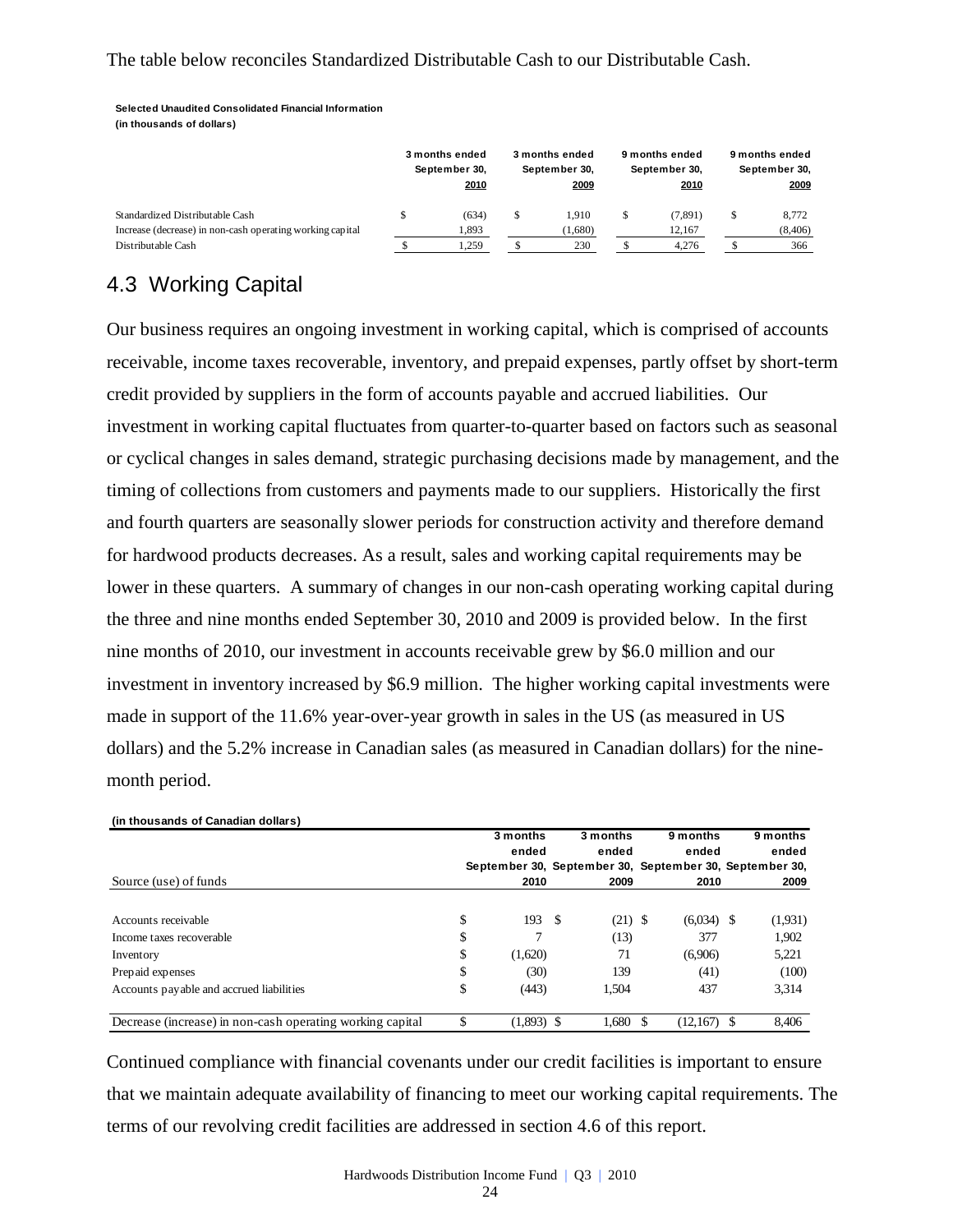### 4.4 Capital Expenditures and Productive Capacity

Our capital expenditures are typically low as we lease all of our buildings and contract out all freight delivery services. Capital expenditures are principally for the replacement of forklifts, furniture and fixtures, leasehold improvements and computer equipment. Annual maintenance capital requirements have averaged \$0.7 million over the past five years (2005 to 2009), but may be higher or lower in a particular year, based on the needs of the business. More recently, and consistent with our current focus on cost reduction and cash conservation, we have decreased our discretionary cash outlays for capital items. In 2009 our total capital expenditures amounted to just \$0.1 million, and in the first nine months of 2010 were just \$37,000. The closing of nine branch locations in 2008 and 2009 has freed up additional forklift capacity and reduced our short term need to purchase replacement forklift equipment. Despite the reduction in capital expenditures, we believe we have made sufficient investment to sustain productive capacity of the business as it relates to our needs for property, plant and equipment.

In addition to maintaining the productive capacity of our property, plant and equipment, we also manage the productive capacity of the business in terms of: (1) available distribution infrastructure; and (2) maintenance of a skilled work force.

Available distribution infrastructure refers to the physical capacity of the distribution network maintained by our business, and may be measured in terms of the number and total square footage of distribution centres in operation. Since the Fund's IPO in March 2004, we have made a number of adjustments to our distribution network, including opening, closing, and relocating some of our distribution facilities. In response to the lengthy market downturn, we have downsized our distribution infrastructure, closing a total of nine branches in 2008 and 2009. We believe these reductions are appropriate to better match our productive capacity to current market demand.

| Selected Unaudited Consolidated Financial Information |                       |                      |                      |                      |                      |                      |  |  |  |  |
|-------------------------------------------------------|-----------------------|----------------------|----------------------|----------------------|----------------------|----------------------|--|--|--|--|
|                                                       | September 30.<br>2010 | December 31.<br>2009 | December 31.<br>2008 | December 31.<br>2007 | December 31.<br>2006 | December 31.<br>2005 |  |  |  |  |
| Number of distribution centres in operation           |                       |                      | 29                   | 36                   | 36                   | 39                   |  |  |  |  |
| Total square footage of distribution centres          | 0.9 million s.f.      | 1.0 million s.f.     | million s.f.         | 1.3 million s.f.     | .3 million s.f.      | 3 million s.f.       |  |  |  |  |

Maintenance of a skilled workforce is also important to managing the productive capacity of our business. Our staffing levels reflect decisions regarding our distribution network and our expectations for sales demand based upon prevalent economic conditions. Trends in our workforce capacity, as measured in terms of number of employees and average annual sales dollars per employee, are summarized below. Although the productive capacity of our human capital is difficult to measure directly, we believe the productive capacity of our business in terms

Hardwoods Distribution Income Fund | Q3 | 2010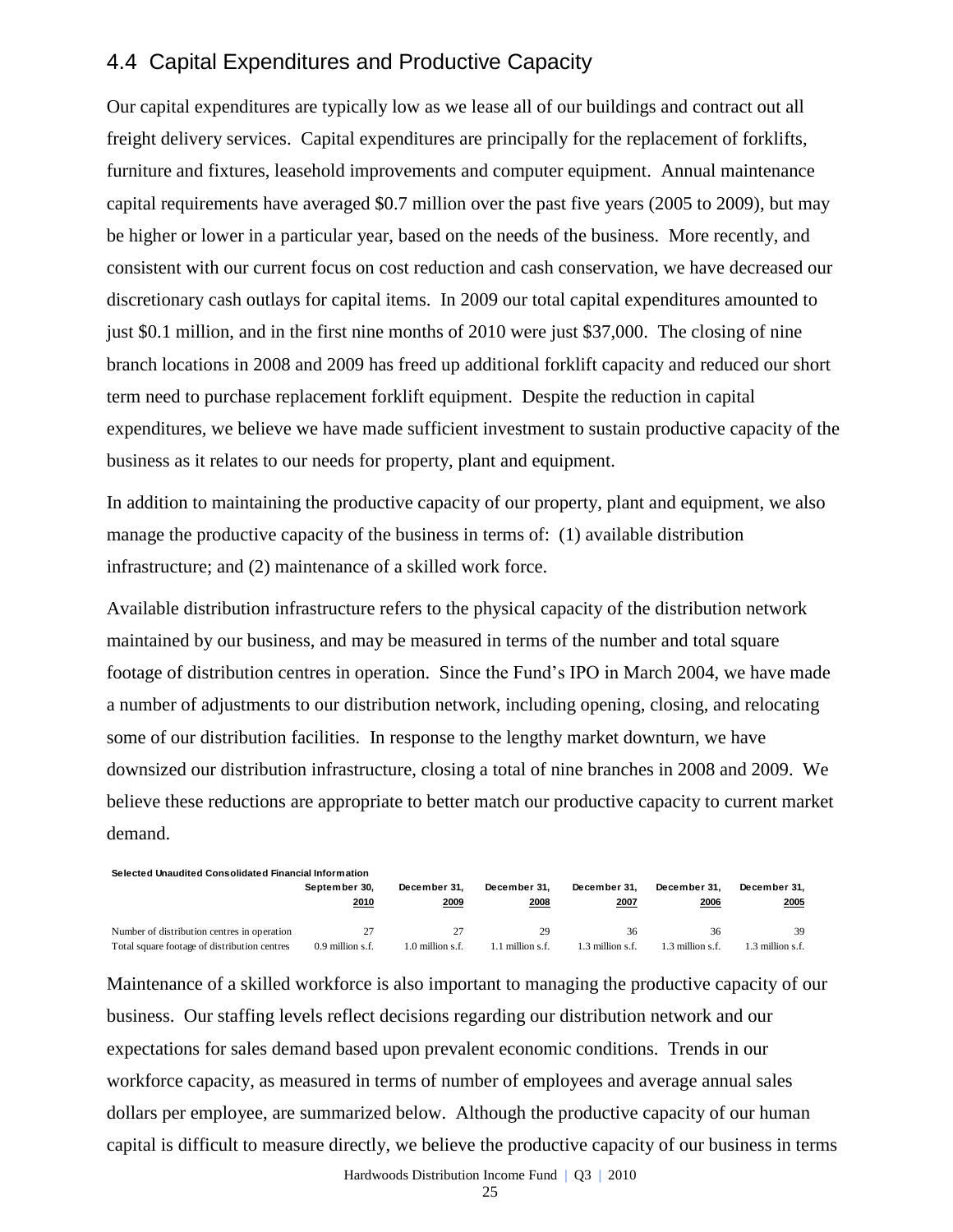of our human capital relative to available market demand, as measured by sales, has been largely sustained. The total number of employees increased by 10 in the third quarter of 2010, primarily reflecting the addition of more sales representatives in order to bolster our sales capability in targeted markets, as well as the hiring of some seasonal warehouse staff.

| Selected Unaudited Consolidated Financial Information |                       |                      |                      |                      |                      |                      |
|-------------------------------------------------------|-----------------------|----------------------|----------------------|----------------------|----------------------|----------------------|
|                                                       | September 30.<br>2010 | December 31.<br>2009 | December 31.<br>2008 | December 31.<br>2007 | December 31.<br>2006 | December 31.<br>2005 |
| Number of employees                                   | 169                   | 159                  | 190                  | 236                  | 252                  | 259                  |
| Annual sales per employee (\$ millions)               | 1 2 $(1)$             |                      | 1.3                  |                      |                      | 1.4                  |

(1) Nine months sales to September, 2010 annualized, divided by number of employees

## 4.5 Utilization of Distributable Cash

**Selected Unaudited Consolidated Financial Information (in thousands of dollars)**

|                                                           | 3 months ended<br>September 30,<br>2010 |    | 3 months ended<br>September 30,<br>2009 | 9 months ended<br>September 30,<br>2010 |    | 9 months ended<br>September 30,<br>2009 |
|-----------------------------------------------------------|-----------------------------------------|----|-----------------------------------------|-----------------------------------------|----|-----------------------------------------|
| Distributable Cash                                        | \$<br>1,259                             | S  | 230                                     | \$<br>4,276                             | \$ | 366                                     |
| Cash Distributions paid in the period                     |                                         |    |                                         |                                         |    |                                         |
| Distributable Cash retained (shortfall)                   | 1.259                                   | £. | 230                                     | \$<br>4.276                             | £. | 366                                     |
| Decrease (increase) in non-cash operating working capital | (1,893)                                 |    | 1.680                                   | (12, 167)                               |    | 8,406                                   |
| Decrease (increase) in long-term receivables              | 267                                     |    | 179                                     | 700                                     |    | 802                                     |
| Decrease (increase) in deferred financing fees            | ۰                                       |    | (239)                                   | $\sim$                                  |    | (320)                                   |
| Proceeds from disposal of property, plant and equipment   | 11                                      |    | 13                                      | 34                                      |    | 42                                      |
| Decrease (increase) in bank indebtedness, net of cash     | (356)                                   |    | 1,863                                   | (7, 157)                                |    | 9,296                                   |

Our utilization of Distributable Cash and its relation to working capital use and bank line financing are summarized in the preceding table.

For the three months ended September 30, 2010, the Fund generated Distributable Cash of \$1.3 million and paid no cash distributions. We increased our investment in non-cash operating working capital by \$1.9 million, primarily in the form of additional inventory. We also reduced our investment in long-term receivables by \$0.3 million. Combined, these actions increased our bank indebtedness (net of cash) by \$0.4 million in the third quarter of 2010.

For the nine months ended September 30, 2010, the Fund generated Distributable Cash of \$4.3 million and made no cash distributions during the period. We increased our non-cash operating working capital by \$12.2 million (principally reflecting increased investment in accounts receivable and inventory to support higher sales), and decreased our investment in long-term receivables by \$0.7 million. Taking these factors together, the Fund increased its bank indebtedness (net of cash) by \$7.2 million in the first nine months of 2010.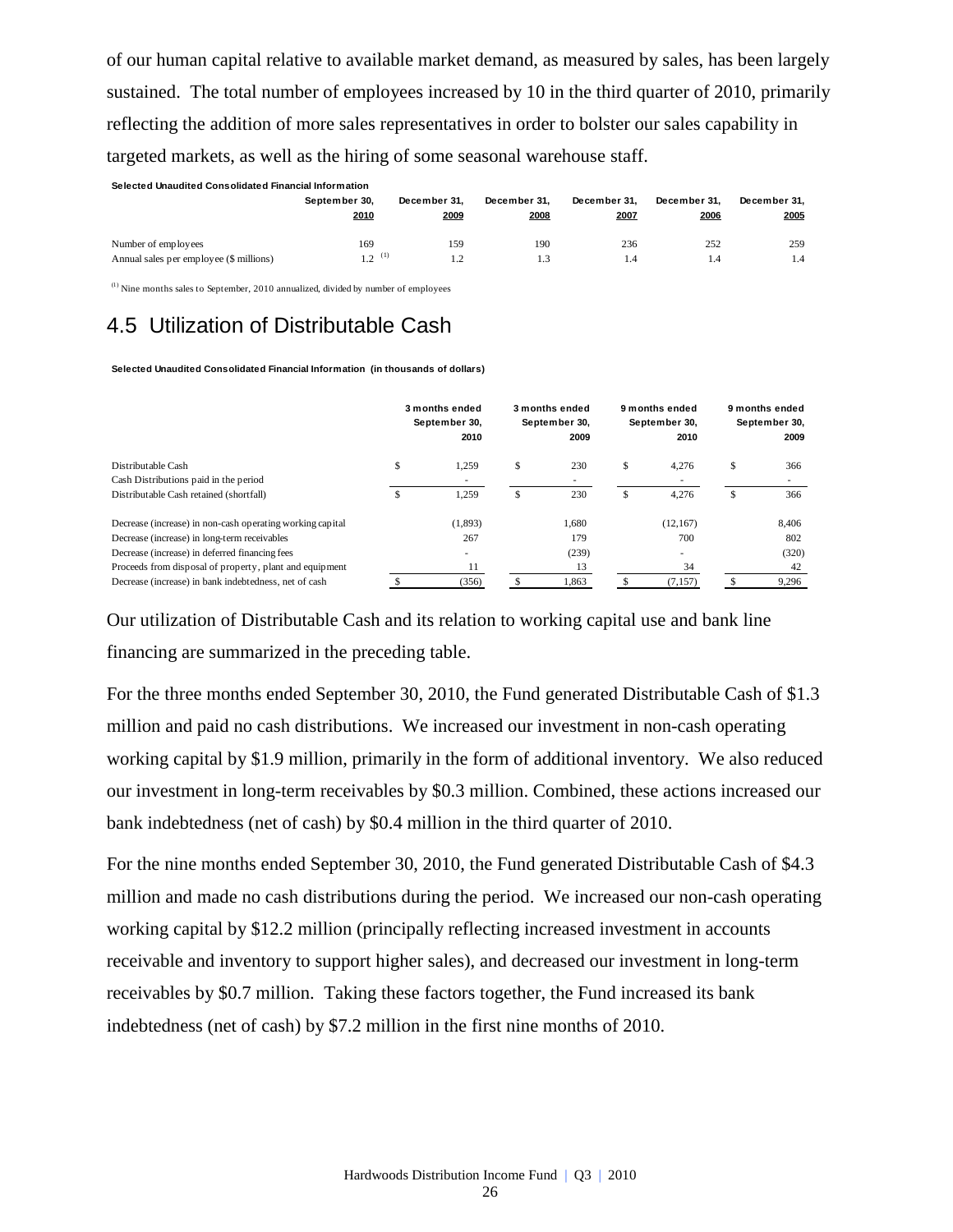## 4.6 Revolving Credit Facilities and Debt Management Strategy

**Selected Unaudited Consolidated Financial Information (in thousands of dollars)**

|                                  | As at              |    | As at             |
|----------------------------------|--------------------|----|-------------------|
|                                  | September 30, 2010 |    | December 31, 2009 |
| Cash and cash equivalents        | \$<br>(203)        | \$ | (463)             |
| Bank indebtedness                | 11,762             |    | 4,960             |
| Net Debt                         | 11,559             |    | 4,497             |
| Unitholders' Equity              | 56,251             |    | 55,158            |
| <b>Total Capitalization</b>      | 67,810             |    | 59,655            |
| Net debt to total capitalization | 17.0%              |    | 7.5%              |

As discussed previously in section 4.5 of this report, we increased our net debt by \$7.2 million during the nine months ended September 30, 2010. The impact of a stronger Canadian dollar (at September 30, 2010 compared to December 31, 2009) on the conversion of our US dollar bank line decreased our debt by a further \$0.1 million. Combined, the Fund's net debt balance increased by \$7.1 million to \$11.6 million at September 30, 2010, from \$4.5 million at December 31, 2009. Overall net debt compared to total capitalization stood at 17.0% as of September 30, 2010, compared to 7.5% at December 31, 2009.

We have independent credit facilities in both Canada and the U.S. These facilities may be drawn down to meet short-term financing requirements such as fluctuations in non-cash working capital. Our Canadian credit facility can also be drawn down to make capital contributions to the Fund's US operating subsidiary. The amount made available under our Canadian and US revolving credit facilities is limited to the extent of the value of certain accounts receivable and inventories held by subsidiaries of the Fund. Credit facilities also require ongoing compliance with certain credit ratios. A summary of our credit facilities as at September 30, 2010 is provided in the following table.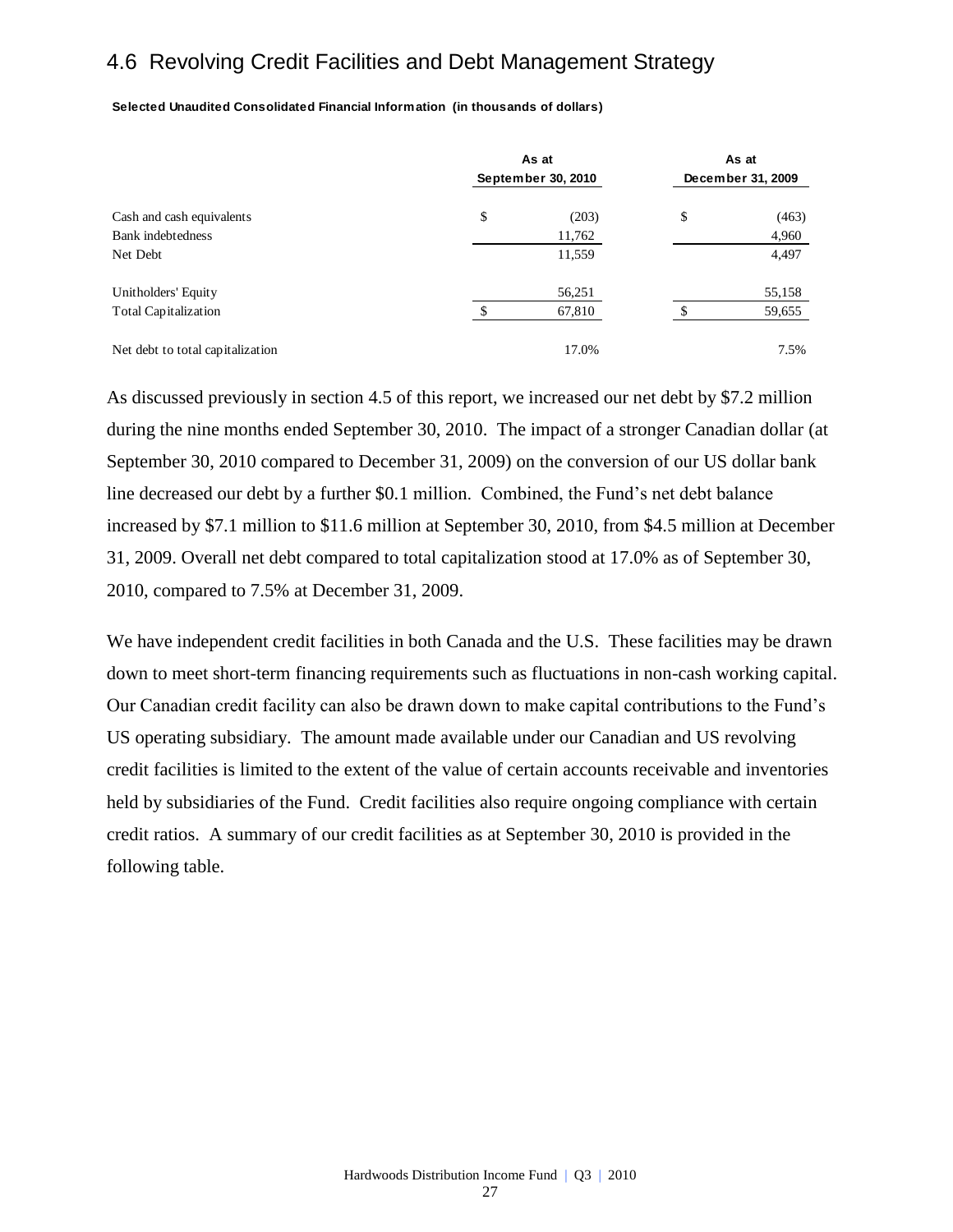**Selected Unaudited Consolidated Financial Information (in thousands of dollars)**

|                                                                           | <b>Canadian Credit</b> | <b>US Credit</b>                                                                                                                          |
|---------------------------------------------------------------------------|------------------------|-------------------------------------------------------------------------------------------------------------------------------------------|
|                                                                           | <b>Facility</b>        | <b>Facility</b>                                                                                                                           |
| Maximum borrowings under credit facility                                  | \$15 million           | \$25.7 million (US\$25 million)                                                                                                           |
| Credit facility expiry date                                               | August 7, 2012         | September 30, 2011                                                                                                                        |
| Available to borrow                                                       | \$13.7 million         | $$18.6$ million (US\$18.1 million)                                                                                                        |
| Credit facility borrowings                                                | \$ 2.6 million         | 8.8 million (US\$ 8.5 million)                                                                                                            |
| Unused credit facility available                                          | \$11.1 million         | \$9.9 million (US\$9.6 million)                                                                                                           |
| Financial covenants:                                                      |                        |                                                                                                                                           |
| a. (EBITDA - Cash Taxes - Capital Expenditures) / Interest <sup>(1)</sup> |                        |                                                                                                                                           |
| Covenant minimum                                                          | 1.1                    |                                                                                                                                           |
| Covenant actual                                                           | 23.8                   |                                                                                                                                           |
| b. Minimum Trailing EBITDA covenant                                       |                        | Covenant does not apply when<br>the unused credit facility available<br>exceeds US\$4.0 million, which it<br>did as at September 30, 2010 |

**<sup>1</sup>** EBITDA and Interest calculated on a trailing twelve month basis in accordance with the terms of the Canadian credit facility.

The principal terms of the credit facilities of Hardwoods LP and Hardwoods US LP are available at [www.sedar.com.](http://www.sedar.com/)

The terms of the agreements with our lenders provide that distributions cannot be made to our unitholders in the event that our subsidiaries are not compliant with their financial covenants. As shown in the preceding table, our operating subsidiaries were compliant with all required credit ratios as at September 30, 2010, and accordingly there were no restrictions on distributions arising from non-compliance with financial covenants.

Our debt management strategy is to roll and renew (as opposed to repay and retire) our revolving credit facilities in Canada and the US when they expire in August 2012 and September 2011, respectively. We do not intend to restrict future distributions in order to fully extinguish our bank debt obligations upon their maturity. The amount of bank debt that will actually be drawn upon our available revolving credit facilities will depend upon the seasonal and cyclical needs of the business, and the cash generating capacity of the Fund. When making distribution decisions, we will consider the amount of financial leverage, and therefore bank debt, we believe is appropriate for the Fund given existing and expected market conditions and available business opportunities. Currently our focus is on cash conservation and maximizing liquidity until such time as market conditions and the Fund's financial performance and cash generating performance have stabilized. We do not target a specific financial leverage amount.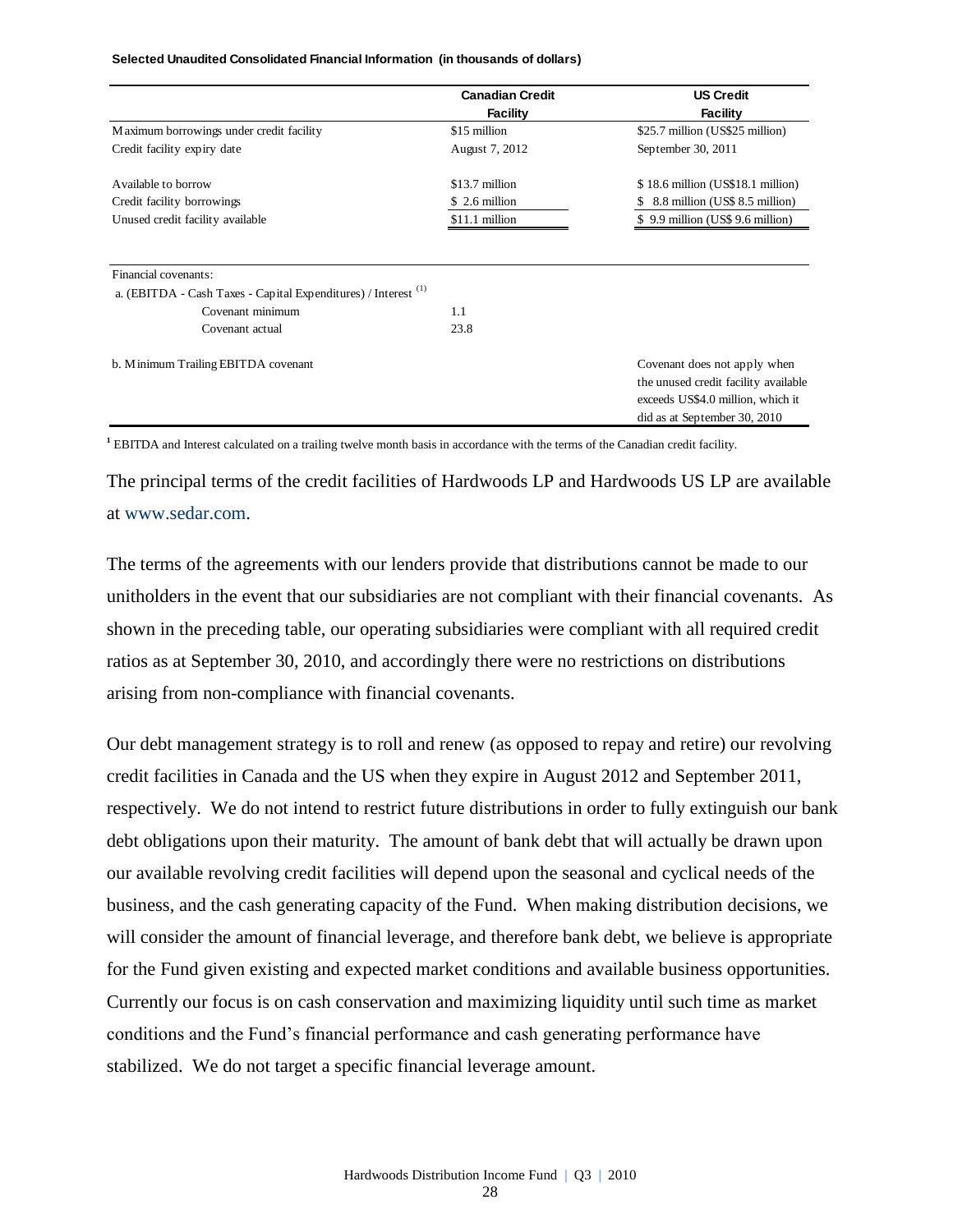### 4.7 Contractual Obligations

The table below sets forth our contractual obligations as at September 30, 2010. These obligations relate to operating leases on various premises and automobiles, and become due in the fiscal years indicated:

```
(in thousands of Canadian dollars)
```

| Total | 2010 | 2011 | 2012 | 2013                                                   | 2014 | 2015 and<br>thereafter |
|-------|------|------|------|--------------------------------------------------------|------|------------------------|
|       |      |      |      | 16,987 \$ 1,443 \$ 5,244 \$ 3,880 \$ 2,960 \$ 2,348 \$ |      | 1.112                  |

## 4.8 Off-Balance Sheet Arrangements

The Fund has no off-balance sheet arrangements.

## **5.0 Related Party Transactions**

Related parties refer to affiliates of the previous owners of the Business who have retained a 20% interest in Hardwoods through ownership of Class B Hardwoods LP units and Class B Hardwoods USLP units, respectively. For the three months ended September 30, 2010, sales of \$0.1 million were made to related parties, and the subsidiaries of the Fund purchased \$40,000 from related parties. For the nine months ended September 30, 2010, sales of \$0.4 million were made to related parties, and the subsidiaries of the Fund purchased \$0.1 million from related parties. These sales and purchases took place at prevailing market prices.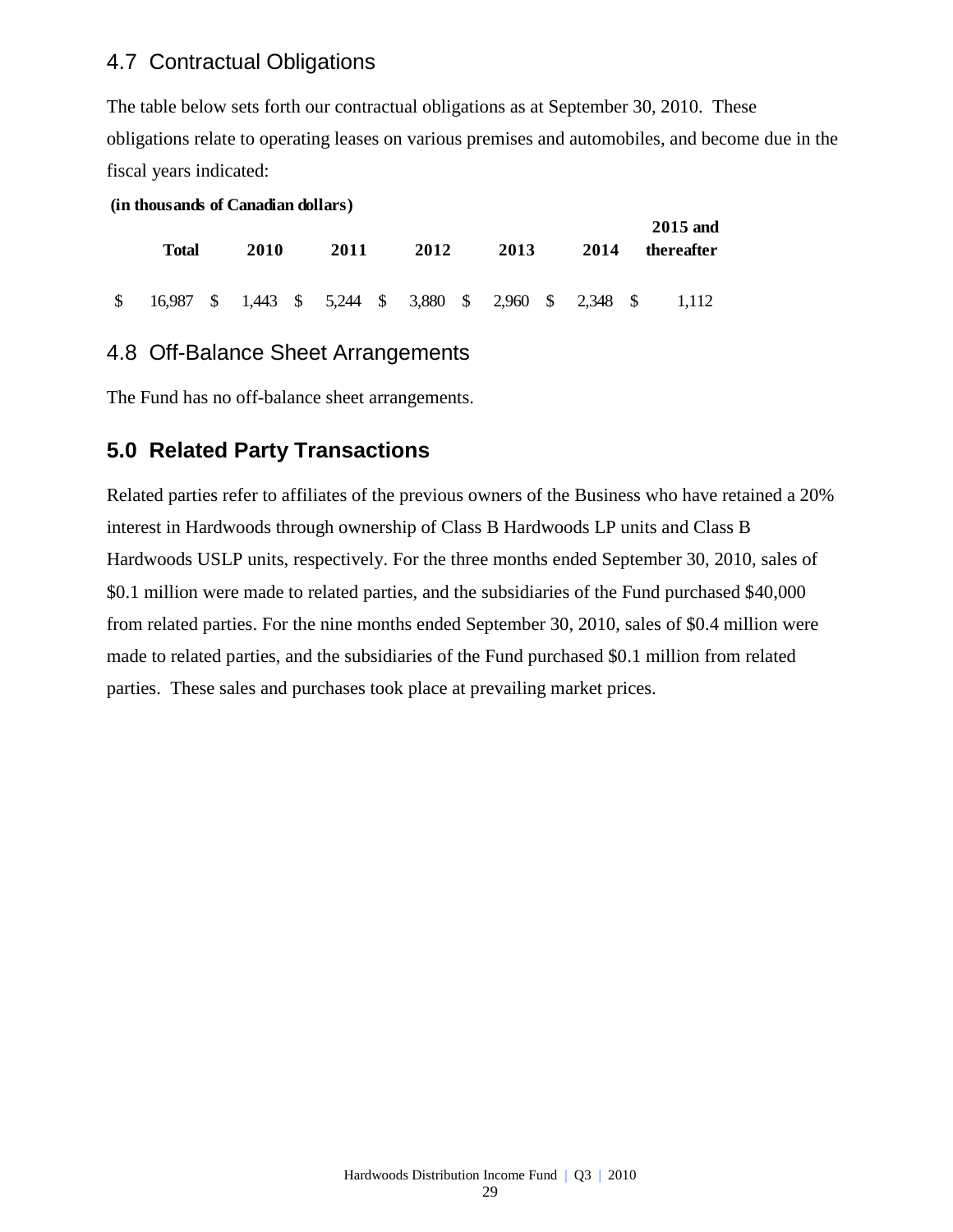## **6.0 Critical Accounting Estimates and Adoption of Changes in Accounting Policies**

## 6.1 Critical Accounting Estimates

The preparation of financial statements in accordance with Canadian generally accepted accounting principles requires that we make estimates and assumptions that can have a material impact on our results of operations as reported on a periodic basis. We base our estimates and assumptions on past experience and other factors that are deemed reasonable under the circumstances. Actual results could differ from these estimates. The critical estimates used in preparing our financial statements are:

*Accounts Receivable Provision*: Due to the nature of our business and the credit terms we provide to our customers, we anticipate that a certain portion of required customer payments will not be made and we maintain an allowance for these doubtful accounts. The allowance is based on our estimate of the potential of recovering our accounts receivable, and incorporates current and expected collection trends.

*Valuation of Inventories:* We anticipate that the net realizable value of our inventory could be affected by market shifts or damage to our products. Our inventory is valued at the lower of cost and net realizable value.

*Future Income Taxes:* We are required to make estimates and assumptions regarding future business results, as well as the amount and timing of certain future discretionary tax deductions available to the Fund. These estimates and assumptions can have a material impact upon the amount of future income tax assets and liabilities that we recognize.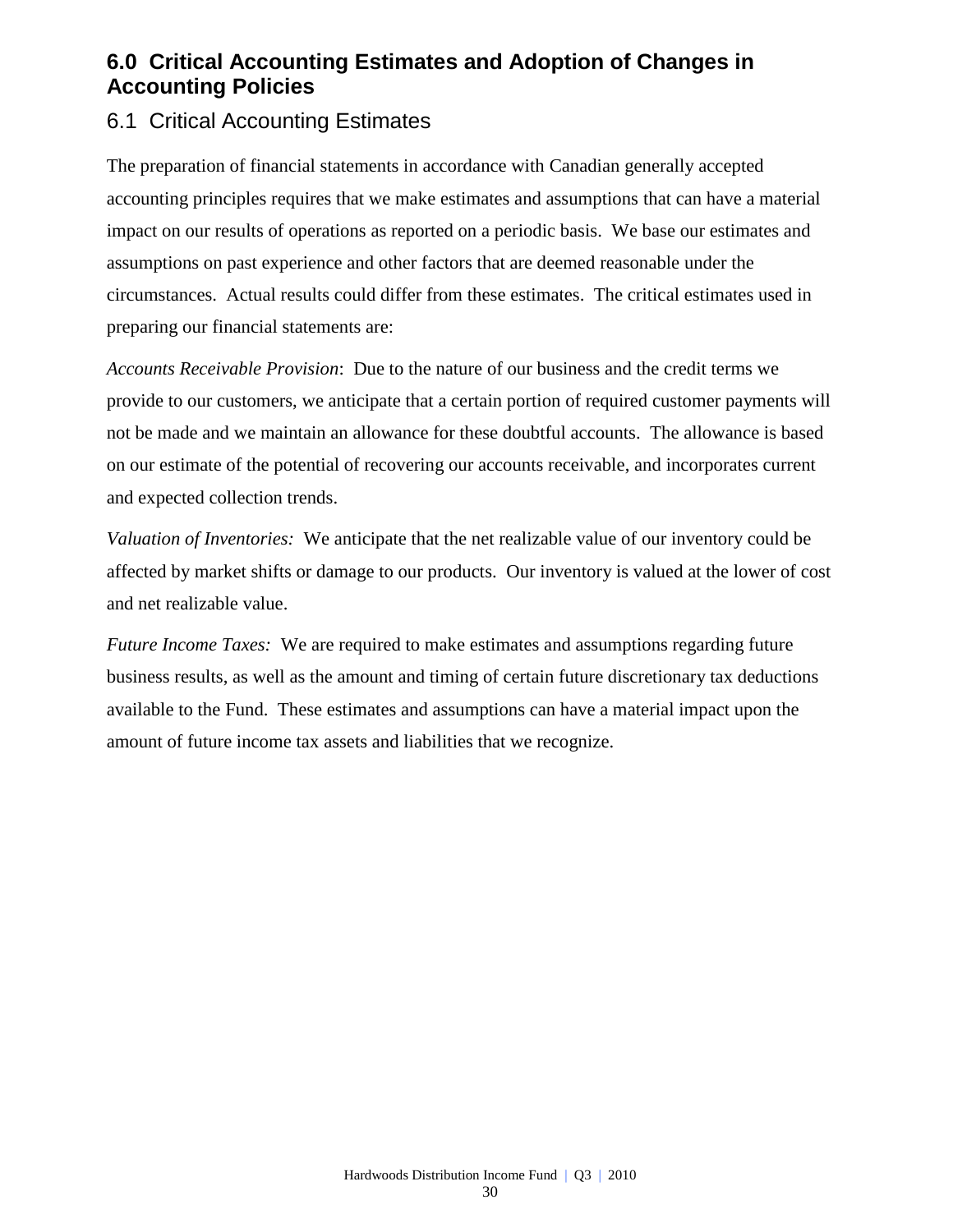## 6.2 Adoption of New Accounting Standards

On January 1, 2011, International Financial Reporting Standards ("IFRS") will replace current Canadian standards and interpretations as Canadian generally accepted accounting principles ("Canadian GAAP") for public companies. Changing from current Canadian GAAP to IFRS will be a significant undertaking that may materially affect the Fund's reported financial position and results of operations. It may also affect certain business functions. We have adopted an IFRS changeover plan. It is expected that our changeover plan will be modified and updated as we proceed through the changeover process. Key elements of our current changeover plan include:

| Year | <b>Key Activities</b>                                                                                                                                                                                                                                                                                                                                                                                                                                                                                                                                                                                                                                                           |
|------|---------------------------------------------------------------------------------------------------------------------------------------------------------------------------------------------------------------------------------------------------------------------------------------------------------------------------------------------------------------------------------------------------------------------------------------------------------------------------------------------------------------------------------------------------------------------------------------------------------------------------------------------------------------------------------|
| 2008 | Completed IFRS education and training with our accounting staff. Identified an<br>IFRS project manager. Determined the intended use of outside consultants.<br>Analyzed differences between our current accounting policies and IFRS.                                                                                                                                                                                                                                                                                                                                                                                                                                           |
| 2009 | Made preliminary selections of IFRS accounting policies. Identified one-time<br>elective exemptions available on initial IFRS adoption. Identified the information<br>required to deliver the preliminary selections of IFRS accounting policies.<br>Identified system changes (accounting, policies, procedures, information<br>technology) required to get that information. Developed a master conversion plan<br>for changes identified. Automated and tested data collection. Identified and<br>addressed the impact of changes IFRS makes to our business drivers, including<br>debt covenants, incentive plans, and management reporting, budgeting, and other<br>items. |
| 2010 | Calculate impacts of IFRS adoption on our financial statements at transition date<br>and collect information on adjustments related to 2010 comparatives. Commence<br>IFRS accounting to provide comparative figures for 2011 IFRS startup date.<br>Prepare IFRS communication plan for stakeholders. Link IFRS to CEO/CFO<br>certification processes and update certification documentation relating to internal<br>controls over financial reporting and disclosure controls.                                                                                                                                                                                                 |
| 2011 | Commence IFRS reporting.                                                                                                                                                                                                                                                                                                                                                                                                                                                                                                                                                                                                                                                        |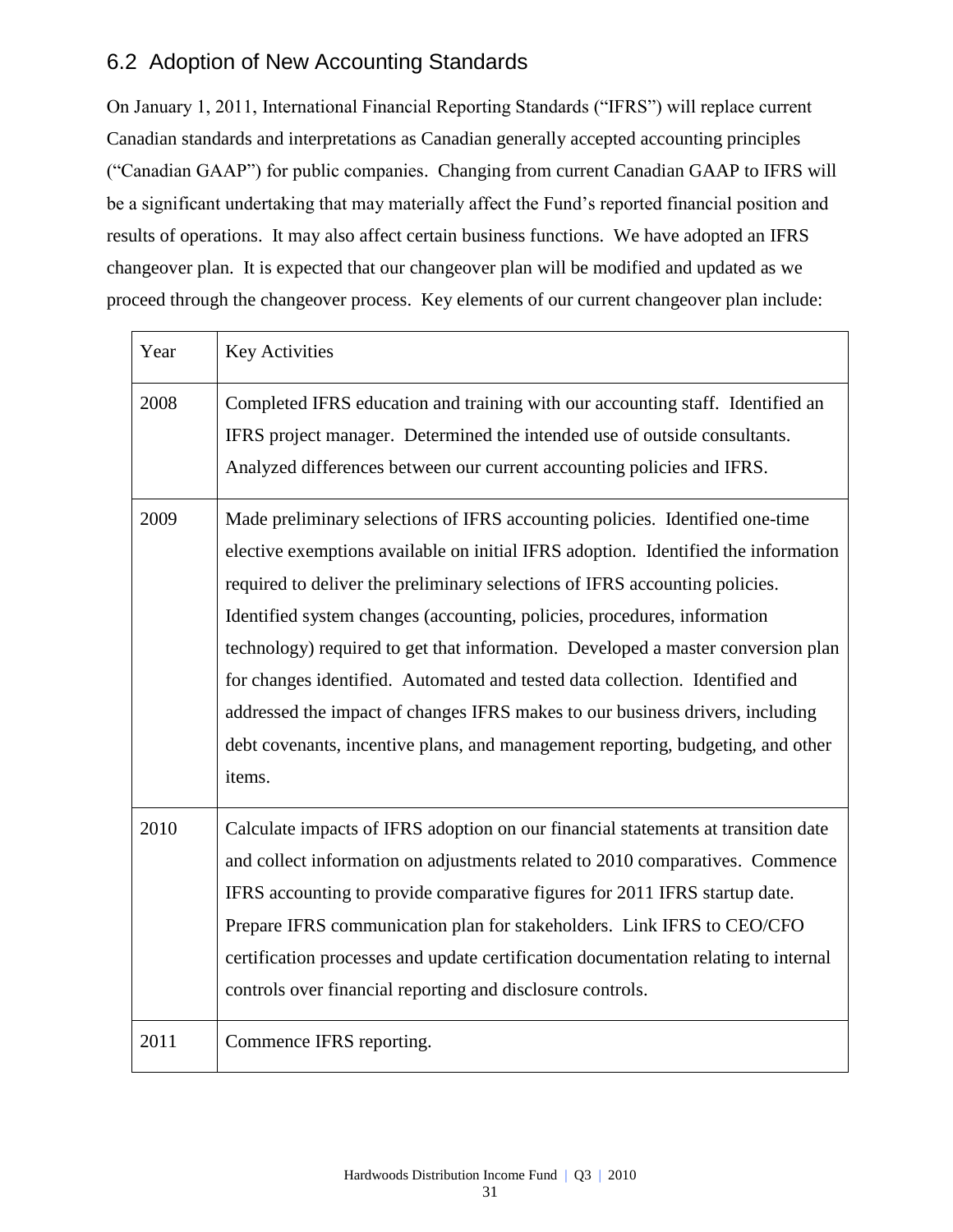While the effects of IFRS have not yet been fully determined, the Fund has identified a number of key areas which are likely to be impacted, including:

- the deferred gain on sale-leaseback of land and building on the balance sheet will be transferred proportionately to the non-controlling interest and to Unitholders' deficit at January 1, 2011. The anticipated effect is a decrease to liabilities, a decrease to deficit, and an increase to non-controlling interest;
- at the IFRS balance sheet transition date, the Fund expects to elect under IFRS 1 *First Time Adoption of International Financial Reporting Standards* to reduce to nil cumulative translation differences that exist related to the translation of selfsustaining foreign subsidiaries. The anticipated effect is to decrease to nil the balance of accumulated other comprehensive loss with a corresponding increase to deficit;
- subsidiaries of the Fund lease vehicles for employee use. Under IFRS it is anticipated such leases will be determined to be capital leases, rather than operating leases as they are currently classified under Canadian GAAP. The anticipated effect is to increase property, plant and equipment and to record a lease obligation liability. Amortization on the property, plant and equipment and finance costs associated with the lease obligation will be recorded in earnings, rather than operating lease expense;
- under IFRS, it is anticipated that the Fund units will be determined to meet the definition of a liability. The anticipated effect is to reduce unitholders' equity, and increase Fund unit liability; and
- corresponding future income tax impacts of the above noted adjustments will also be required.

The Fund is still in process of quantifying the impact of these measurement and classification differences. In addition, financial statement presentation changes and additional disclosure requirements are anticipated under IFRS. The adoption of IFRS is not expected to have a material impact on the Fund's reported cash flows or business drivers. Day to day business operations are not expected to be impacted by the transition to IFRS, consequently design of most internal controls will not change. For those areas above that have been identified as key areas to be impacted, some new procedures have been identified, which will be documented and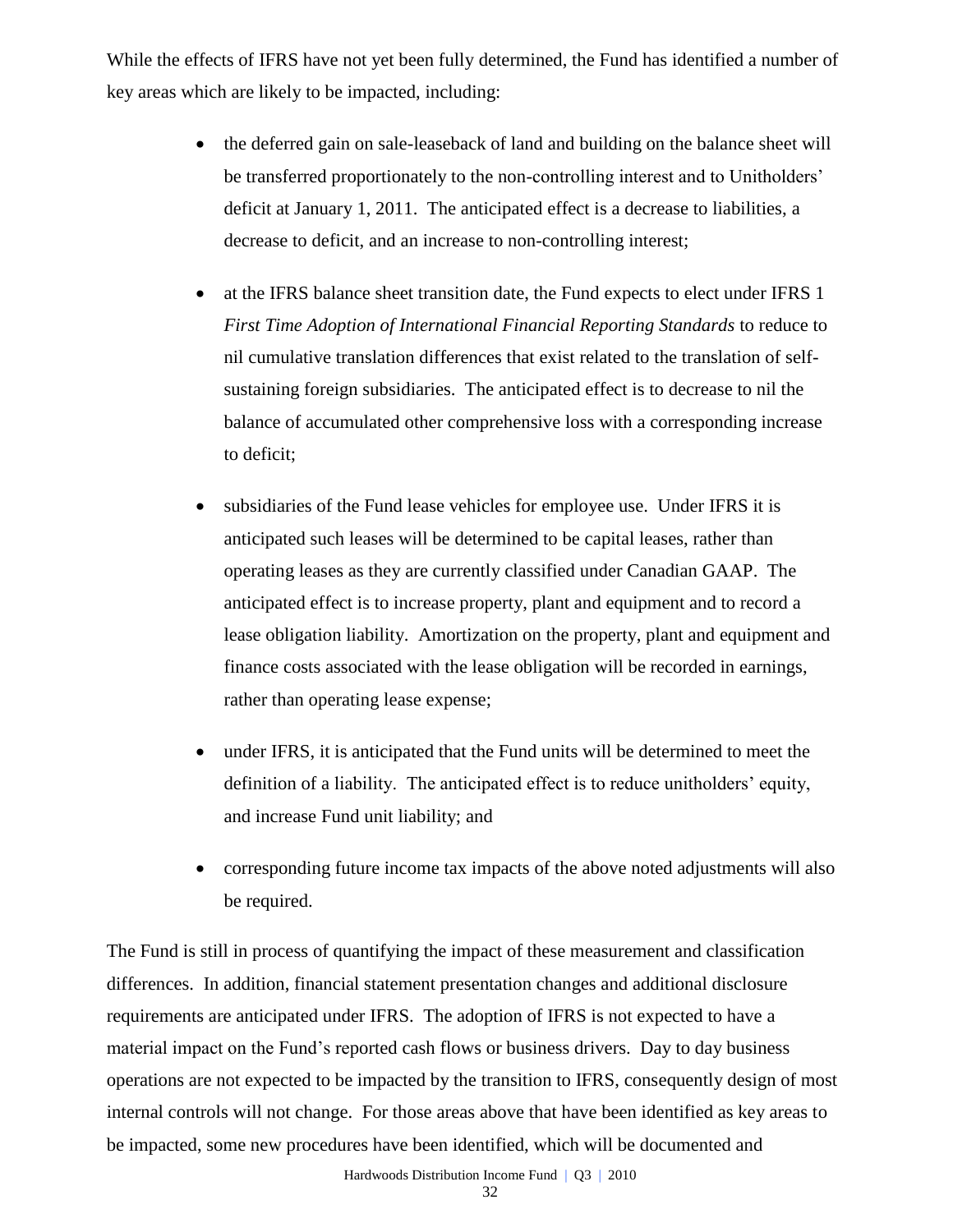subsequently tested for internal control purposes. No material changes are anticipated to be required to the Fund's information technology systems as a result of the implementation of IFRS.

## **7.0 Risks and Uncertainties**

We are exposed to a number of risks and uncertainties in the normal course of business that could have a negative effect on our financial condition or results of operations. We identified significant risks that we were aware of in our Annual Information Form dated March 29, 2010, which is available to readers at [www.sedar.com](http://www.sedar.com/). Particular risks we see facing the Business include:

1. US economic performance: Historically two thirds of our business originates in the US. It is unclear to what degree and how quickly the US economy will recover. Until such time as sustained and positive economic indicators return to housing and construction markets, demand for hardwood products remains highly uncertain, and our ability to predict our sales and profitability is an elevated business risk.

2. Bad debt expenses: The fallout of over three years of contraction in market demand for hardwood products has been that a number of our customers have closed operations, been forced out of business, or no longer qualify for credit and have been cut off from further sales. Our bad debt expense in 2009 was significantly higher than what we have experienced in the past under normal market conditions**.** To the extent that the economic downturn continues for an extended period or worsens, we could experience further credit losses if additional customers are forced out of business. We believe our bad debt risk remains elevated.

## **8.0 Internal Control Over Financial Reporting**

During the three months ended September 30, 2010, no changes were made in our internal control over financial reporting that have materially affected, or are reasonably likely to materially affect, our internal control over financial reporting.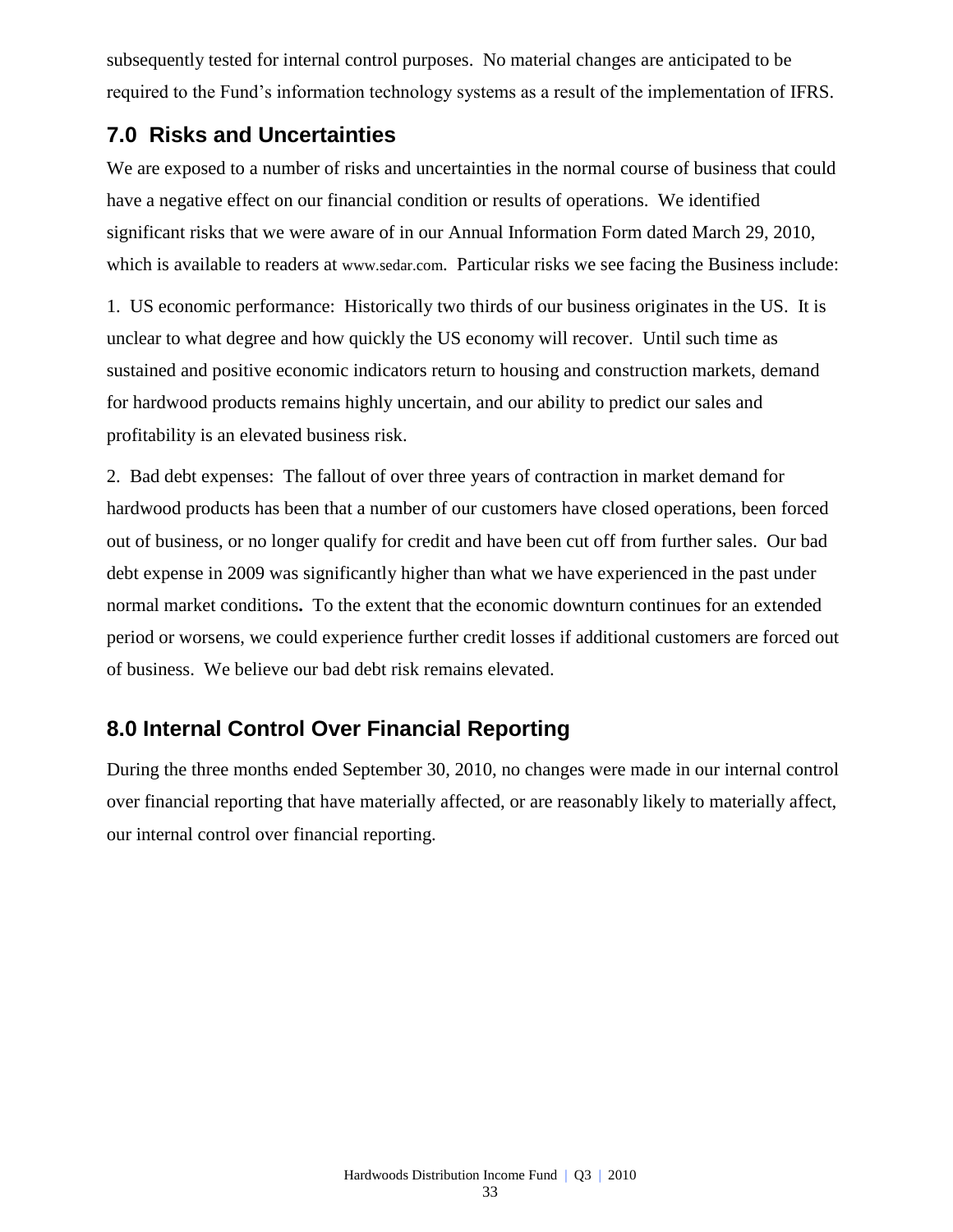## **9.0 Quarterly Financial Information**

| (in thousands of dollars)                                                    |          | Q3<br>2010    |            | Q <sub>2</sub><br>2010 |                                | Q1<br>2010    |               | Q4<br>2009                  |      | Q3<br>2009         |      | Q <sub>2</sub><br>2009    |       | Q1<br>2009          |     | Q4<br>2008        |
|------------------------------------------------------------------------------|----------|---------------|------------|------------------------|--------------------------------|---------------|---------------|-----------------------------|------|--------------------|------|---------------------------|-------|---------------------|-----|-------------------|
| Total sales                                                                  | \$       | 50,559        | -S         | 52,206                 | <sup>\$</sup>                  | 48,498        | \$            | 41,577                      | - \$ | 46,435             | S    | 49,489                    | S     | 53,422              | - S | 56,650            |
| Net earnings                                                                 | \$       | 263           | -S         | 822                    | <sup>\$</sup>                  | 414           | <sup>\$</sup> | $(544)$ \$                  |      | $(11,072)$ \$      |      | $(491)$ \$                |       | 1,867               | -S  | (12, 941)         |
| Basic and fully diluted earnings<br>(loss) per Class A Unit<br><b>EBITDA</b> | \$<br>\$ | 0.02<br>1,391 | - \$<br>-S | 0.06<br>2,374          | <sup>\$</sup><br><sup>\$</sup> | 0.03<br>1,169 | \$<br>-S      | $(0.04)$ \$<br>$(2,421)$ \$ |      | $(0.77)$ \$<br>543 | - \$ | $(0.03)$ \$<br>$(192)$ \$ |       | $0.13$ \$<br>916 \$ |     | (0.90)<br>(1,430) |
| Distributable Cash                                                           | \$       | 1,259         | -\$        | 2,055                  | <sup>\$</sup>                  | 962           | <sup>\$</sup> | $(505)$ \$                  |      | 230                | -S   | $(569)$ \$                |       | 705 \$              |     | (1,730)           |
| Total distributions to Class A<br>and Class B Units                          | \$       | ÷.            | -S         | $\sim$                 | <sup>\$</sup>                  |               | $-$ \$        | $-$ \$                      |      | $\sim$             | -S   |                           | $- S$ | $- S$               |     |                   |
| Payout ratio                                                                 |          | 0.0%          |            | 0.0%                   |                                | 0.0%          |               | 0.0%                        |      | 0.0%               |      | 0.0%                      |       | 0.0%                |     | 0.0%              |

The table above provides selected quarterly financial information for our eight most recently completed fiscal quarters. This information is unaudited, but reflects all adjustments of a normal, recurring nature which are, in our opinion, necessary to present a fair statement of the results of operations for the periods presented. Quarter-to-quarter comparisons of our financial results are not necessarily meaningful and should not be relied upon as an indication of future performance. Historically, the first and fourth quarters have been seasonally slower periods for our business. In addition, net earnings reported in each quarter may be impacted by changes to the foreign exchange rate of the Canadian and US dollar, write-downs in the carrying value of goodwill and other intangible assets (which occurred during the three month period ended December 31, 2008), and write-downs in the carrying value of future income tax assets (which occurred during the three month period ended September 30, 2009).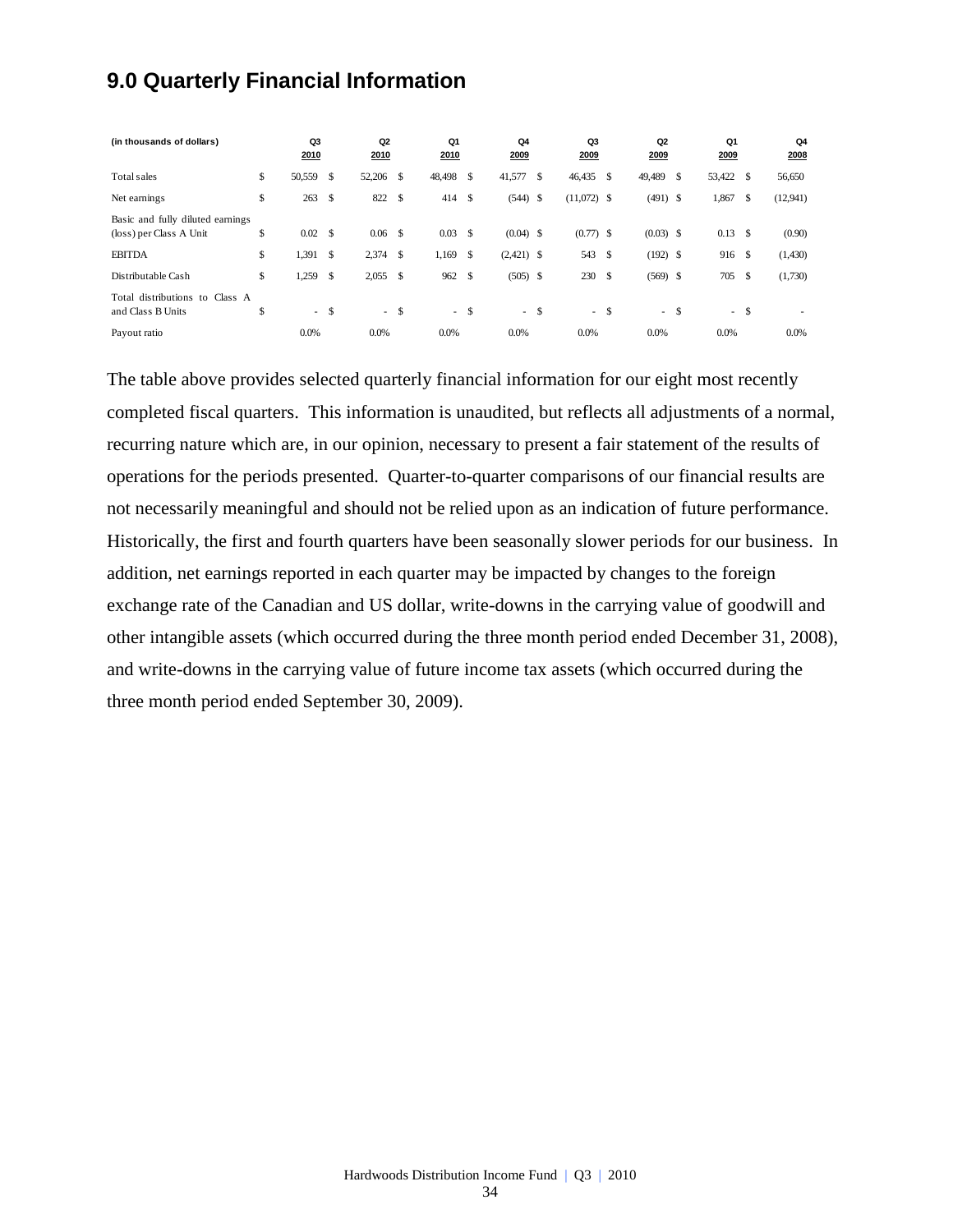Consolidated Balance Sheets

(Expressed in thousands of Canadian dollars)

|                                                                                                                                                  | September 30,<br>2010                         | December 31,<br>2009                          |
|--------------------------------------------------------------------------------------------------------------------------------------------------|-----------------------------------------------|-----------------------------------------------|
|                                                                                                                                                  | (unaudited)                                   |                                               |
| <b>Assets</b>                                                                                                                                    |                                               |                                               |
| Current assets:<br>Cash and cash equivalents<br>Accounts receivable (note 6)<br>Income tax recoverable<br>Inventory (note 5)<br>Prepaid expenses | \$<br>203<br>30,736<br>1,863<br>30,473<br>908 | \$<br>463<br>25,585<br>2,286<br>23,901<br>878 |
|                                                                                                                                                  | 64,183                                        | 53,113                                        |
| Long-term receivables (note 6)                                                                                                                   | 1,692                                         | 1,883                                         |
| Property, plant and equipment                                                                                                                    | 942                                           | 1,291                                         |
| Deferred financing costs                                                                                                                         | 260                                           | 396                                           |
| Future income taxes                                                                                                                              | 15,915                                        | 17,587                                        |
|                                                                                                                                                  |                                               | \$<br>74,270                                  |
|                                                                                                                                                  | \$<br>82,992                                  |                                               |
| Liabilities and Unitholders' Equity<br><b>Current liabilities:</b><br>Bank indebtedness (note 7)                                                 | \$<br>11,762                                  | \$<br>4,960                                   |
| Accounts payable and accrued liabilities                                                                                                         | 5,352                                         | 4,988                                         |
|                                                                                                                                                  | 17,114                                        | 9,948                                         |
| Deferred gain on sale-leaseback of land and building                                                                                             | 350                                           | 416                                           |
| Non-controlling interests (note 8)                                                                                                               | 9,277                                         | 8,748                                         |
| Unitholders' equity:<br>Fund units<br>Contributed surplus (note 16)<br>Deficit<br>Accumulated other comprehensive loss                           | 133,454<br>109<br>(58, 699)<br>(18, 613)      | 133,454                                       |
|                                                                                                                                                  | 56,251                                        | (60, 198)<br>(18,098)<br>55,158               |
| Contingencies (note 14)                                                                                                                          |                                               |                                               |

Approved on behalf of the Trustees:

**(Signed) GRAHAM M. WILSON** Trustee **(Signed) TERRY M. HOLLAND** Trustee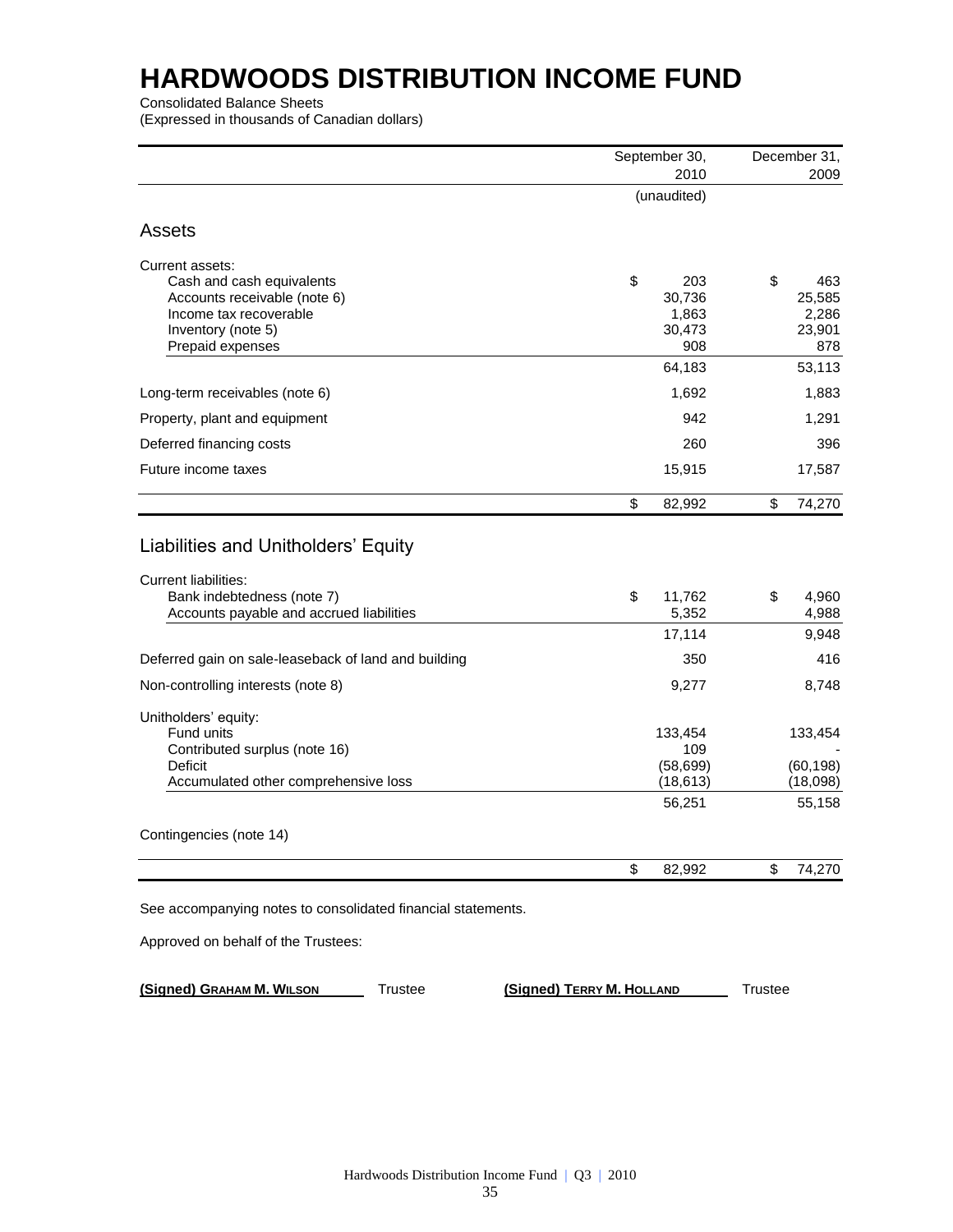Consolidated Statement of Earnings (Loss) and Deficit (Unaudited) (Expressed in thousands of Canadian dollars)

|                                                                                  | Three months                   | Three months                   | Nine months                    | Nine months                    |
|----------------------------------------------------------------------------------|--------------------------------|--------------------------------|--------------------------------|--------------------------------|
|                                                                                  | ended<br>September 30,<br>2010 | ended<br>September 30,<br>2009 | ended<br>September 30,<br>2010 | ended<br>September 30,<br>2009 |
| Sales<br>Cost of sales                                                           | \$<br>50,559<br>41,843         | \$<br>46,435<br>37,848         | \$<br>151,263<br>124,595       | \$<br>149,346<br>122,500       |
| Gross profit                                                                     | 8,716                          | 8,587                          | 26,668                         | 26,846                         |
| Expenses:<br>Selling and administrative<br>Amortization:                         | 7,325                          | 8,044                          | 21,734                         | 25,579                         |
| Plant and equipment<br>Deferred financing costs<br>Deferred gain on sale -       | 74<br>44                       | 189<br>37                      | 366<br>133                     | 620<br>117                     |
| leaseback of land and building<br>Interest<br>Unrealized foreign currency losses | (19)<br>211<br>88              | (20)<br>165<br>1,049           | (57)<br>542<br>44              | (65)<br>434<br>1,382           |
|                                                                                  | 7,723                          | 9,464                          | 22,762                         | 28,067                         |
| Earnings (loss) before non-controlling interests<br>and income taxes             | 993                            | (877)                          | 3,906                          | (1,221)                        |
| Non-controlling interests (note 8)                                               | 198                            | (391)                          | 781                            | (1,757)                        |
| Earnings (loss) before income taxes                                              | 795                            | (486)                          | 3,125                          | 536                            |
| Income tax expense<br>Current<br>Future                                          | 10<br>522                      | 86<br>10,500                   | 144<br>1,482                   | 193<br>10,039                  |
|                                                                                  | 532                            | 10,586                         | 1,626                          | 10,232                         |
| Net earnings (loss) for the period                                               | 263                            | (11,072)                       | 1,499                          | (9,696)                        |
| Deficit, beginning of period                                                     | (58, 962)                      | (48, 582)                      | (60, 198)                      | (49, 958)                      |
| Deficit, end of period                                                           | \$<br>(58, 699)                | \$<br>(59, 654)                | \$<br>(58, 699)                | \$<br>(59, 654)                |
| Basic and diluted earnings (loss) per Unit                                       | \$<br>0.02                     | \$<br>(0.77)                   | \$<br>0.10                     | \$<br>(0.67)                   |
| Weighted average number of Units<br>outstanding                                  | 14,410,000                     | 14,410,000                     | 14,410,000                     | 14,410,000                     |

See accompanying notes to consolidated financial statements.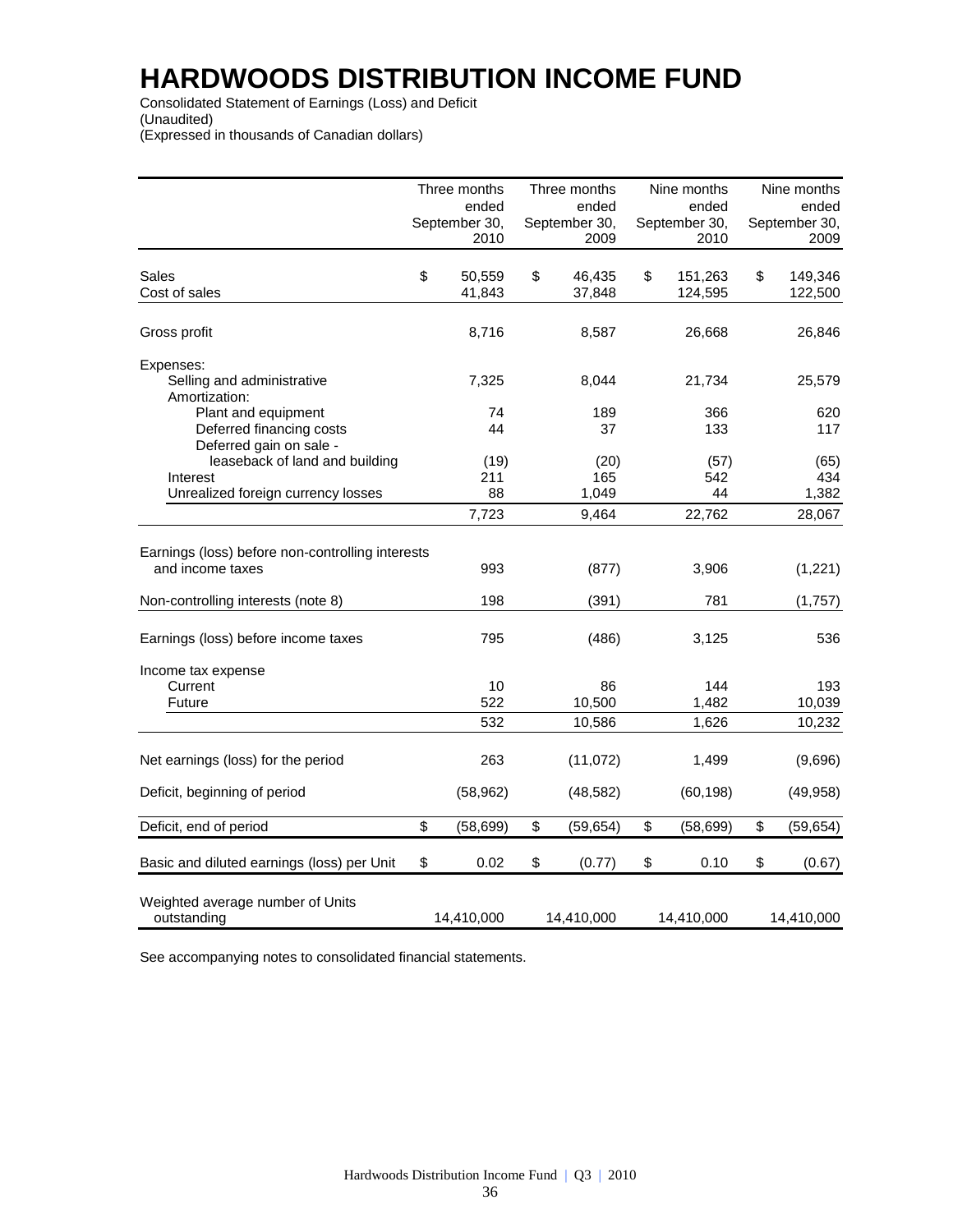Consolidated Statement of Comprehensive Income (Loss) (Unaudited)

(Expressed in thousands of Canadian dollars)

|                                                                                                               | Three months<br>ended<br>September 30,<br>2010 | Three months<br>ended<br>September 30,<br>2009 | Nine months<br>ended<br>September 30,<br>2010 | Nine months<br>ended<br>September 30,<br>2009 |
|---------------------------------------------------------------------------------------------------------------|------------------------------------------------|------------------------------------------------|-----------------------------------------------|-----------------------------------------------|
| Net earnings (loss) for the period                                                                            | \$<br>263                                      | \$<br>(11,072)                                 | \$<br>1.499                                   | \$<br>(9,696)                                 |
| Other comprehensive income (loss):<br>Unrealized loss on translation of<br>self-sustaining foreign operations | (823)                                          | (1, 977)                                       | (515)                                         | (3,202)                                       |
| Other comprehensive loss                                                                                      | (823)                                          | (1, 977)                                       | (515)                                         | (3,202)                                       |
| Comprehensive income (loss)                                                                                   | \$<br>(560)                                    | \$<br>(13,049)                                 | \$<br>984                                     | \$<br>(12,898)                                |

Consolidated Statement of Accumulated Other Comprehensive Loss (Unaudited) (Expressed in thousands of Canadian dollars)

|                                                                                          | Three months<br>ended<br>September 30,<br>2010 | Three months<br>ended<br>September 30,<br>2009 | Nine months<br>ended<br>September 30,<br>2010 | Nine months<br>ended<br>September 30,<br>2009 |
|------------------------------------------------------------------------------------------|------------------------------------------------|------------------------------------------------|-----------------------------------------------|-----------------------------------------------|
| Accumulated other comprehensive loss,<br>beginning of period<br>Other comprehensive loss | \$<br>(17,790)<br>(823)                        | \$<br>(15,949)<br>(1, 977)                     | \$<br>(18,098)<br>(515)                       | \$<br>(14, 724)<br>(3,202)                    |
| Accumulated other comprehensive loss,<br>end of period                                   | \$<br>(18, 613)                                | \$<br>(17,926)                                 | \$<br>(18, 613)                               | \$<br>(17, 926)                               |

See accompanying notes to consolidated financial statements.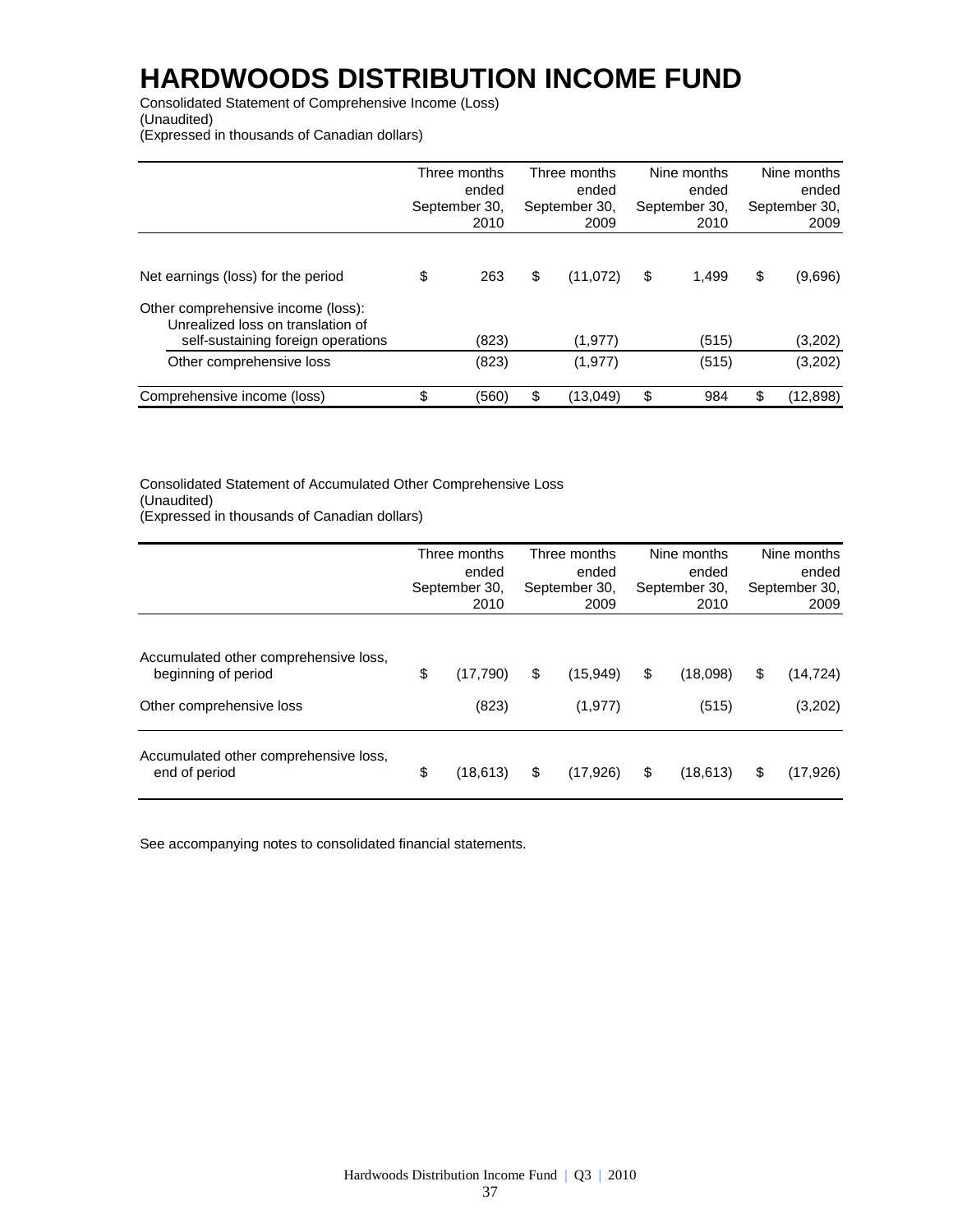Consolidated Statements of Cash Flows

(Unaudited)

(Expressed in thousands of Canadian dollars)

|                                                                                                                                                                    | Three months          | Three months          | Nine months           | Nine months           |
|--------------------------------------------------------------------------------------------------------------------------------------------------------------------|-----------------------|-----------------------|-----------------------|-----------------------|
|                                                                                                                                                                    | ended                 | ended                 | ended                 | ended                 |
|                                                                                                                                                                    | September 30,<br>2010 | September 30,<br>2009 | September 30,<br>2010 | September 30,<br>2009 |
| Cash flows provided by (used in) operating activities:                                                                                                             |                       |                       |                       |                       |
| Net earnings (loss) for the period                                                                                                                                 | 263<br>\$             | \$<br>(11, 072)       | \$<br>1,499           | \$<br>(9,696)         |
| Items not involving cash:                                                                                                                                          |                       |                       |                       |                       |
| Amortization                                                                                                                                                       | 118                   | 227                   | 499                   | 737                   |
| Imputed interest income in                                                                                                                                         |                       |                       |                       |                       |
| employee loans                                                                                                                                                     | (2)                   | (11)                  | (14)                  | (148)                 |
| Non-cash employee incentive                                                                                                                                        |                       |                       |                       |                       |
| program (note 16)                                                                                                                                                  | 109                   |                       | 109                   |                       |
| Deferred gain on sale-leaseback                                                                                                                                    |                       |                       |                       |                       |
| of land and building<br>Gain on sale of property, plant                                                                                                            | (19)                  | (21)                  | (57)                  | (65)                  |
| and equipment                                                                                                                                                      | (10)                  | (6)                   | (30)                  | (31)                  |
| Unrealized foreign exchange losses                                                                                                                                 | 88                    | 1,049                 | 44                    | 1,382                 |
| Non-controlling interests                                                                                                                                          | 198                   | (391)                 | 781                   | (1,757)               |
| Future income taxes                                                                                                                                                | 522                   | 10,500                | 1,482                 | 10,039                |
|                                                                                                                                                                    | 1,267                 | 275                   | 4,313                 | 461                   |
| Change in non-cash operating                                                                                                                                       |                       |                       |                       |                       |
| working capital (note 9)                                                                                                                                           | (1,893)               | 1,680                 | (12, 167)             | 8,406                 |
| Net cash provided by (used in)                                                                                                                                     |                       |                       |                       |                       |
| operating activities                                                                                                                                               | (626)                 | 1,955                 | (7, 854)              | 8,867                 |
| activities:<br>Additions to property, plant and<br>equipment<br>Proceeds on disposal of property,<br>plant and equipment<br>Decrease in long-term receivables, net | (8)<br>11<br>267      | (45)<br>13<br>179     | (37)<br>34<br>700     | (95)<br>42<br>802     |
| Net cash provided by investing activities                                                                                                                          | 270                   | 147                   | 697                   | 749                   |
| Cash flows provided by (used in) financing<br>activities:                                                                                                          |                       |                       |                       |                       |
| Increase (decrease) in bank                                                                                                                                        |                       |                       |                       |                       |
| indebtedness<br>Increase in deferred bank fees                                                                                                                     | 443                   | (790)                 | 6,897                 | (8, 118)              |
|                                                                                                                                                                    |                       | (239)                 |                       | (320)                 |
| Net cash provided by (used in)<br>financing activities                                                                                                             | 443                   | (1,029)               | 6,897                 | (8, 438)              |
|                                                                                                                                                                    |                       |                       |                       |                       |
| Increase (decrease) in cash                                                                                                                                        | 87                    | 1,073                 | (260)                 | 1,178                 |
| Cash, beginning of period                                                                                                                                          | 116                   | 190                   | 463                   | 85                    |
| Cash, end of period                                                                                                                                                | \$<br>203             | \$<br>1,263           | \$<br>203             | \$<br>1,263           |
|                                                                                                                                                                    |                       |                       |                       |                       |
| Supplementary information (cash amounts):                                                                                                                          |                       |                       |                       |                       |
| Interest paid                                                                                                                                                      | \$<br>254             | \$<br>165             | \$<br>585             | \$<br>434             |
| Income taxes paid<br>Income taxes received                                                                                                                         | 8<br>22               | 90                    | 75<br>317             | 193<br>1,975          |
| Transfer of accounts receivable to long-                                                                                                                           |                       |                       |                       |                       |
| term customer notes receivable, net of                                                                                                                             |                       |                       |                       |                       |
| write offs, being a non-cash transaction                                                                                                                           |                       |                       |                       | 958                   |
| See accompanying notes to consolidated financial statements.                                                                                                       |                       |                       |                       |                       |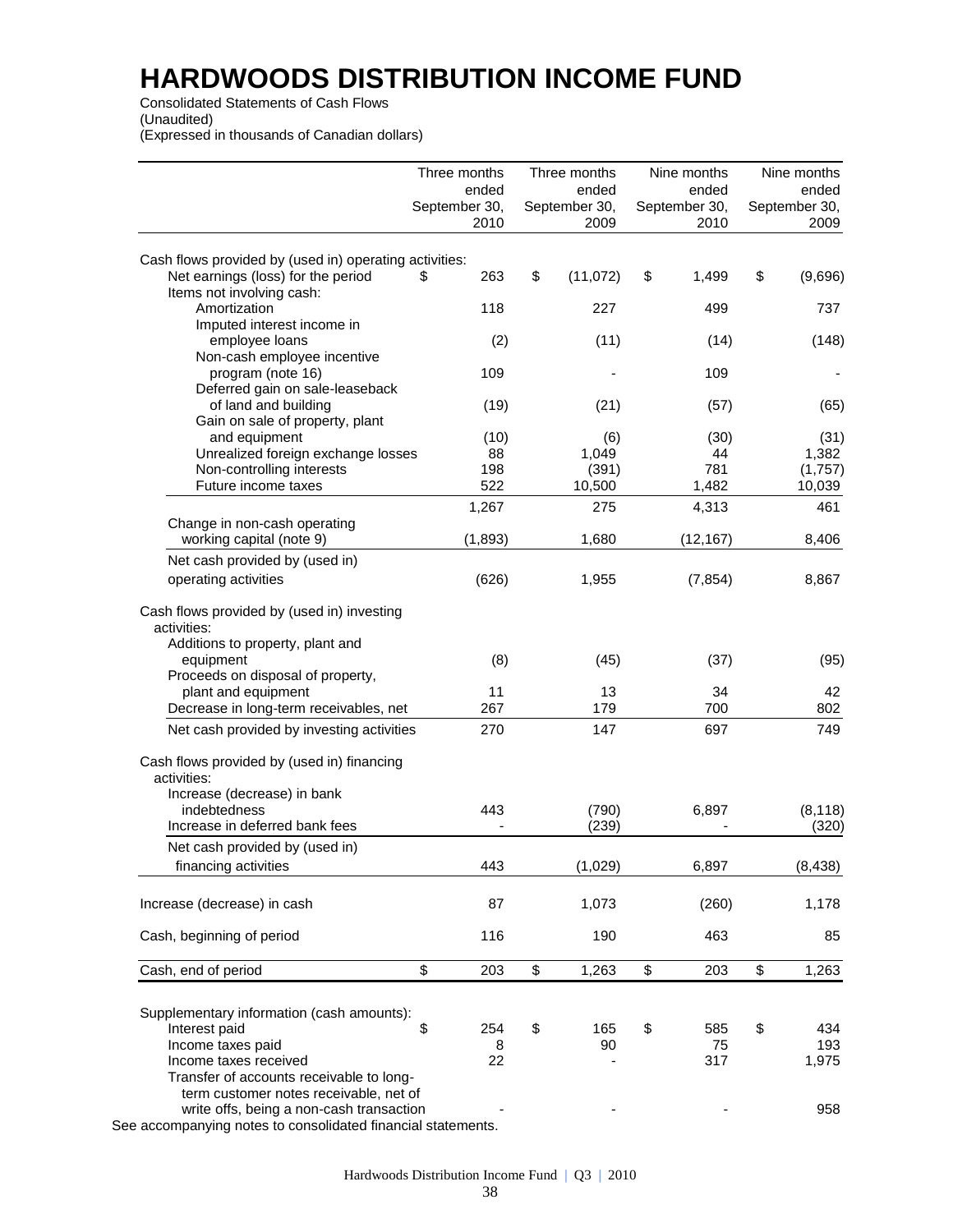Notes to Consolidated Financial Statements (Unaudited) (Tabular amounts expressed in thousands of Canadian dollars)

For the periods ended September 30, 2010 and 2009

#### **1. Nature and continuance of operations:**

Hardwoods Distribution Income Fund (the "Fund") is an unincorporated, open ended, limited purpose trust established under the laws of the Province of British Columbia on January 30, 2004 by a Declaration of Trust. The Fund commenced operations on March 23, 2004 when it completed an initial public offering of Units and acquired an 80% interest in a hardwood lumber and sheet goods distribution business in North America (the "Business") from affiliates of Sauder Industries Limited ("SIL"). The Fund holds, indirectly, 80% of the outstanding limited partnership units of Hardwoods Specialty Products LP ("Hardwoods LP") and Hardwoods Specialty Products US LP ("Hardwoods USLP"), limited partnerships established under the laws of the Province of Manitoba and the state of Delaware, respectively.

### **2. Basis of presentation:**

The Fund prepares its consolidated interim financial statements in accordance with Canadian generally accepted accounting principles on a basis consistent with those used and described in the annual consolidated financial statements for the year ended December 31, 2009. The disclosures contained in these consolidated interim financial statements do not include all the requirements of Canadian generally accepted accounting principles for annual financial statements, and accordingly, these consolidated interim financial statements should be read in conjunction with the annual consolidated financial statements for the period ended December 31, 2009. Certain comparative figures have been restated to conform to the current period's financial statement presentation.

### **3. Adoption of new accounting standards:**

The CICA will transition Canadian generally accepted accounting principles ("GAAP") for publicly accountable entities to International Financial Reporting Standards ("IFRS"). The Fund's consolidated financial statements are to be prepared in accordance with IFRS for the fiscal year commencing January 1, 2011. While IFRS uses a conceptual framework similar to Canadian GAAP, there are significant differences on recognition, measurement, and disclosures. While the effects of IFRS have not yet been fully determined, the Fund has identified a number of key areas which are likely to be impacted, including:

- the deferred gain on sale-leaseback of land and building on the balance sheet will be transferred proportionately to the non-controlling interest and to Unitholders' deficit at January 1, 2011. The anticipated effect is a decrease to liabilities, decrease to deficit, and increase to non-controlling interest;
- at the IFRS balance sheet transition date, the Fund expects to elect under IFRS 1 to reduce to nil cumulative translation differences that exist related to translation of self sustaining foreign subsidiaries. The anticipated effect is to decrease to nil the balance of accumulated other comprehensive loss, and make a corresponding increase to deficit;
- subsidiaries of the Fund lease vehicles for employee use. Under IFRS it is anticipated such leases will be determined to be capital leases, rather than operating leases as is currently the case. The anticipated effect is to increase property, plant and equipment, and to record a lease obligation liability. Amortization on the property, plant and equipment and finance costs associated with the lease obligation will be recorded in earnings as compared to an operating lease expense;
- under IFRS, it is anticipated that the Fund units will be determined to meet the definition of a liability. The anticipated effect is to reduce Unitholders' equity, and increase Fund unit liability.
	- corresponding future income tax impacts of the above noted adjustments will also be required.
		- Hardwoods Distribution Income Fund | Q3 | 2010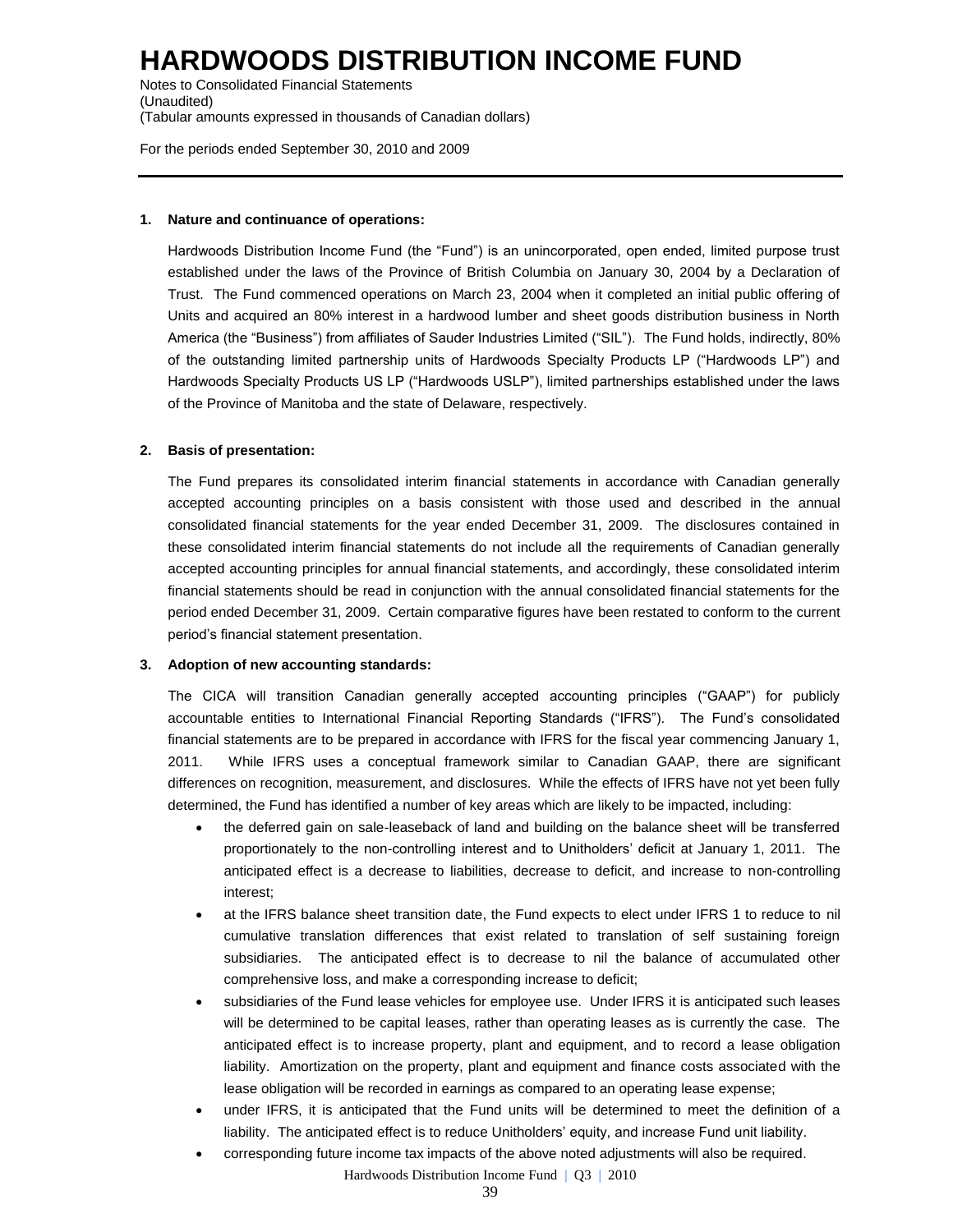Notes to Consolidated Financial Statements (Unaudited) (Tabular amounts expressed in thousands of Canadian dollars)

For the periods ended September 30, 2010 and 2009

### **3. Adoption of new accounting standards (continued):**

In addition, financial statement presentation changes and additional disclosure requirements are anticipated under IFRS. The adoption of IFRS is not expected to have a material impact on the Fund's reported cash flows.

### **4. Capital Disclosures:**

The Fund's policy is to maintain a strong capital base so as to maintain investor, creditor and market confidence and to sustain future development of the business. The Fund considers its capital to be bank indebtedness (net of cash) plus Unitholders' equity. The Fund's capitalization is as follows:

|                                                       | September 30,         | December 31, |                |  |
|-------------------------------------------------------|-----------------------|--------------|----------------|--|
|                                                       | 2010                  |              | 2009           |  |
| Cash and cash equivalents<br><b>Bank indebtedness</b> | \$<br>(203)<br>11,762 | \$           | (463)<br>4,960 |  |
| Net debt                                              | 11,559                |              | 4,497          |  |
| Unitholders' equity                                   | 56,251                |              | 55,158         |  |
| Total capitalization                                  | \$<br>67,810          | S            | 59,655         |  |

The Fund monitors on a monthly basis the ratio of net debt to earnings before interest, income taxes, depreciation and amortization ("EBITDA"). Net debt to EBITDA serves as an indicator of the Fund's financial leverage. The U.S. credit facility is subject to a minimum trailing EBITDA covenant that is only applicable in the event the U.S. subsidiary's unused credit availability falls below US \$4.0 million. The Canadian credit facility is subject to a Fixed Charge Coverage Ratio ("FCCR") calculated as (EBITDA – capital expenditures – cash taxes)/(interest expense) which cannot be less than 1.1 for Hardwoods LP.

The terms of the agreements with the Fund's lenders provide that distributions cannot be made to its unitholders in the event that its subsidiaries did not meet the foregoing earnings and cash flow tests as well as certain additional credit ratios. The Fund's operating subsidiaries were compliant with all required credit ratios under the US and Canadian credit facilities as at September 30, 2010, and accordingly there were no restrictions on distributions arising from compliance with financial covenants.

Distributions are one of the ways the Fund manages its capital. Distributions of the Fund's available cash are made to the maximum extent possible, subject to reasonable reserves established by the Trustees of the Fund. Distributions are made by the Fund having given consideration to a variety of factors including the outlook for the business, financial leverage, and the ratio of distributions to available cash of the Fund.

There were no changes in the Fund's approach to capital management during the three and nine month periods ended September 30, 2010. On November 3, 2008 the Trustees of the Fund suspended further monthly distributions until such time as market conditions and the Fund's generation of cash has improved.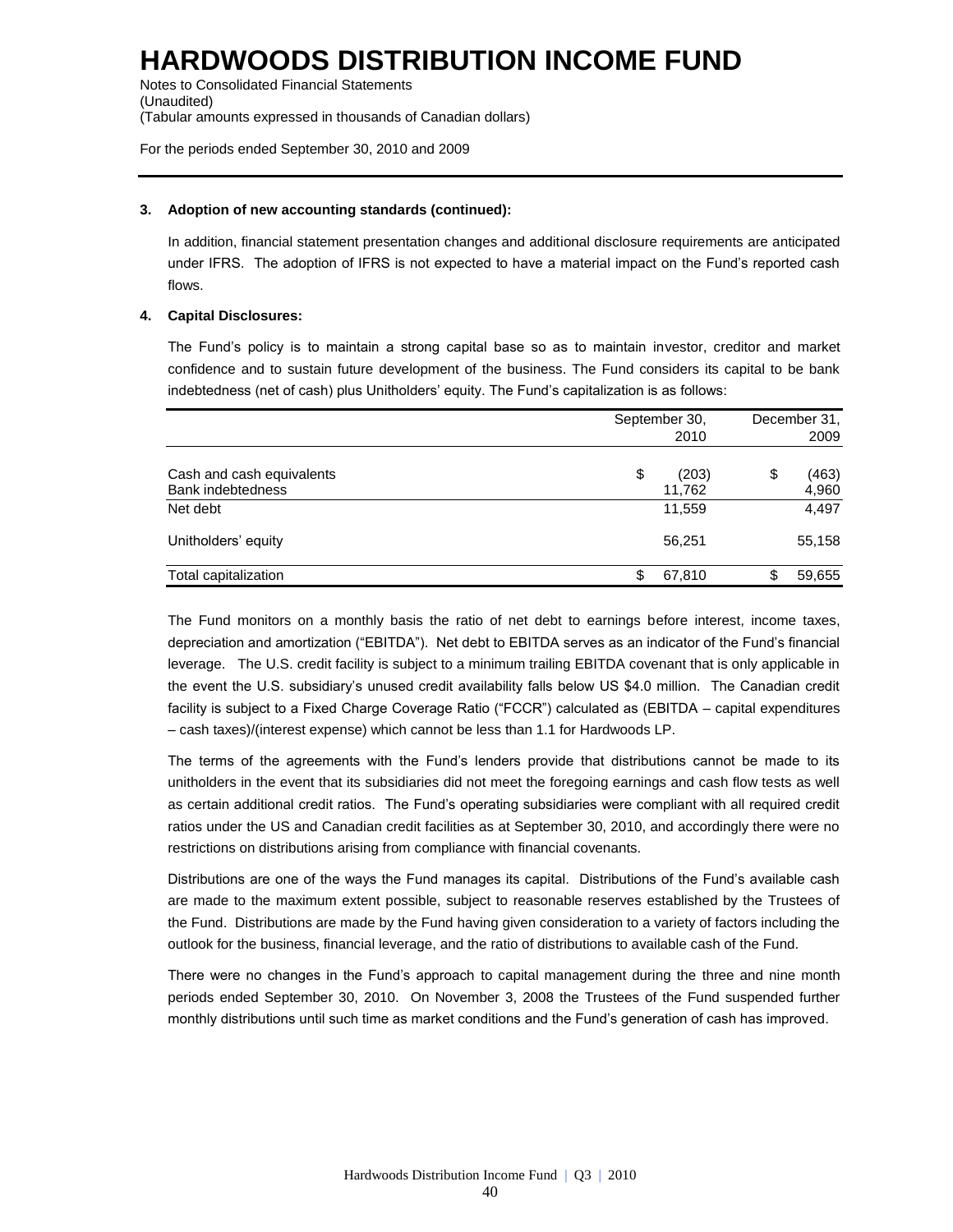Notes to Consolidated Financial Statements (Unaudited) (Tabular amounts expressed in thousands of Canadian dollars)

For the periods ended September 30, 2010 and 2009

### **5. Inventory:**

|                                                        |                        | September 30,<br>2010 |   |                                   |  |  |  |
|--------------------------------------------------------|------------------------|-----------------------|---|-----------------------------------|--|--|--|
| Lumber<br>Sheet goods<br>Specialty<br>Goods in-transit | \$<br>10,578<br>16,250 | 1,820<br>1,825        | S | 8,224<br>12,171<br>2,099<br>1,407 |  |  |  |
|                                                        | 30,473                 |                       |   | 23,901                            |  |  |  |

During the three months ended September 30, 2010 inventory write-downs totaling \$0.2 million (nine months ended September 30, 2010 - \$0.6 million) were recorded to reduce certain inventory items to their net realizable value (three months ended September 30, 2009 - \$0.4 million, nine months ended September 30, 2009 - \$1.2 million).

Cost of sales for the three months ended September 30, 2010 were \$41.8 million (nine months ended September 30, 2010 - \$124.6 million), which included \$40.0 million (nine months ended September 30, 2010 - \$119.6 million) of costs associated with inventory. The other \$1.8 million (nine months ended September 30, 2010 - \$5.0 million) related principally to freight and other related selling expenses (nine months ended September 30, 2009 - \$118.8 inventory and \$3.7 million other related expenses).

### **6. Receivables:**

The following is a breakdown of the Fund's current and long-term receivables and represents the Fund's principal exposure to credit risk related to its financial assets:

|                                                                                 | September 30,          | December 31,    |
|---------------------------------------------------------------------------------|------------------------|-----------------|
| Accounts receivable                                                             | 2010                   | 2009            |
| Trade accounts receivable - Canada<br>Trade accounts receivable - United States | \$<br>12,181<br>21.146 | 9,756<br>16.117 |
| Sundry receivable<br>Current portion of long-term receivables                   | 226<br>353             | 203<br>919      |
|                                                                                 | 33,906                 | 26,995          |
| Less: allowance for doubtful accounts                                           | 3,170                  | 1,410           |
|                                                                                 | \$<br>30.736           | 25.585          |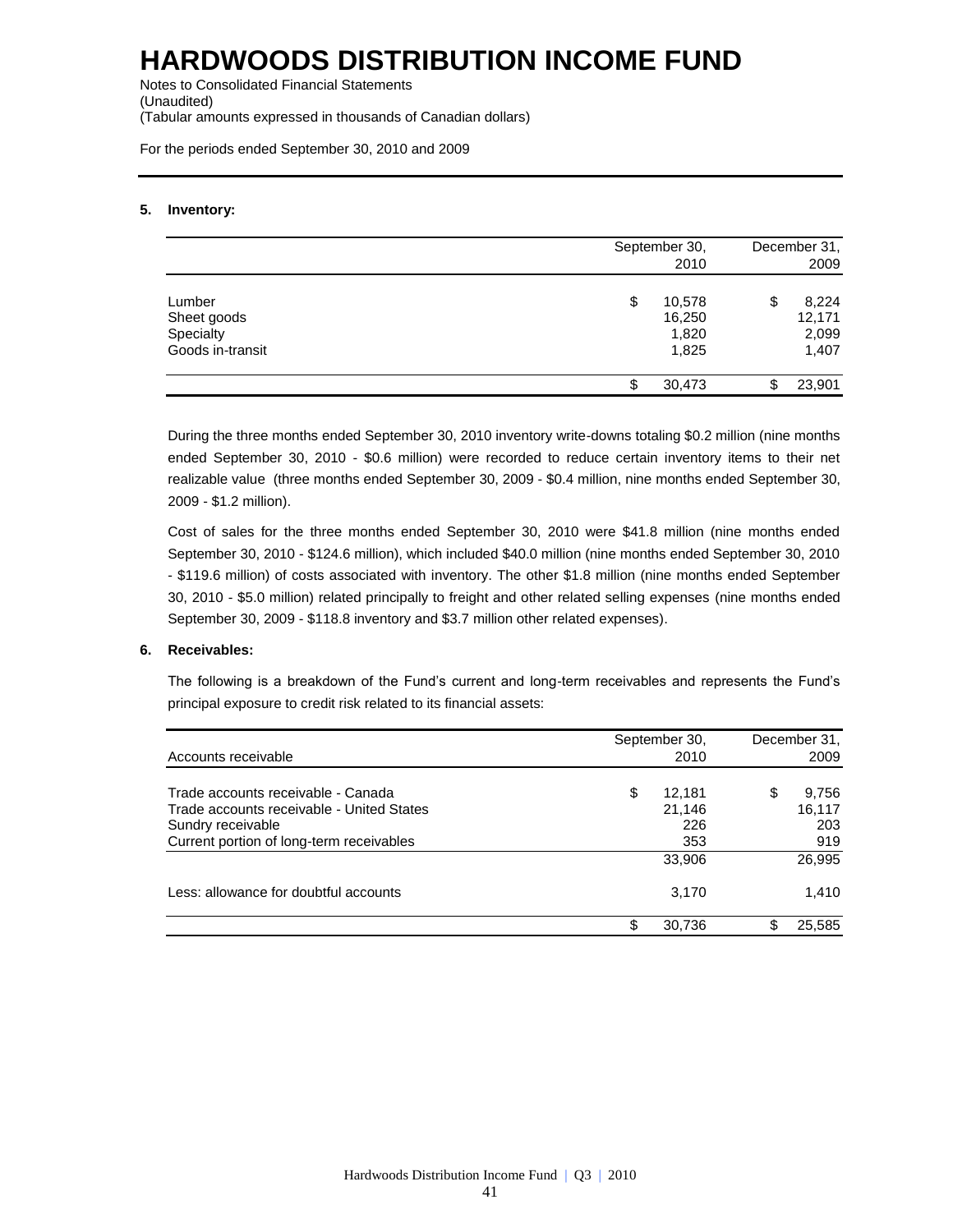Notes to Consolidated Financial Statements (Unaudited) (Tabular amounts expressed in thousands of Canadian dollars)

For the periods ended September 30, 2010 and 2009

### **6. Receivables (continued):**

| Long-term receivables                                         |    | September 30,<br>2010 | December 31,<br>2009 |                     |  |
|---------------------------------------------------------------|----|-----------------------|----------------------|---------------------|--|
| Employee housing loans<br>Customer notes<br>Security deposits | \$ | 392<br>1,173<br>480   | \$                   | 450<br>1,834<br>518 |  |
|                                                               |    | 2,045                 |                      | 2,802               |  |
| Less: current portion, included in accounts receivable        |    | 353                   |                      | 919                 |  |
|                                                               | \$ | 1,692                 | ጥ                    | 1,883               |  |

#### The aging of trade receivables was:

| ິ                                                               | September 30,<br>2010   |    |                         |
|-----------------------------------------------------------------|-------------------------|----|-------------------------|
| Current                                                         | \$<br>20,526            | \$ | 14,557                  |
| Past due 31-60 days<br>Past due 61-90 days<br>Past due 90+ days | 6,090<br>2,004<br>4,707 |    | 5,283<br>2,181<br>3,852 |
|                                                                 | \$<br>33,327            | S  | 25,873                  |

The Fund determines its allowance for doubtful accounts based on its best estimate of the net recoverable amount by customer account. Accounts that are considered uncollectable are written off. The total allowance at September 30, 2010 was \$3.2 million (December 31, 2009 - \$1.4 million). The amount of the allowance is considered sufficient based on the past experience of the business, the security the Fund has in place for past due accounts and management's regular review and assessment of customer accounts and credit risk.

Bad debt expense, net of recoveries, for the three months ended September 30, 2010 was \$0.6 million which equates to 1.2% of sales (three month period ended September 30, 2009 – \$1.0 million, being 2.2% of sales). For the nine months ended September 30, 2010 bad debt expense, net of recoveries, was \$1.4 million (nine months ended September 30, 2009 - \$2.9 million). Historically bad debt as a percentage of sales has averaged approximately 0.8%.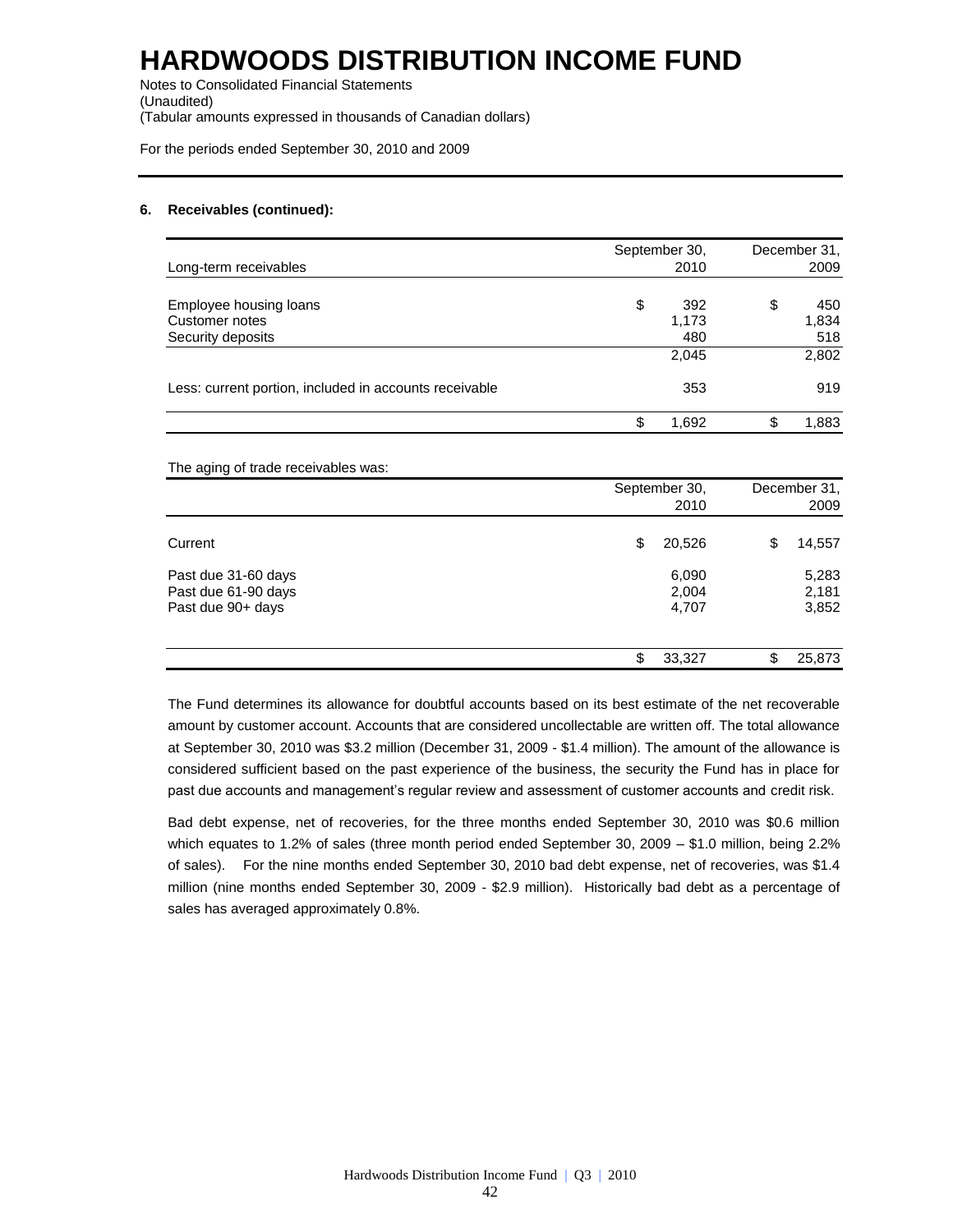Notes to Consolidated Financial Statements (Unaudited) (Tabular amounts expressed in thousands of Canadian dollars)

For the periods ended September 30, 2010 and 2009

### **7. Bank indebtedness:**

|                                                                                                                                                  | September 30,<br>2010 | December 31,<br>2009 |                |  |
|--------------------------------------------------------------------------------------------------------------------------------------------------|-----------------------|----------------------|----------------|--|
| Checks issued in excess of funds on deposit<br>Credit facility, Hardwoods LP<br>Credit facility, Hardwoods USLP (September 30, 2010 - US\$8,546; | \$<br>331<br>2,638    | S                    | 1,077<br>1.945 |  |
| December 31, 2009 - US\$1,844)                                                                                                                   | 8.793                 |                      | 1.938          |  |
|                                                                                                                                                  | 11.762                | S                    | 4,960          |  |

Bank indebtedness consists of checks issued in excess of funds on deposit and advances under operating lines of credit available to Hardwoods LP and Hardwoods USLP (the "Credit Facilities").

Each of the Credit Facilities is separate, is not guaranteed by the other partnership, and does not contain cross default provisions to the other Credit Facility. The Credit Facility made available to Hardwoods LP is secured by a first security interest in all of the present and after acquired property of Hardwoods LP and its operating subsidiaries, and by the LP Units held by a subsidiary of the Fund and SIL. The Credit Facility made available to Hardwoods USLP is secured by a first security interest in all of the present and after acquired property of Hardwoods USLP and by the USLP Units held by a subsidiary of the Fund and by SIL.

The Hardwoods LP Credit Facility has a three year term, provides financing up to \$15.0 million and has a maturity date of August 7, 2012. The Hardwoods USLP Credit Facility has a three year term, provides financing of up to US\$25.0 million and has a maturity date of September 30, 2011. Each facility is payable in full at maturity. The Hardwoods LP Credit Facility is a revolving credit facility which Hardwoods LP may terminate subject to prepayment penalties of \$225,000 if terminated in the first 12 months of the credit facility term, \$150,000 if repaid in the second 12 months of the credit facility term, and \$75,000 thereafter if repaid prior to the maturity date of the credit facility. The Hardwoods USLP Credit Facility may be terminated by Hardwoods USLP without prepayment penalties. The Credit Facilities bear interest at a floating rate based on the Canadian or US prime rate (as the case may be), LIBOR or bankers acceptance rates plus, in each case, an applicable margin. Letters of credit are also available under the Credit Facilities on customary terms for facilities of this nature. The Credit Facilities' rates vary with the ratio of EBITDA minus capital expenditures and cash taxes, divided by interest. Commitment fees and standby charges usual for borrowings of this nature were and are payable.

The amount made available under the Credit Facility to Hardwoods LP from time to time is limited to the extent of 85% of the book value of accounts receivable and the lesser of 60% of the book value or 85% of appraised value of inventories with the amount based on inventories not to exceed 60% of the total amount to be available. Certain identified accounts receivable and inventories are excluded from the calculation of the amount available under the Credit Facility. Hardwoods LP is required to maintain a fixed charge coverage ratio (calculated as the ratio of EBITDA less cash taxes less capital expenditures, divided by interest) of not less than 1.1 to 1. At September 30, 2010 the Hardwoods LP credit facility had \$11.1 million of additional borrowing capacity.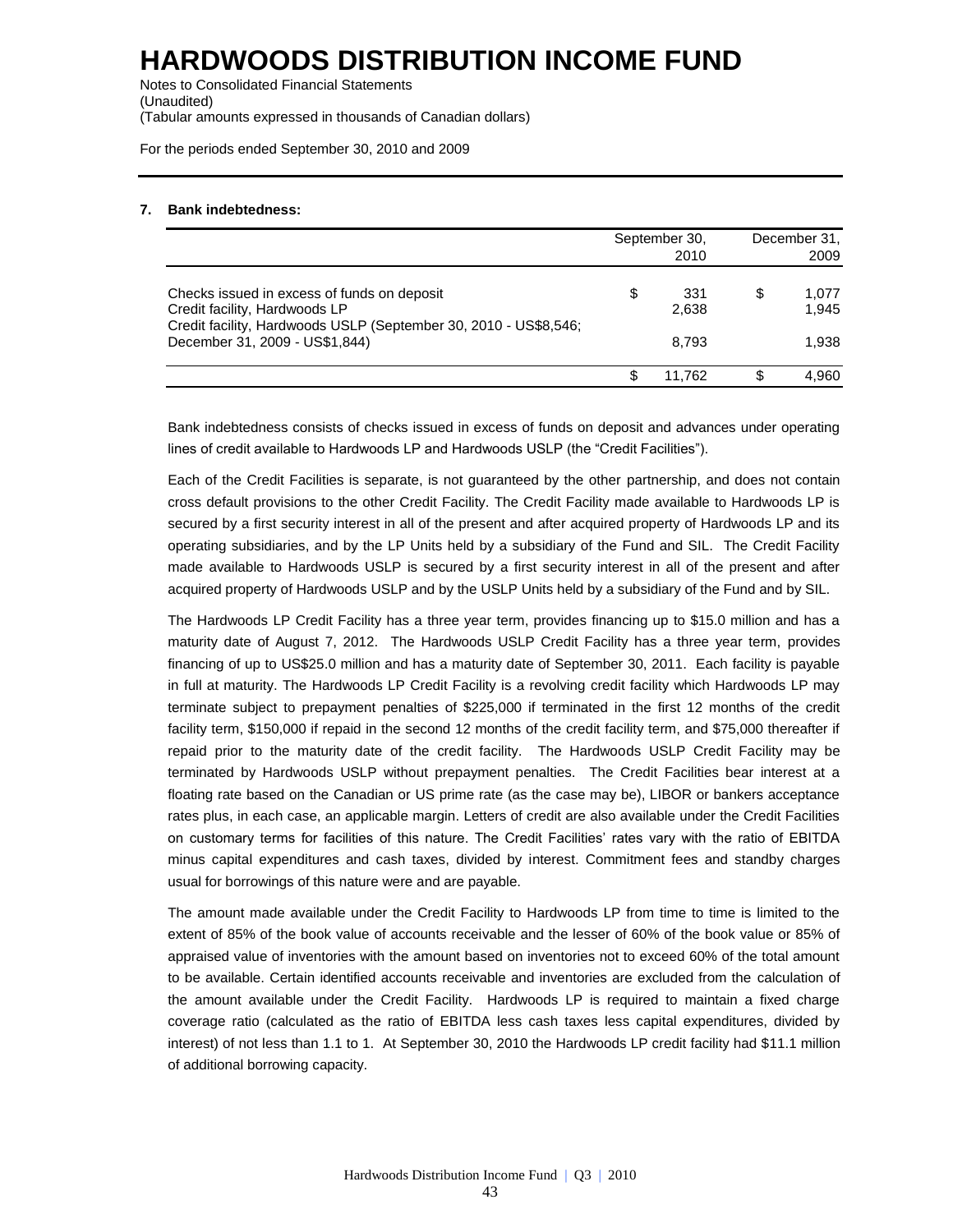Notes to Consolidated Financial Statements (Unaudited) (Tabular amounts expressed in thousands of Canadian dollars)

For the periods ended September 30, 2010 and 2009

### **7. Bank indebtedness (continued):**

The amount to be made available under the Credit Facility to Hardwoods USLP from time to time is limited to the extent of 85% of the book value of certain accounts receivable and 50% of the book value of inventories (with certain accounts receivable and inventory being excluded). Hardwoods USLP is required to maintain a minimum trailing EBITDA covenant until December 31, 2010, and a fixed charge coverage ratio (calculated as EBITDA less cash taxes less capital expenditures, divided by interest plus distributions) of 1.0 to 1 thereafter. These covenants of the Hardwoods USLP Credit Facility do not need to be met however when the unused availability under the credit facility is in excess of US\$4.0 million. At September 30, 2010 the Hardwoods USLP credit facility had unused availability of \$9.9 million (US\$9.6 million).

### **8. Non-controlling interests:**

| Balance, January 1, 2010                                                                 | S  | 8,748 |
|------------------------------------------------------------------------------------------|----|-------|
| Interest in earnings:<br>Interest in earnings before taxes                               |    | 781   |
|                                                                                          |    | 9,529 |
| Foreign currency translation adjustment of non-controlling<br>interest in Hardwoods USLP |    | (252) |
| Balance, end of period                                                                   | S. | 9.277 |

The previous owners of the Business (note 1) have retained a 20% interest in Hardwoods LP and Hardwoods USLP through ownership of Class B Hardwoods LP units ("Class B LP Units") and Class B Hardwoods USLP units ("Class B USLP Units"), respectively. The Fund owns an indirect 80% interest in Hardwoods LP and Hardwoods USLP through ownership of all Class A Hardwoods LP units ("Class A LP Units") and Class A Hardwoods USLP units ("Class A USLP Units"), respectively.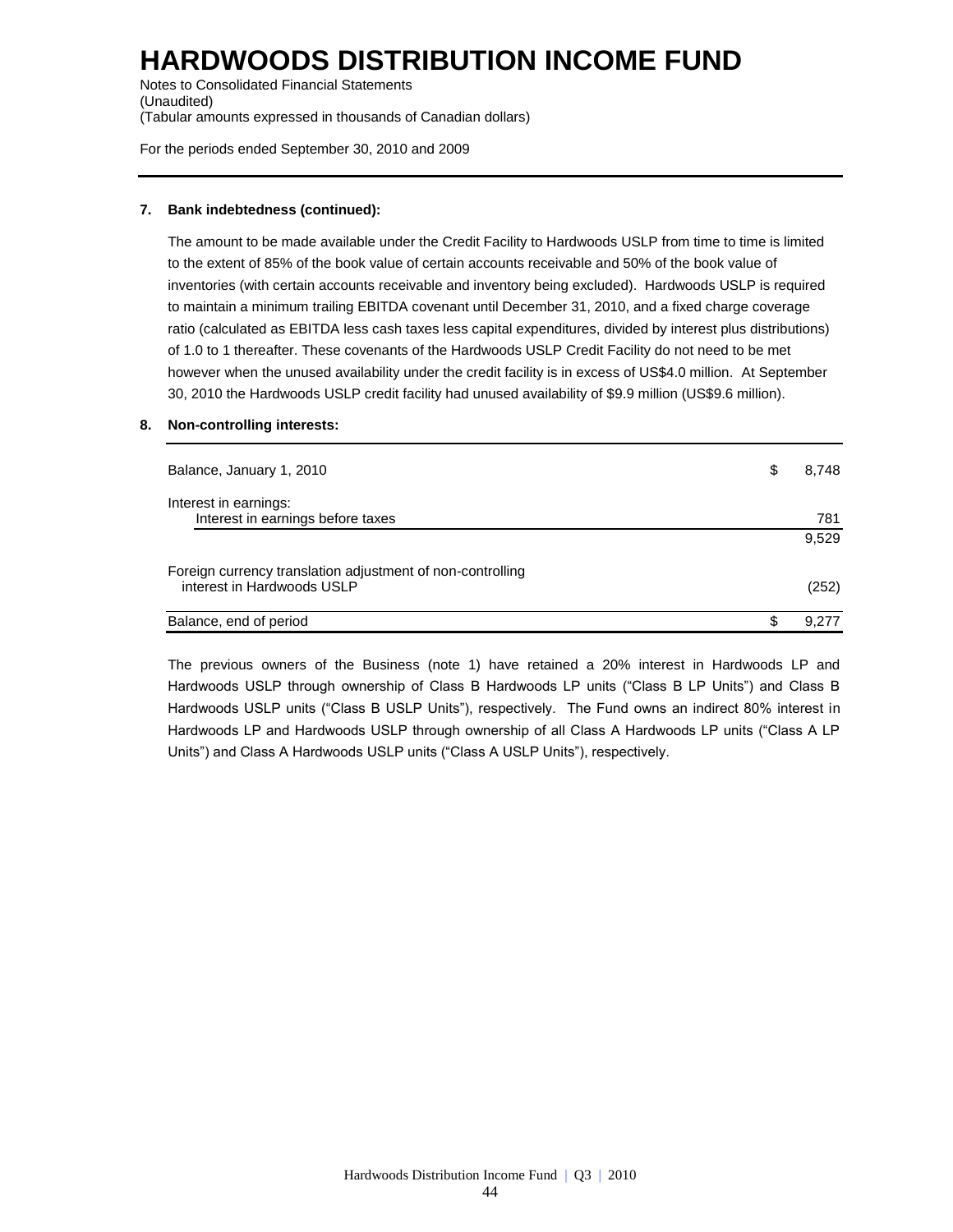Notes to Consolidated Financial Statements (Unaudited) (Tabular amounts expressed in thousands of Canadian dollars)

For the periods ended September 30, 2010 and 2009

### **8. Non-controlling interests (continued):**

The Class A LP Units and Class B LP Units and the Class A USLP Units and Class B USLP Units, respectively, have economic and voting rights that are equivalent in all material respects except distributions on the Class B LP Units and Class B USLP Units are subject to the subordination arrangements described below until the date (the "Subordination End Date") on which:

- the consolidated Adjusted EBITDA, as defined in the Subordination Agreement dated March 23, 2004, of the Fund for the 12 month period ending on the last day of the month immediately preceding such date is at least \$21,300,000; and
- cash distributions of at least \$29,540,000 (\$2.05 per Unit) have been paid on the Units and a combined amount of cash advances or distributions of at least \$7,385,000 has been paid on the Class B LP Units and Class B USLP Units, being \$2.05 per combined Class B LP and Class B USLP Units (as adjusted for issuances, redemptions and repurchases of Units, LP Units and USLP Units subsequently and by converting the cash distributions or advances by Hardwoods USLP on the USLP Units at the rate of exchange used by the Fund to convert funds received by it in US dollars into Canadian dollars) for the 24 month period ending on the last day of the month immediately preceding such date.

The Subordinated End Date had not occurred at September 30, 2010.

Prior to the Subordination End Date, advances and distributions on the LP Units and the USLP Units will be made in the following order of priority:

- At the end of each month, cash advances or distributions will be made to the holders of Class A LP Units and Class A USLP Units in a combined amount that is sufficient to provide available cash to the Fund to enable the Fund to make cash distributions upon the Units for such month at least equal to \$0.08542 per Unit or, if there is insufficient available cash to make distributions or advances in such amount, such lesser amount as is available as determined by the board of directors of the general partners;
- At the end of each fiscal quarter of Hardwoods LP and Hardwoods USLP, including the fiscal quarter ending on the fiscal year end, available cash of Hardwoods LP and Hardwoods USLP will be advanced or distributed in the following order of priority:
	- First, in payment of the monthly cash advance or distribution to the holders of Class A LP Units and Class A USLP Units as described above, for the month then ended;
	- o Second, to the holders of Class A LP Units and Class A USLP Units, to the extent that the combined monthly cash advances or distributions in respect of the 12 month period then ended (and not, for greater certainty, in any previous 12 month period) on Class A LP Units and Class A USLP Units were not made or were made in amounts less than a combined amount at least equal to \$1.025 per Unit, the amount of any such deficiency. As of September 30, 2010, the amount of such deficiency was \$14.8 million (2009 - \$14.4 million);
	- Third, to the holders of Class B LP Units and Class B USLP Units in a combined amount for one Class B LP Unit and one Class B USLP Unit equal, on a pro-rated basis, to the combined amount advanced or distributed on one Class A LP Unit and one Class A USLP Unit during such fiscal quarter or, if there is insufficient available cash to make advances or distributions in such amount, such lesser amount as is available;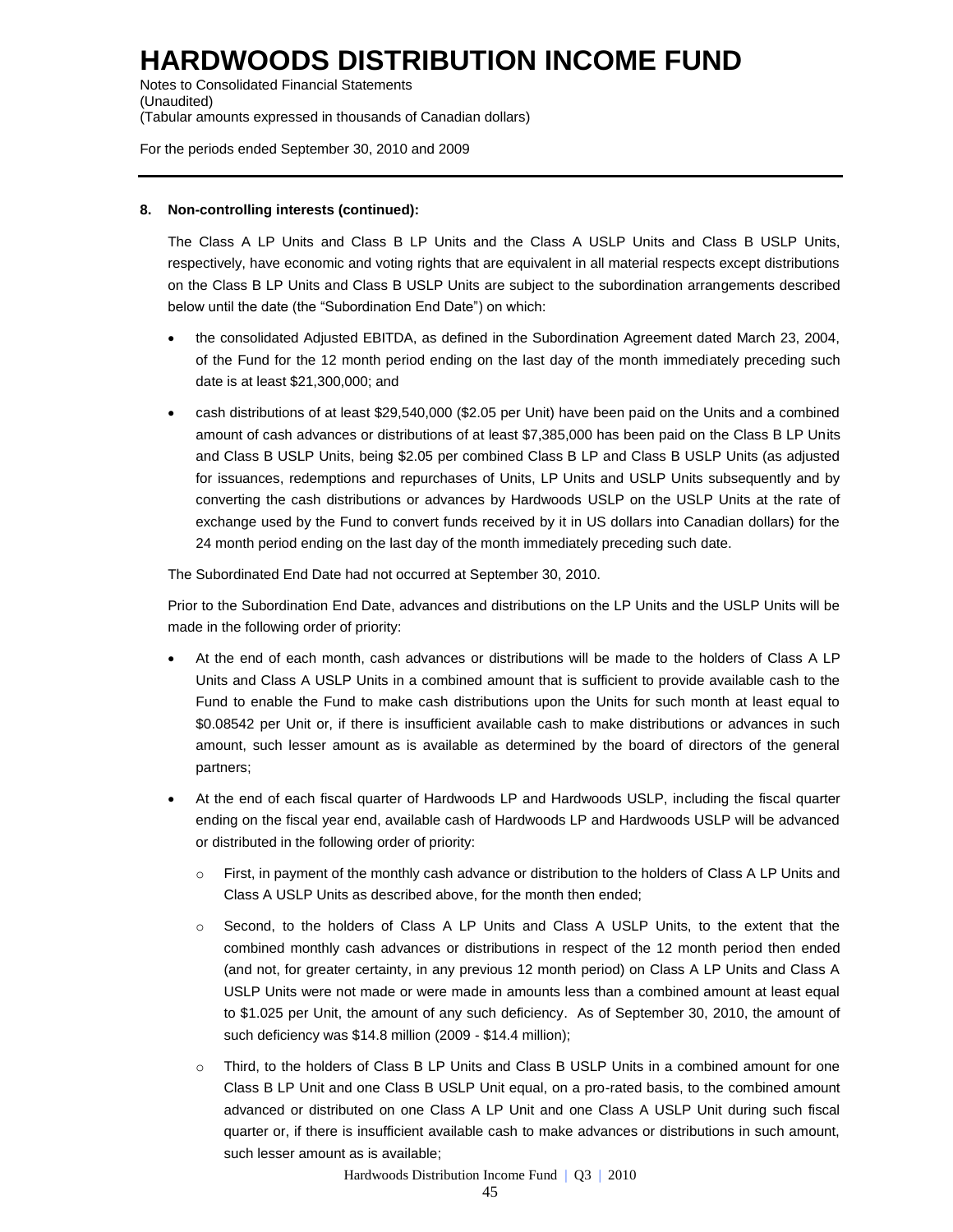Notes to Consolidated Financial Statements (Unaudited) (Tabular amounts expressed in thousands of Canadian dollars)

For the periods ended September 30, 2010 and 2009

### **8. Non-controlling interests (continued):**

- o Fourth, to the holders of Class B LP Units and Class B USLP Units, to the extent only that combined advances or distributions in respect of any fiscal quarter(s) during the 12 month period then ended (and not, for greater certainty, in any previous 12 month period) on one Class B LP Unit and one Class B USLP Unit were not made, or were made in amounts less, on a pro-rated basis, that the combined amount advanced or distributed on one Class A LP Unit and one Class A USLP Unit during such 12 month period, the amount of such deficiency.
- o Fifth, to the extent of any excess, to the holders of the Class A LP Units and Class B LP Units and Class A USLP Units and Class B USLP Units, respectively, so that the combined advances or distributions on one Class A LP Unit and one Class A USLP Unit are the same as the combined advances or distribution on one Class B LP Unit and one Class B USLP Unit in respect of the 12 month period then ended (and not, for greater certainty, any previous 12 month period).

After the Subordination End Date, the holders of the Class B LP Units and Class B USLP Units will generally be entitled to effectively exchange all or a portion of their Class B LP Units and Class B USLP Units together for up to 3,602,500 Units of the Fund, representing 20% of the issued and outstanding Units of the Fund on a fully diluted basis. In the event the Fund enters into an agreement in respect of an acquisition or a takeover bid of the Fund, the holders of the Class B LP Units and Class B USLP Units will be entitled to exchange such units for Units of the Fund.

|                                                                                                                                      | Three months<br>ended<br>September 30,<br>2010 | Three months<br>ended<br>September 30,<br>2009 | Nine months<br>ended<br>September 30,<br>2010  |    | Nine months<br>ended<br>September 30,<br>2009 |  |
|--------------------------------------------------------------------------------------------------------------------------------------|------------------------------------------------|------------------------------------------------|------------------------------------------------|----|-----------------------------------------------|--|
| Accounts receivable<br>Income taxes recoverable/payable<br>Inventory<br>Prepaid expenses<br>Accounts payable and accrued liabilities | \$<br>193<br>(1,620)<br>(30)<br>(443)          | \$<br>(21)<br>(13)<br>71<br>139<br>1,504       | \$<br>(6,034)<br>377<br>(6,906)<br>(41)<br>437 | \$ | (1, 931)<br>1,902<br>5,221<br>(100)<br>3,314  |  |
|                                                                                                                                      | \$<br>(1,893)                                  | \$<br>1,680                                    | \$<br>(12,167)                                 | \$ | 8,406                                         |  |

### **9. Changes in non-cash operating working capital and additional cash flow disclosures:**

CICA 1540, *Cash Flow Statements*, require entities to disclose total cash distributions on financial instruments classified as equity in accordance with a contractual agreement and the extent to which total cash distributions are non-discretionary. The Fund has no contractual requirement to pay cash distributions to Unitholders of the Fund. During the three month and nine month periods ended September 30, 2010 and September 30, 2009 no discretionary cash distributions were paid to Unitholders.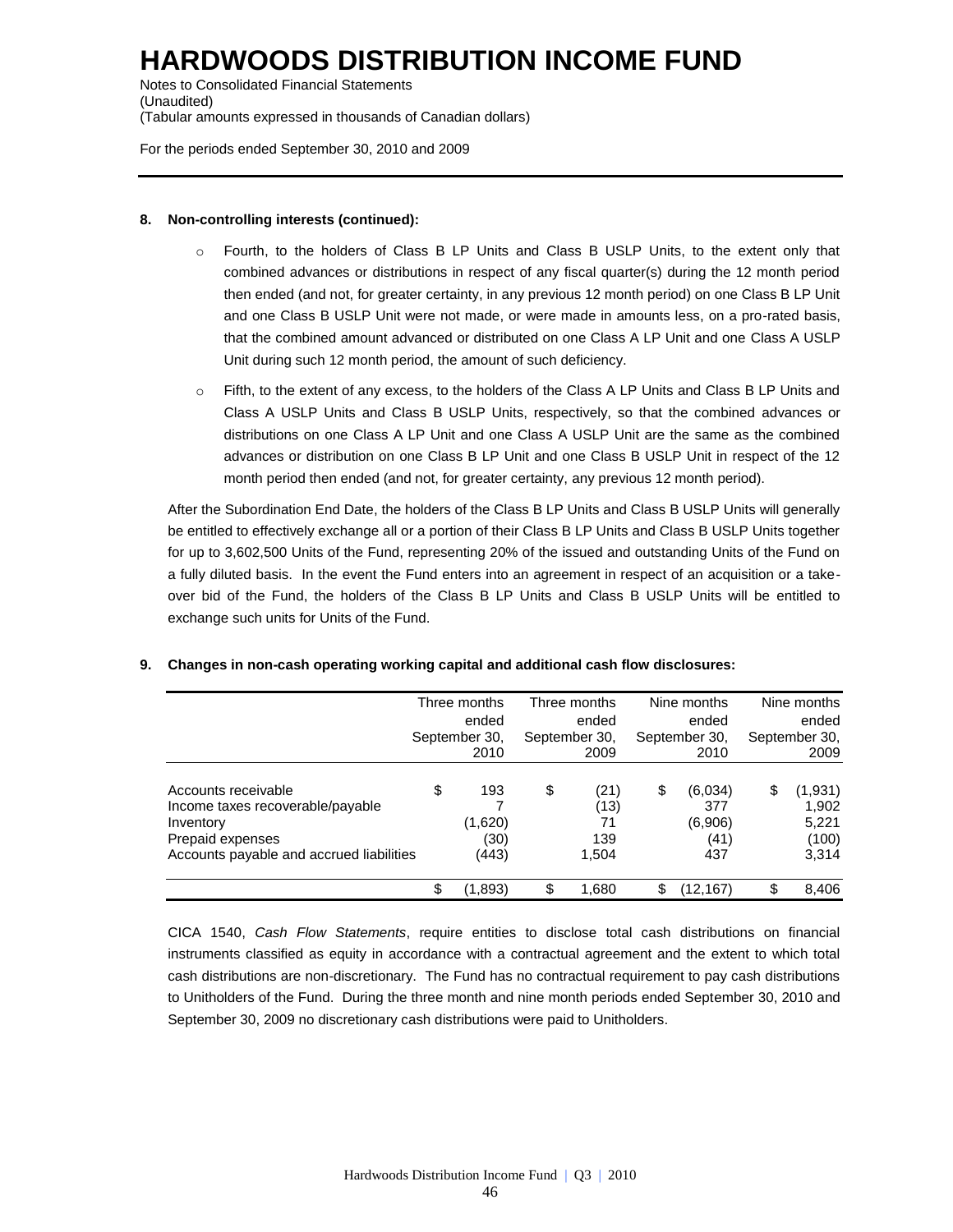Notes to Consolidated Financial Statements (Unaudited) (Tabular amounts expressed in thousands of Canadian dollars)

For the periods ended September 30, 2010 and 2009

### **10. Segment disclosure:**

Information about geographic areas is as follows:

|                                                                    | Three months<br>ended<br>September 30,<br>2010 |                  | Three months<br>ended<br>September 30,<br>2009 |                  | Nine months<br>ended<br>September 30,<br>2010 |                  | Nine months<br>ended<br>September 30,<br>2009 |                      |
|--------------------------------------------------------------------|------------------------------------------------|------------------|------------------------------------------------|------------------|-----------------------------------------------|------------------|-----------------------------------------------|----------------------|
| Revenue from external customers:<br>Canada<br><b>United States</b> | \$                                             | 20,164<br>30,395 | \$                                             | 18,596<br>27,839 | \$                                            | 60,827<br>90,436 | \$                                            | 57,839<br>91,507     |
|                                                                    | \$                                             | 50,559           | \$                                             | 46,435           | \$                                            | 151,263          | \$                                            | 149,346              |
|                                                                    |                                                |                  |                                                |                  | September 30,<br>2010                         |                  |                                               | December 31,<br>2009 |
| Property, plant and equipment:<br>Canada<br><b>United States</b>   |                                                |                  |                                                |                  | \$                                            | 316<br>626       | \$                                            | 450<br>841           |
|                                                                    |                                                |                  |                                                |                  | \$                                            | 942              | \$                                            | 1,291                |

#### **11. Pensions:**

Hardwoods USLP maintains a defined contribution 401 (k) retirement savings plan (the "USLP Plan"). The assets of the USLP Plan are held and related investment transactions are executed by the Plan's Trustee, ING National Trust, and, accordingly, are not reflected in these consolidated financial statements. During the three months ended September 30, 2010, Hardwoods USLP contributed and expensed \$53,814 (US\$51,769) (three months ended September 30, 2009 - \$56,545 (US\$51,498)) in relation to the USLP Plan. During the nine months ended September 30, 2010, Hardwoods USLP contributed and expensed \$165,835 (US\$160,088 (nine months ended September 30, 2009 - \$185,224 (US\$158,338)) in relation to the USLP Plan.

Hardwoods LP does not maintain a pension plan. Hardwoods LP does, however, administer a group registered retirement savings plan ("LP Plan") that has a matching component whereby Hardwoods LP makes contributions to the LP Plan which match contributions made by employees up to a certain level. The assets of the LP Plan are held and related investment transactions are executed by LP Plan's Trustee, Sun Life Financial Trust Inc., and, accordingly, are not reflected in these consolidated financial statements. During the three months ended September 30, 2010, Hardwoods LP contributed and expensed \$52,284 (three months ended September 30, 2009 - \$49,744) in relation to the LP Plan. During the nine months ended September 30, 2010, Hardwoods LP contributed and expensed \$169,377 (nine months ended September 30, 2009 - \$149,906) in relation to the LP Plan.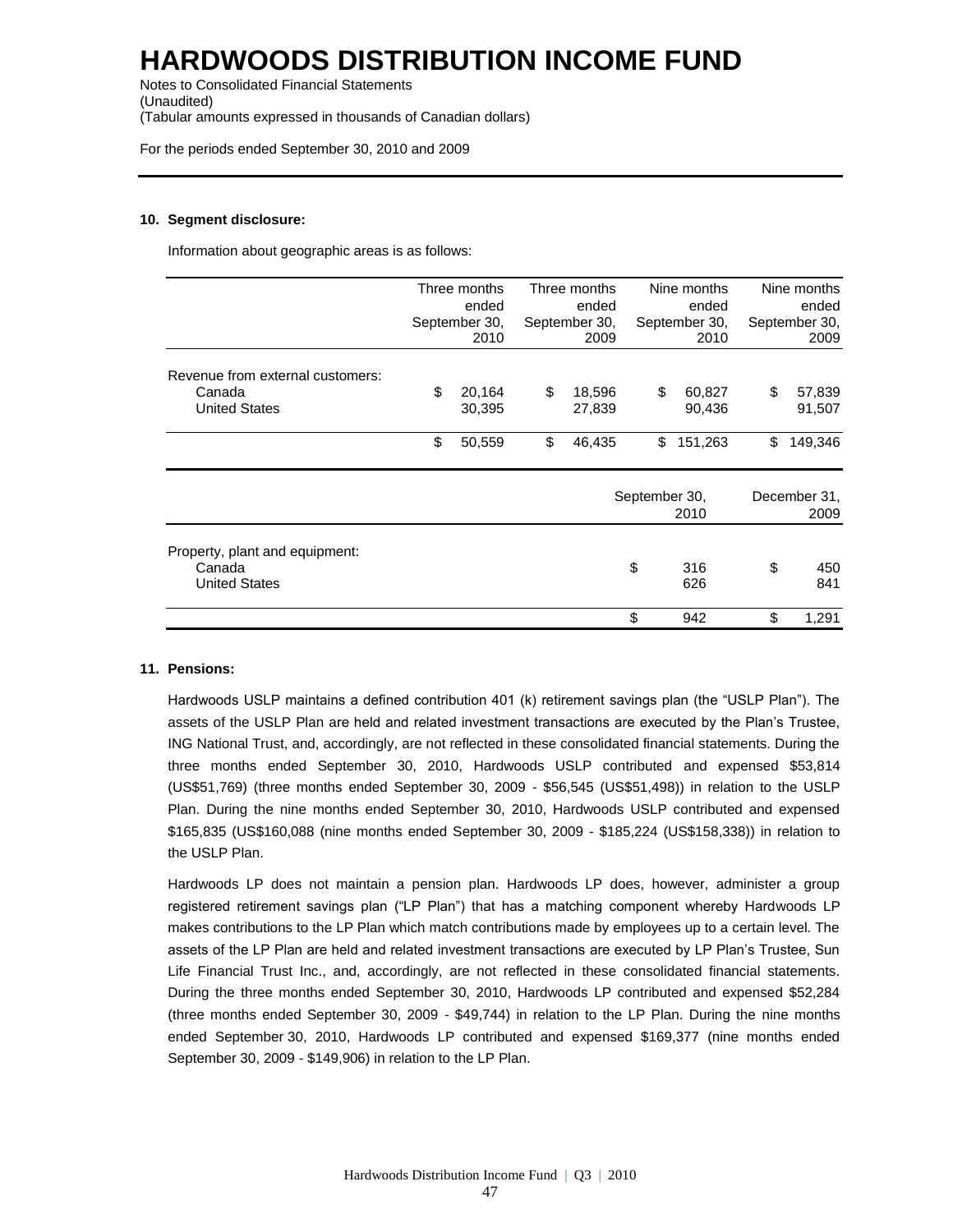Notes to Consolidated Financial Statements (Unaudited) (Tabular amounts expressed in thousands of Canadian dollars)

For the periods ended September 30, 2010 and 2009

#### **12. Related party transactions:**

For the three months ended September 30, 2010, sales of \$103,589 (three months ended September 30, 2009 - \$86,226) were made to affiliates of SIL, and the Fund made purchases of \$40,384 (three months ended September 30, 2009 - \$14,684) from affiliates of SIL. For the nine months ended September 30, 2010, sales of \$370,198 (nine months ended September 30, 2009 - \$354,734) were made to affiliates of SIL, and the Fund made purchases of \$84,694 (nine months ended September 30, 2009 - \$46,844) from affiliates of SIL. All these sales and purchases took place at prevailing market prices.

### **13. Seasonality:**

The Fund is subject to seasonal influences. Historically the first and fourth quarters are seasonally slower periods for construction activity and therefore demand for hardwood products.

#### **14. Contingencies:**

The Fund and its subsidiaries are subject to legal proceedings that arise in the ordinary course of its business. Management is of the opinion, based upon information presently available, that it is unlikely that any liability, to the extent not provided for through insurance or otherwise, would be material in relation to the Fund's consolidated financial statements.

#### **15. Unitholders' Rights Plan:**

The Fund had a Unitholders' Rights Plan (the "Rights Plan"), as described in note 12(b) in the annual consolidated financial statements, until the Annual General Meeting of Unitholders on May 20, 2010. At the Annual General Meeting, the Unitholders voted against renewing the Rights Plan and, as such, at September 30, 2010 the Rights Plan is no longer in place.

#### **16. Long Term Incentive Plan:**

At the Annual General Meeting held on May 20, 2010, the Unitholders approved a long term incentive plan ("LTIP") which authorized the issuance of a maximum of 850,000 Units to qualified trustees, directors, officers, employees and consultants to align the interests of such persons with the interests of Unitholders.

The LTIP is comprised of Restricted Units and Performance Units. Each Restricted Unit will entitle the holder to be issued the number of units of the Fund ("Units") designated in the grant agreement for that Restricted Unit. Units issuable pursuant to Restricted Units will vest and be issued on the date or dates determined by the Fund's Compensation Committee and set out in the grant agreement, provided such date or dates are not later than December  $31<sup>st</sup>$  following the third anniversary of the date the Restricted Unit was granted. Each Performance Unit will entitle the holder to be issued the number of Units designated in the grant agreement for the Performance Unit multiplied by a payout multiplier which may range from a minimum of zero to a maximum of two depending on the achievement of the defined performance criteria. Units issuable pursuant to Performance Units will be issued on the date set out in the grant agreement if the performance criteria are satisfied, provided such date is not later than December 31<sup>st</sup> following the third anniversary of the date the Performance Unit was granted.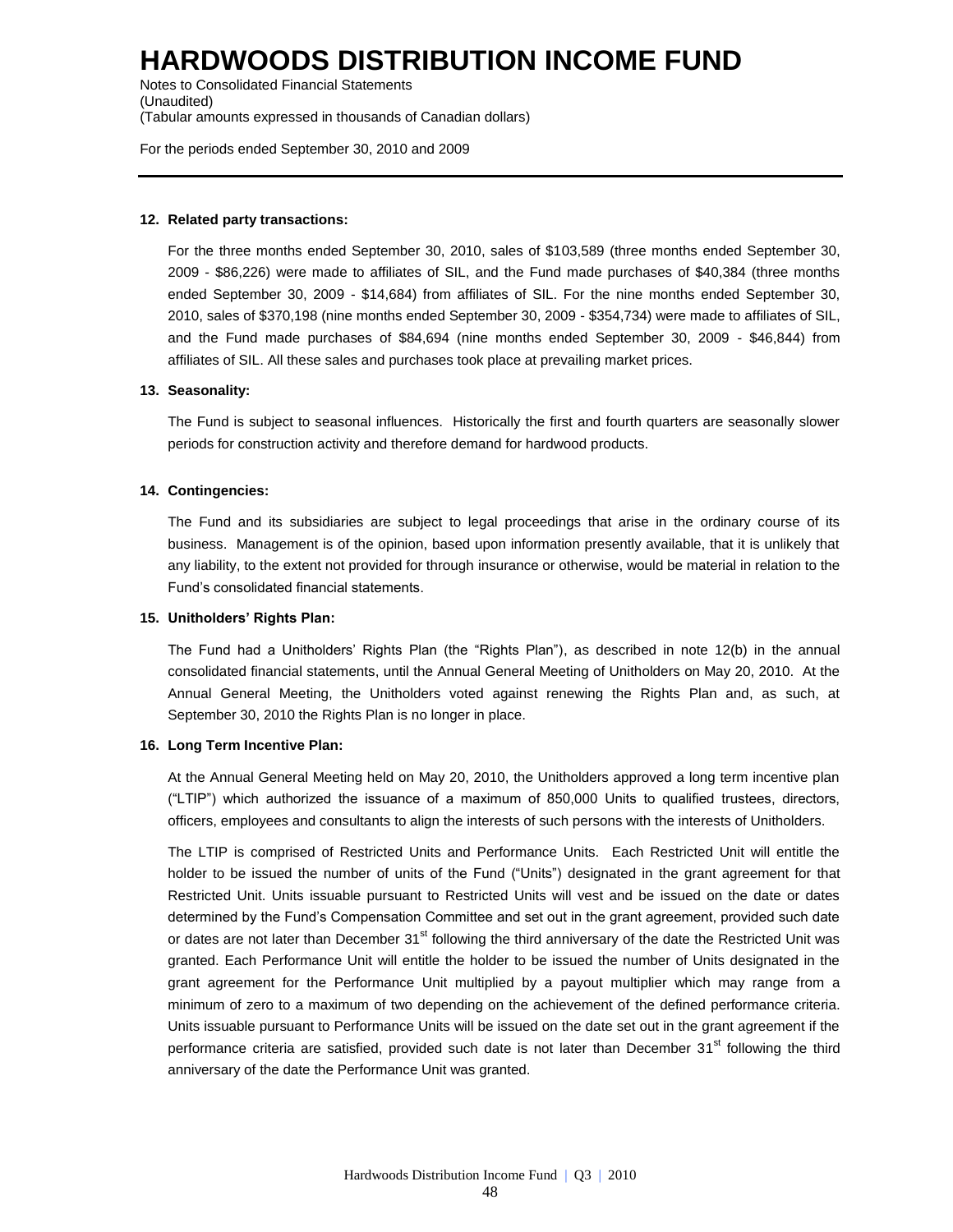Notes to Consolidated Financial Statements (Unaudited) (Tabular amounts expressed in thousands of Canadian dollars)

For the periods ended September 30, 2010 and 2009

### **16. Long Term Incentive Plan (continued):**

The Units to which a grantee is entitled under a Restricted Unit or Performance Unit may, at the discretion of the Board of Directors, be settled by the Fund in Units issued from treasury, Units purchased by the Fund in the secondary market, in an amount of cash equal to the fair market value of such Units, or any combination of the foregoing.

If any Restricted Units or Performance Units granted under LTIP expire, terminate or are cancelled for any reason without the Units issuable under the Restricted Unit or Performance Unit having been issued in full, those Units will become available for the purposes of granting further Restricted Units or Performance Units under the LTIP. To the extent any Units issuable pursuant to Restricted Units or Performance Units are settled in cash or with Units purchased in the market, those Units will become available for the purposes of granting further Restricted Units or Performance Units.

The LTIP provides for cumulative adjustments to the number of Units to be issued pursuant to Restricted Units or Performance Units on each date that distributions are paid on the Units by an amount equal to a fraction having as its numerator the amount of the distribution per Unit and having as its denominator the fair market value of the Units on the trading day immediately preceding the distribution payment date. Fair market value is the weighted average price that the Units trade on the Toronto Stock Exchange for the five trading days on which the Units traded immediately preceding that date.

The LTIP provides that the number of Units issued to insiders pursuant to the plan and other Unit compensation arrangements of the Fund within a one year period, or at any one time, may not exceed 10% of the issued and outstanding Units.

The Fund is accounting for the Restricted Units and Performance Units as employee equity settled awards whereby the compensation cost is determined at the grant date and recognized over the service period using graded vesting amortization. The amount of compensation cost recognized each period during the requisite service period is based on the estimated number of awards that are expected to vest and in the case of Performance Units, based on the estimated number of Units to be issued provided that the performance conditions are considered probable of achievement.

During the three months ended September 30, 2010 341,572 Restricted Units and 120,339 Performance Units were granted under the terms of the LTIP with an average fair value of \$1.75 per Restricted or Performance Unit. The Restricted and Performance Units vest over a three year period from the grant dates and as of September 30, 2010 none of the awards were fully vested. A non-cash compensation expense and associated contributed surplus amount of \$109,041 was recorded for the three month period ended September 30, 2010.